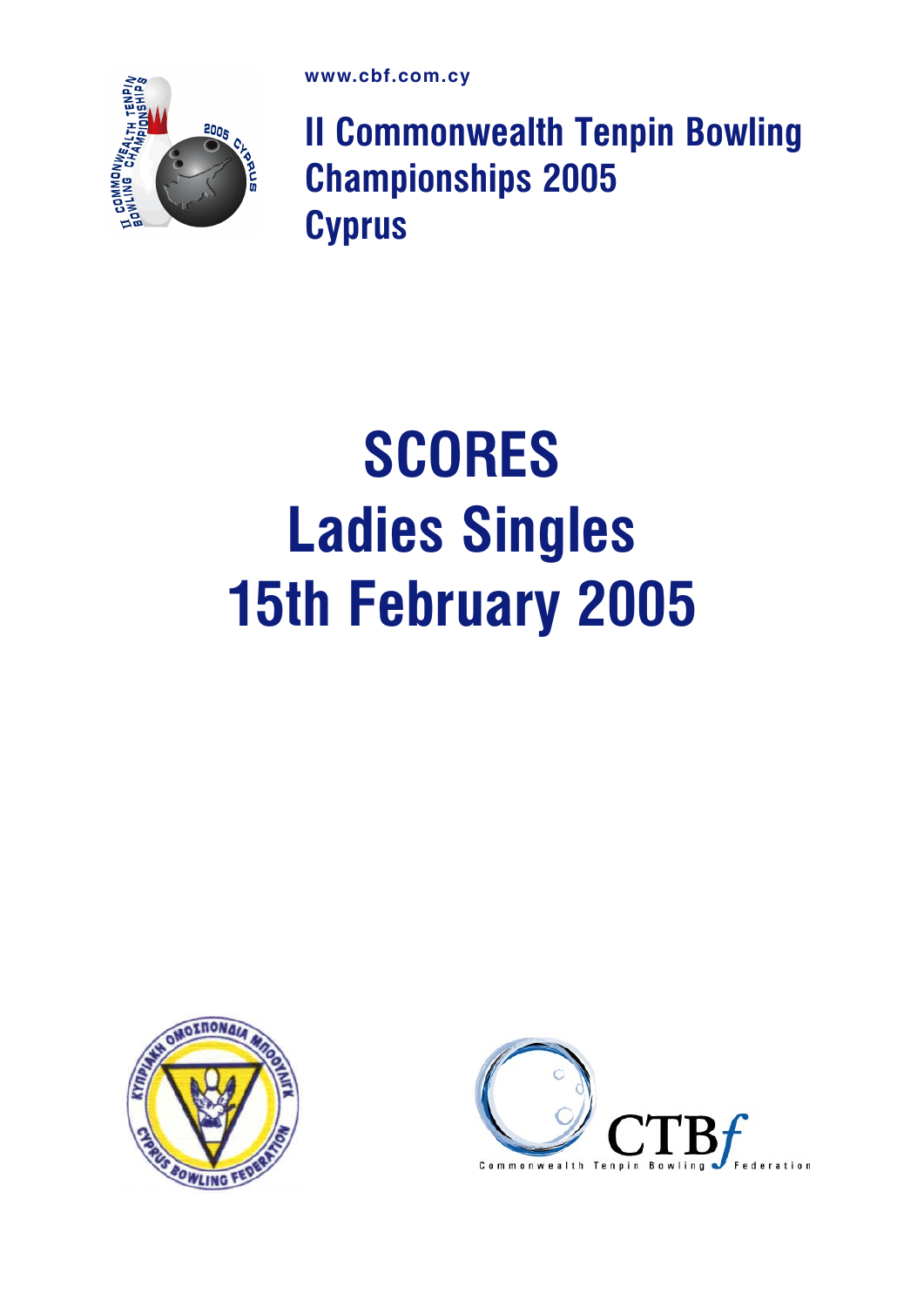#### **II Commonwealth Tenpin Bowling Championships 2005**

### **Ladies Singles**

*Tuesday 15th February 2005* 

|           |                              |                  |     |                |                | <b>SHORT OIL PATTERN</b> |     |                |                |                | <b>LONG OIL PATTERN</b> |     |           | <b>TOTALS 6 GAMES</b> |            |
|-----------|------------------------------|------------------|-----|----------------|----------------|--------------------------|-----|----------------|----------------|----------------|-------------------------|-----|-----------|-----------------------|------------|
| <b>No</b> | Player                       | Country          | G1  | G <sub>2</sub> | G <sub>3</sub> | AV                       | тот | G <sub>1</sub> | G <sub>2</sub> | G <sub>3</sub> | AV                      | TOT | <b>HG</b> | AV                    | <b>TOT</b> |
| 1         | (108) ANN MAREE PUTNEY       | Australia        | 181 | 247            | 221            | 216.3                    | 649 | 235            | 212            | 193            | 213.3                   | 640 | 247       | 214.8                 | 1289       |
| 2         | (040) CAROLINE LAGRANGE      | Canada           | 225 | 193            | 215            | 211.0                    | 633 | 184            | 188            | 217            | 196.3                   | 589 | 225       | 203.7                 | 1222       |
| 3         | (098) EVELYN CHAN LU EE      | Singapore        | 188 | 176            | 217            | 193.7                    | 581 | 228            | 202            | 180            | 203.3                   | 610 | 228       | 198.5                 | 1191       |
| 4         | (061) SHALIN ZULKIFLI        | Malaysia         | 228 | 177            | 192            | 199.0                    | 597 | 199            | 178            | 216            | 197.7                   | 593 | 228       | 198.3                 | 1190       |
| 5         | (089) JO HARRIES             | England          | 182 | 187            | 212            | 193.7                    | 581 | 212            | 216            | 172            | 200.0                   | 600 | 216       | 196.8                 | 1181       |
| 6         | (071) GIOLA PASTOU           | Cyprus           | 172 | 167            | 219            | 186.0                    | 558 | 207            | 200            | 194            | 200.3                   | 601 | 219       | 193.2                 | 1159       |
| 7         | (103) SUE ABELA              | Malta            | 204 | 195            | 168            | 189.0                    | 567 | 186            | 213            | 192            | 197.0                   | 591 | 213       | 193.0                 | 1158       |
| 8         | (088) DONNA ADAMS            | England          | 226 | 180            | 209            | 205.0                    | 615 | 186            | 154            | 190            | 176.7                   | 530 | 226       | 190.8                 | 1145       |
| 9         | (112) JAYDE FLANAGAN         | Australia        | 203 | 201            | 196            | 200.0                    | 600 | 189            | 164            | 189            | 180.7                   | 542 | 203       | 190.3                 | 1142       |
| 10        | (041) SAMANTHA WONG          | Canada           | 154 | 149            | 186            | 163.0                    | 489 | 196            | 220            | 232            | 216.0                   | 648 | 232       | 189.5                 | 1137       |
| 11        | (099) JENNIFER TAN BEE LENG  | Singapore        | 215 | 177            | 171            | 187.7                    | 563 | 166            | 192            | 215            | 191.0                   | 573 | 215       | 189.3                 | 1136       |
| 12        | (049) KAREN PAYNE            | Northern Ireland | 192 | 185            | 181            | 186.0                    | 558 | 190            | 164            | 203            | 185.7                   | 557 | 203       | 185.8                 | 1115       |
| 13        | (076) DEBBIE WATSON          | Scotland         | 175 | 202            | 196            | 191.0                    | 573 | 171            | 186            | 172            | 176.3                   | 529 | 202       | 183.7                 | 1102       |
| 14        | (070) NIKI SCHIZA            | Cyprus           | 199 | 182            | 158            | 179.7                    | 539 | 203            | 179            | 160            | 180.7                   | 542 | 203       | 180.2                 | 1081       |
| 15        | (104) MELISSA ANASTASI       | Malta            | 181 | 197            | 144            | 174.0                    | 522 | 166            | 181            | 211            | 186.0                   | 558 | 211       | 180.0                 | 1080       |
| 16        | (060) WENDY CHAI             | Malaysia         | 189 | 163            | 201            | 184.3                    | 553 | 174            | 148            | 200            | 174.0                   | 522 | 201       | 179.2                 | 1075       |
| 17        | (063) SUE THOMAS             | Wales            | 171 | 170            | 168            | 169.7                    | 509 | 173            | 194            | 180            | 182.3                   | 547 | 194       | 176.0                 | 1056       |
| 18        | (118) STEPH LE LION          | Jersey           | 163 | 187            | 188            | 179.3                    | 538 | 137            | 202            | 172            | 170.3                   | 511 | 202       | 174.8                 | 1049       |
| 19        | (075) LAURA RHONEY           | Scotland         | 193 | 191            | 160            | 181.3                    | 544 | 158            | 163            | 170            | 163.7                   | 491 | 193       | 172.5                 | 1035       |
| 20        | (003) SABEENA ATHICA         | India            | 177 | 140            | 193            | 170.0                    | 510 | 205            | 159            | 146            | 170.0                   | 510 | 205       | 170.0                 | 1020       |
| 21        | (115) JOANNE WOODSIDE-POWELL | <b>Bahamas</b>   | 202 | 165            | 169            | 178.7                    | 536 | 166            | 136            | 167            | 156.3                   | 469 | 202       | 167.5                 | 1005       |
| 22        | (054) KIMBERLY TURNBULL      | Gibraltar        | 144 | 173            | 182            | 166.3                    | 499 | 137            | 179            | 183            | 166.3                   | 499 | 183       | 166.3                 | 998        |
| 23        | (036) ALI PRIGENT            | Guernsey         | 167 | 179            | 149            | 165.0                    | 495 | 169            | 178            | 154            | 167.0                   | 501 | 179       | 166.0                 | 996        |
| 24        | (119) GLENDA BURROWS         | Jersey           | 184 | 191            | 140            | 171.7                    | 515 | 139            | 153            | 156            | 149.3                   | 448 | 191       | 160.5                 | 963        |
| 25        | (048) LYNN BLACK             | Northern Ireland | 152 | 154            | 188            | 164.7                    | 494 | 142            | 171            | 155            | 156.0                   | 468 | 188       | 160.3                 | 962        |
| 26        | (037) JOANNE JOHNSON         | Guernsey         | 165 | 155            | 128            | 149.3                    | 448 | 160            | 156            | 173            | 163.0                   | 489 | 173       | 156.2                 | 937        |
| 27        | (032) VIV CORNELIOUS         | Isle of Man      | 151 | 150            | 159            | 153.3                    | 460 | 157            | 168            | 151            | 158.7                   | 476 | 168       | 156.0                 | 936        |
| 28        | (116) KAYLA SMITH-NIXON      | <b>Bahamas</b>   | 134 | 174            | 166            | 158.0                    | 474 | 137            | 155            | 164            | 152.0                   | 456 | 174       | 155.0                 | 930        |
| 29        | (064) UNA CLARK              | Wales            | 119 | 134            | 191            | 148.0                    | 444 | 149            | 175            | 159            | 161.0                   | 483 | 191       | 154.5                 | 927        |
| 30        | (053) JULIE JACKSON          | Gibraltar        | 127 | 159            | 169            | 151.7                    | 455 | 168            | 163            | 134            | 155.0                   | 465 | 169       | 153.3                 | 920        |
| 31        | (033) MARGARET IRETON        | Isle of Man      | 160 | 162            | 150            | 157.3                    | 472 | 144            | 132            | 135            | 137.0                   | 411 | 162       | 147.2                 | 883        |
| 32        | (004) JHARNA BADLANI         | India            | 127 | 129            | 193            | 149.7                    | 449 | 126            | 116            | 146            | 129.3                   | 388 | 193       | 139.5                 | 837        |

#### **Notes:**

**NO** = Number | **G1** = Game One | **G2** = Game Two | **G3** = Game Three **HG** = High Game | **AV** = Average | **TOT** = Total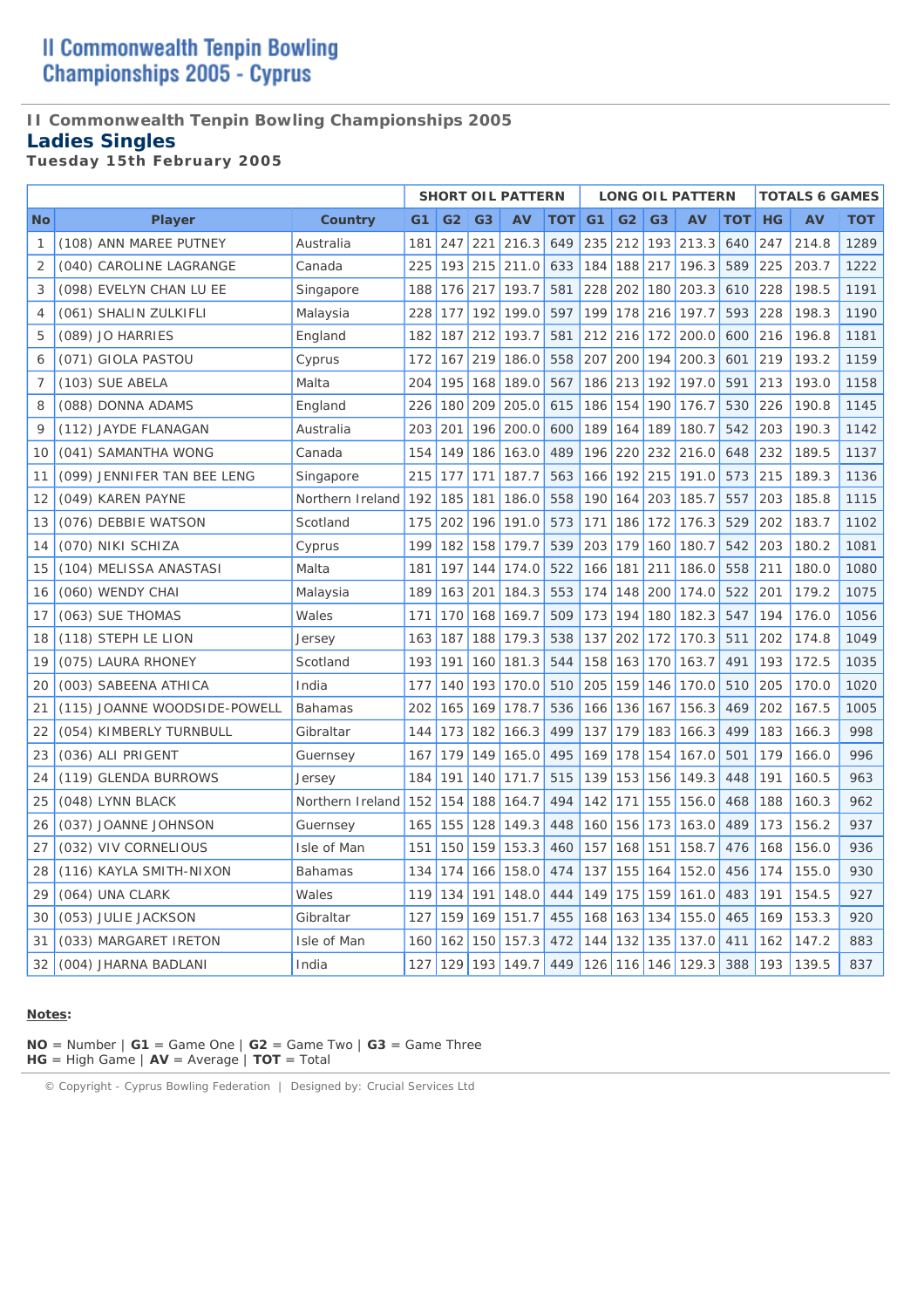

II Commonwealth Tenpin Bowling Championships 2005 **Cyprus** 

## SCORES Men Singles 15th February 2005



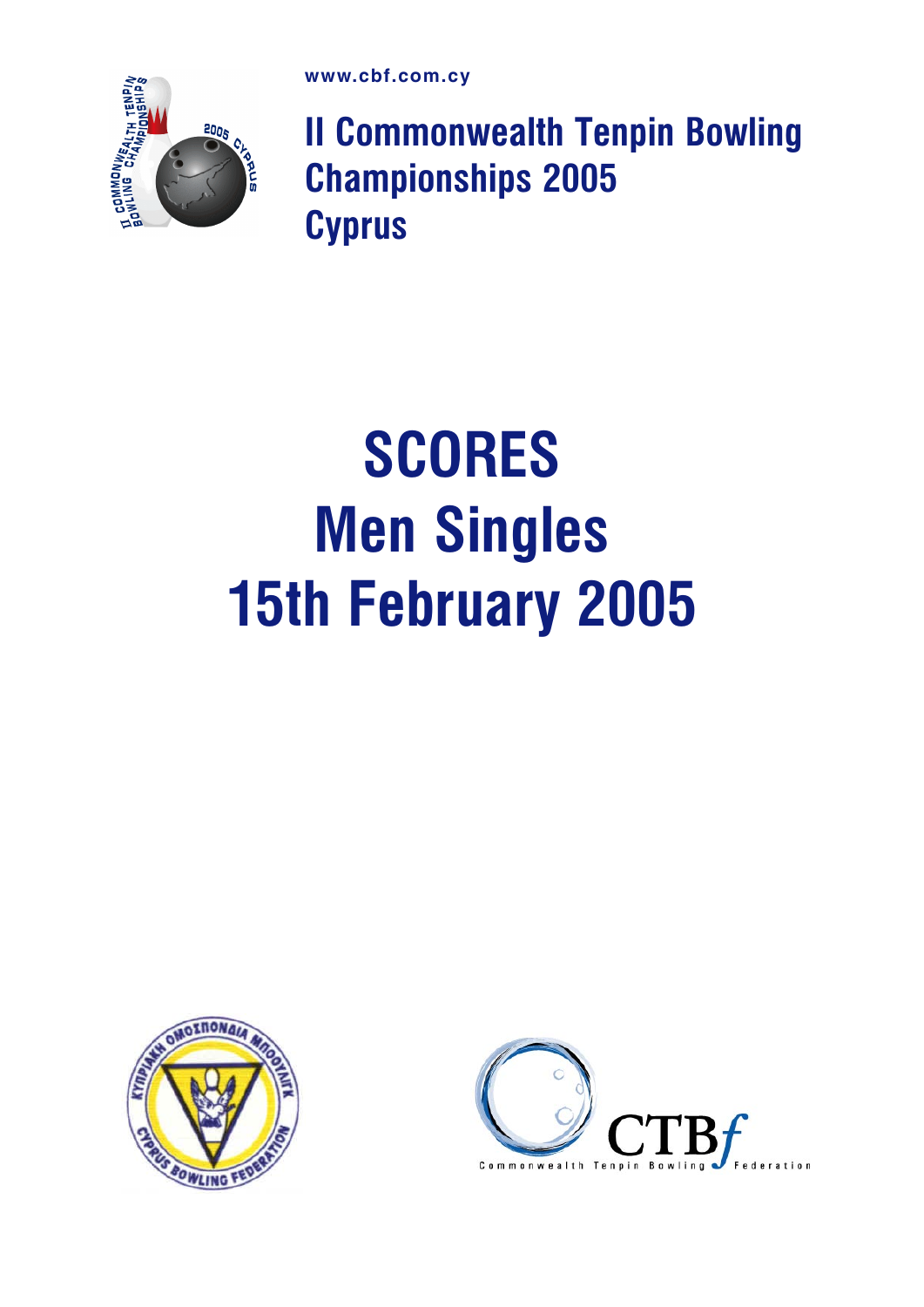#### **II Commonwealth Tenpin Bowling Championships 2005**

#### **Men Singles**

*Tuesday 15th February 2005* 

|           |                             |                  |                |                |                | <b>SHORT OIL PATTERN</b> |     |                |                |                | <b>LONG OIL PATTERN</b> |            |           | <b>TOTALS 6 GAMES</b> |            |
|-----------|-----------------------------|------------------|----------------|----------------|----------------|--------------------------|-----|----------------|----------------|----------------|-------------------------|------------|-----------|-----------------------|------------|
| <b>No</b> | <b>Player</b>               | Country          | G <sub>1</sub> | G <sub>2</sub> | G <sub>3</sub> | AV                       | тот | G <sub>1</sub> | G <sub>2</sub> | G <sub>3</sub> | AV                      | <b>TOT</b> | <b>HG</b> | AV                    | <b>TOT</b> |
| 1         | (047) BILLY NIMICK          | Northern Ireland | 174            | 174            | 224            | 190.7                    | 572 | 245            | 216            | 214            | 225.0                   | 675        | 245       | 207.8                 | 1247       |
| 2         | (059) ZULMAZRAN ZULKIFLI    | Malaysia         | 187            | 181            | 213            | 193.7                    | 581 | 227            | 202            | 233            | 220.7                   | 662        | 233       | 207.2                 | 1243       |
| 3         | (111) JASON WALSH           | Australia        | 140            | 188            | 214            | 180.7                    | 542 | 190            | 248            | 258            | 232.0                   | 696        | 258       | 206.3                 | 1238       |
| 4         | (120) DEAN SAUNDERS         | Jersey           | 223            | 172            | 196            | 197.0                    | 591 | 216            | 200            | 205            | 207.0                   | 621        | 223       | 202.0                 | 1212       |
| 5         | (034) STEVE TAYLOR          | Isle of Man      | 194            | 241            | 229            | 221.3                    | 664 | 163            | 193            | 190            | 182.0                   | 546        | 241       | 201.7                 | 1210       |
| 6         | (069) ANTONIS DALIDES       | Cyprus           | 195            | 212            | 202            | 203.0                    | 609 | 234            | 157            | 208            | 199.7                   | 599        | 234       | 201.3                 | 1208       |
| 7         | (090) PAUL EVANS            | England          | 214            | 166            | 194            | 191.3                    | 574 | 208            | 211            | 207            | 208.7                   | 626        | 214       | 200.0                 | 1200       |
| 8         | (068) COSTAS KYRIACOU       | Cyprus           | 190            | 203            | 215            | 202.7                    | 608 | 227            | 191            | 171            | 196.3                   | 589        | 227       | 199.5                 | 1197       |
| 9         | (109) BRANDON QUALISCHEFSKI | Australia        | 150            | 216            | 181            | 182.3                    | 547 | 201            | 203            | 228            | 210.7                   | 632        | 228       | 196.5                 | 1179       |
| 10        | (091) IAIN McCORKINDALE     | England          | 207            | 178            | 198            | 194.3                    | 583 | 186            | 189            | 202            | 192.3                   | 577        | 207       | 193.3                 | 1160       |
| 11        | (058) ALEX LIEW             | Malaysia         | 213            | 171            | 188            | 190.7                    | 572 | 181            | 213            | 190            | 194.7                   | 584        | 213       | 192.7                 | 1156       |
| 12        | (042) TYREL ROSE            | Canada           | 190            | 182            | 167            | 179.7                    | 539 | 211            | 238            | 162            | 203.7                   | 611        | 238       | 191.7                 | 1150       |
| 13        | (046) KEVIN HORTON          | Northern Ireland | 164            | 198            | 206            | 189.3                    | 568 | 194            | 187            | 197            | 192.7                   | 578        | 206       | 191.0                 | 1146       |
| 14        | (097) ALVIN KWANG KOK LEONG | Singapore        | 197            | 189            | 179            | 188.3                    | 565 | 184            | 213            | 180            | 192.3                   | 577        | 213       | 190.3                 | 1142       |
| 15        | (066) TERRY RICHARDS        | Wales            | 194            | 215            | 185            | 198.0                    | 594 | 200            | 156            | 189            | 181.7                   | 545        | 215       | 189.8                 | 1139       |
| 16        | (038) DEREK TOMLIN          | Guernsey         | 185            | 193            | 174            | 184.0                    | 552 | 176            | 217            | 184            | 192.3                   | 577        | 217       | 188.2                 | 1129       |
| 17        | (065) ALAN PARKER           | Wales            | 179            | 191            | 203            | 191.0                    | 573 | 198            | 213            | 138            | 183.0                   | 549        | 213       | 187.0                 | 1122       |
| 18        | (043) GEORGE LAMBERT        | Canada           | 190            | 147            | 176            | 171.0                    | 513 | 181            | 192            | 220            | 197.7                   | 593        | 220       | 184.3                 | 1106       |
| 19        | (105) MATTHEW CARUANA       | Malta            | 174            | 163            | 152            | 163.0                    | 489 | 206            | 215            | 194            | 205.0                   | 615        | 215       | 184.0                 | 1104       |
| 20        | (121) MATT MINIER           | Jersey           | 162            | 190            | 184            | 178.7                    | 536 | 175            | 181            | 205            | 187.0                   | 561        | 205       | 182.8                 | 1097       |
| 21        | (002) VINOD SIMON           | India            | 152            | 168            | 209            | 176.3                    | 529 | 189            | 189            | 188            | 188.7                   | 566        | 209       | 182.5                 | 1095       |
| 22        | (073) MARK HUTTON           | Scotland         | 154            | 214            | 141            | 169.7                    | 509 | 223            | 183            | 180            | 195.3                   | 586        | 223       | 182.5                 | 1095       |
| 23        | (074) FRANK MARGIOTTA       | Scotland         | 180            | 155            | 173            | 169.3                    | 508 | 191            | 215            | 180            | 195.3                   | 586        | 215       | 182.3                 | 1094       |
| 24        | (106) RAYMOND FALZON REALE  | Malta            | 195            | 205            | 163            | 187.7                    | 563 | 193            | 182            | 143            | 172.7                   | 518        | 205       | 180.2                 | 1081       |
| 25        | (001) ALJAI BATHEJA         | India            | 151            | 180            | 216            | 182.3                    | 547 | 163            | 180            | 188            | 177.0                   | 531        | 216       | 179.7                 | 1078       |
| 26        | (113) DAVE MOXEY            | <b>Bahamas</b>   | 172            | 165            | 154            | 163.7                    | 491 | 152            | 187            | 202            | 180.3                   | 541        | 202       | 172.0                 | 1032       |
| 27        | (039) GARRY HALE            | Guernsey         | 133            | 185            | 178            | 165.3                    | 496 | 189            | 180            | 157            | 175.3                   | 526        | 189       | 170.3                 | 1022       |
| 28        | (096) LEE YU WEN            | Singapore        | 166            | 151            | 145            | 154.0                    | 462 | 168            | 190            | 200            | 186.0                   | 558        | 200       | 170.0                 | 1020       |
| 29        | (051) CHARLIE DE LA ROSA    | Gibraltar        | 167            | 155            | 186            | 169.3                    | 508 | 171            | 160            | 179            | 170.0                   | 510        | 186       | 169.7                 | 1018       |
| 30        | (114) LENNY POWELL          | Bahamas          | 157            | 147            | 205            | 169.7                    | 509 | 174            | 170            | 163            | 169.0                   | 507        | 205       | 169.3                 | 1016       |
| 31        | (052) IAN WOOD              | Gibraltar        | 127            | 133            | 185            | 148.3                    | 445 | 178            | 174            | 136            | 162.7                   | 488        | 185       | 155.5                 | 933        |
| 32        | (035) JOE MANNING           | Isle of Man      | 132            | 157            | 128            | 139.0                    | 417 | 184            | 146            | 162            | 164.0                   | 492        | 184       | 151.5                 | 909        |

#### **Notes:**

**NO** = Number | **G1** = Game One | **G2** = Game Two | **G3** = Game Three **HG** = High Game | **AV** = Average | **TOT** = Total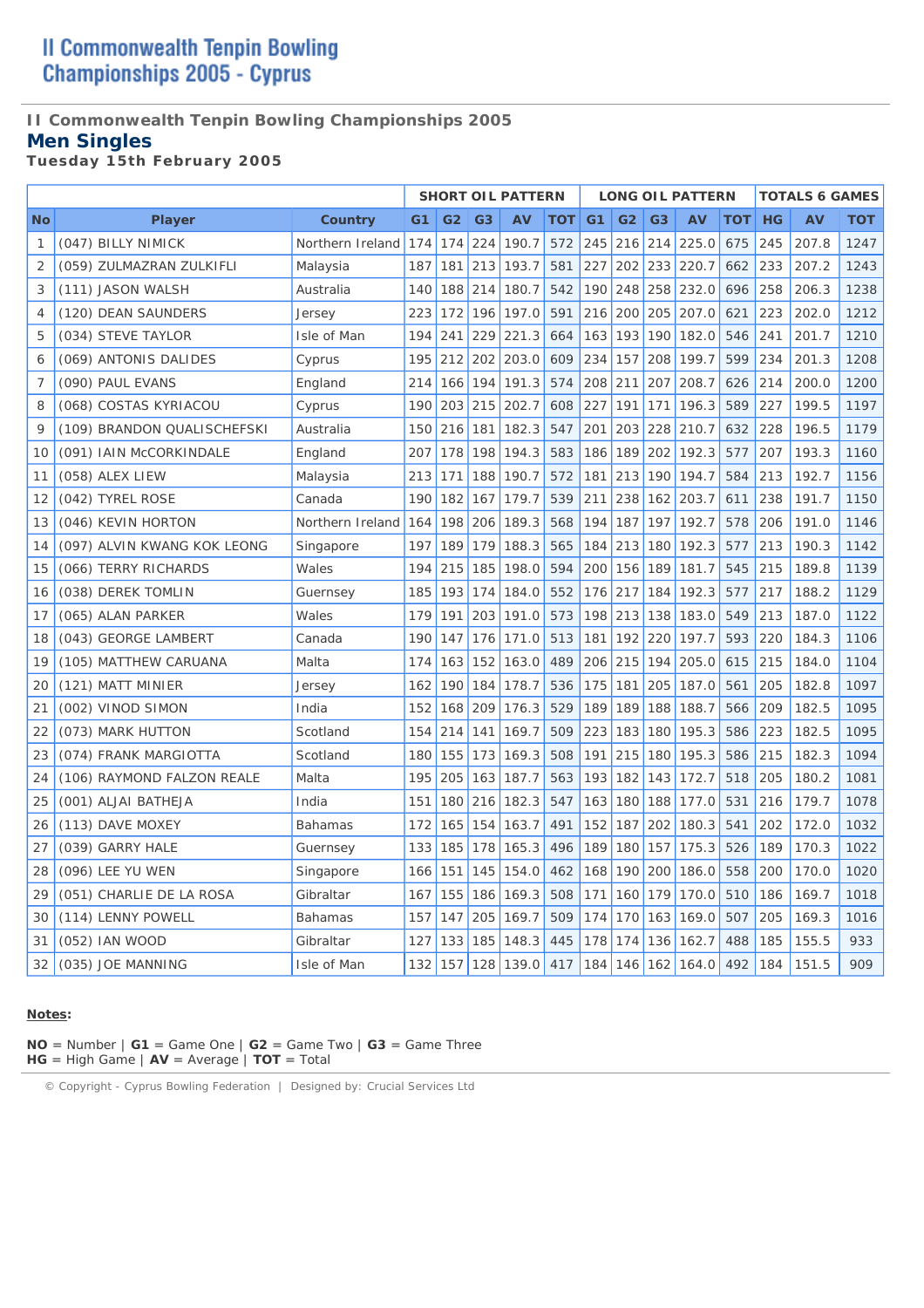

II Commonwealth Tenpin Bowling Championships 2005 **Cyprus** 

# **SCORES** Ladies Doubles 16th February 2005



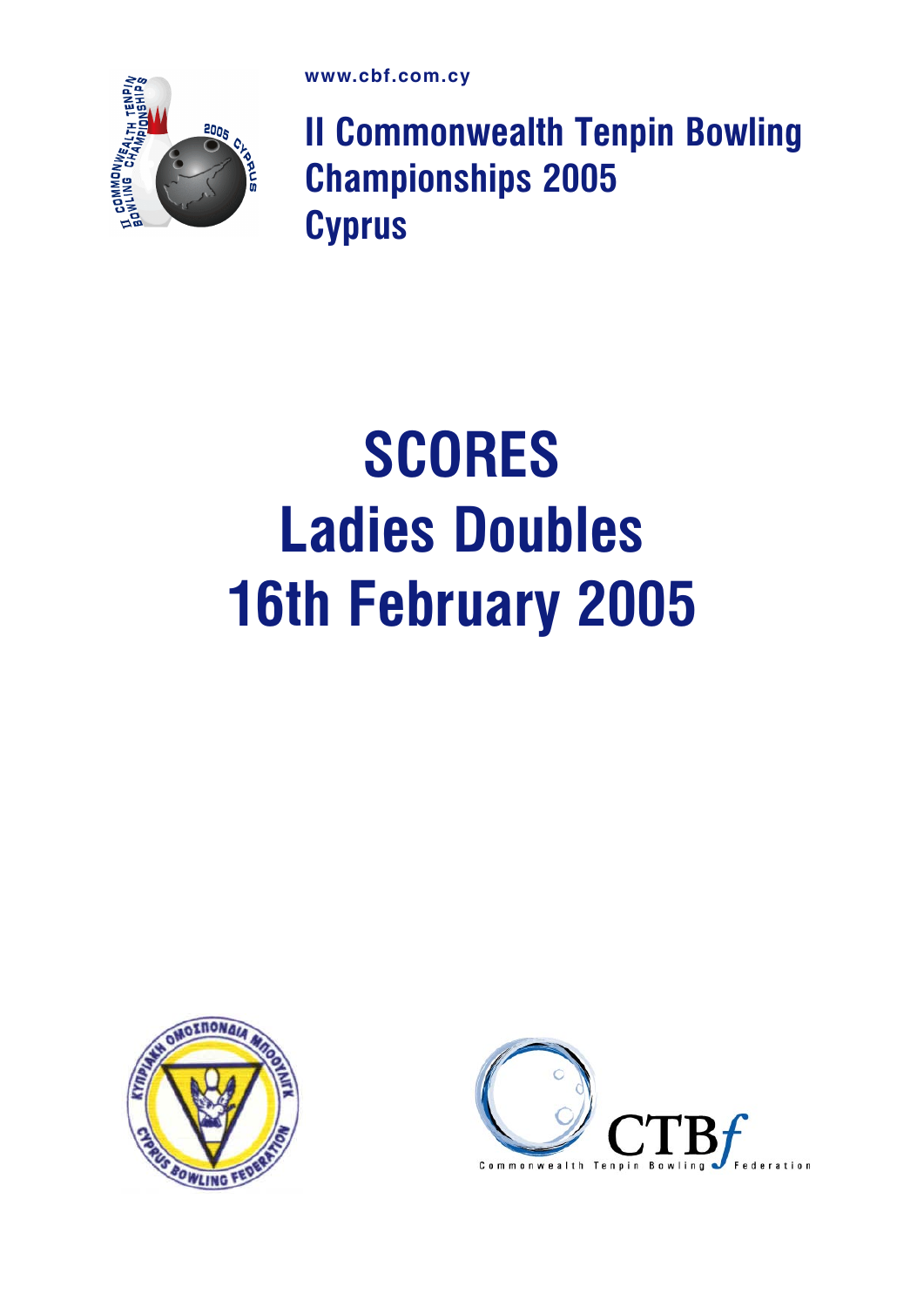## **II Commonwealth Tenpin Bowling Championships 2005**

### **Ladies Doubles**

*Wednesday 16th February 2005* 

|                |                                        |          |             |                | <b>SHORT OIL PATTERN</b> |     |     |             |                | <b>LONG OIL PATTERN</b> |            |           | <b>TOTALS 6 GAMES</b>                                 |            |
|----------------|----------------------------------------|----------|-------------|----------------|--------------------------|-----|-----|-------------|----------------|-------------------------|------------|-----------|-------------------------------------------------------|------------|
| <b>No</b>      | <b>Player</b>                          | $G1$ $ $ | G2          | G <sub>3</sub> | <b>AV</b>                | TOT | G1  | G2          | G <sub>3</sub> | AV                      | <b>TOT</b> | <b>HG</b> | <b>AV</b>                                             | <b>TOT</b> |
|                | Singapore                              |          |             |                |                          |     |     |             |                |                         |            |           |                                                       |            |
|                | (099) JENNIFER TAN BEE LENG            |          |             |                | 225 203 207 211.7        | 635 |     | 182 225 193 |                | 200.0                   | 600        | 225       | 205.8                                                 | 1235       |
| $\mathbf{1}$   | (098) EVELYN CHAN LU EE                | 190      |             |                | 192 205 195.7            | 587 |     | 165 224 215 |                | 201.3                   | 604        | 224       | 198.5                                                 | 1191       |
|                |                                        |          |             |                | 203.7 1222               |     |     |             |                | 200.7                   | $1204$ 225 |           | 202.2                                                 | 2426       |
|                | Ф<br>Canada                            |          |             |                |                          |     |     |             |                |                         |            |           |                                                       |            |
|                | (040) CAROLINE LAGRANGE                |          |             |                | 210 213 205 209.3        | 628 |     | 193 187 178 |                | 186.0                   | 558        | 213       | 197.7                                                 | 1186       |
| $\overline{2}$ | (041) SAMANTHA WONG                    | 188      |             |                | 163 203 184.7            | 554 |     |             |                | 212 224 192 209.3       | 628        | 224       | 197.0                                                 | 1182       |
|                |                                        |          |             |                | 197.0 1182               |     |     |             |                | 197.7                   | 1186 224   |           | 197.3                                                 | 2368       |
|                | Australia                              |          |             |                |                          |     |     |             |                |                         |            |           |                                                       |            |
|                | (108) ANN MAREE PUTNEY                 | 229      |             |                | 236 216 227.0            | 681 | 164 | 189 192     |                | 181.7                   | 545        | 236       | 204.3                                                 | 1226       |
| 3              | (112) JAYDE FLANAGAN                   |          | 175 181 201 |                | 185.7                    | 557 |     | 203 187 191 |                | 193.7                   | 581        | 203       | 189.7                                                 | 1138       |
|                |                                        |          |             |                | 206.3 1238               |     |     |             |                | 187.7                   | 1126 236   |           | 197.0                                                 | 2364       |
|                | England                                |          |             |                |                          |     |     |             |                |                         |            |           |                                                       |            |
|                | (089) JO HARRIES                       | 172      |             | 173 194        | 179.7                    | 539 |     | 205 203 247 |                | 218.3                   | 655        | 247       | 199.0                                                 | 1194       |
| $\overline{4}$ | (088) DONNA ADAMS                      | 185      |             | $182$ 167      | 178.0                    | 534 |     |             |                | 213 218 202 211.0       | 633        | 218       | 194.5                                                 | 1167       |
|                |                                        |          |             |                | 178.8 1073               |     |     |             |                | 214.7                   | 1288 247   |           | 196.8                                                 | 2361       |
|                | <b>CE</b> Malaysia                     |          |             |                |                          |     |     |             |                |                         |            |           |                                                       |            |
|                | (061) SHALIN ZULKIFLI                  |          |             |                | 178 205 158 180.3        | 541 |     |             |                | 239 200 203 214.0       | 642        | 239       | 197.2                                                 | 1183       |
| 5              | (060) WENDY CHAI                       |          | 190 167     | 169            | 175.3                    | 526 |     |             |                | 215 191 202 202.7       | 608        | 215       | 189.0                                                 | 1134       |
|                |                                        |          |             |                | 177.8 1067               |     |     |             |                | 208.3                   | 1250 239   |           | 193.1                                                 | 2317       |
|                | Malta                                  |          |             |                |                          |     |     |             |                |                         |            |           |                                                       |            |
|                | (104) MELISSA ANASTASI                 | 178      |             | 183 185        | 182.0                    | 546 | 247 |             |                | 198 168 204.3           | 613        | 247       | 193.2                                                 | 1159       |
| 6              | (103) SUE ABELA                        |          | 153 153 164 |                | 156.7                    | 470 |     |             |                | 214 247 192 217.7       | 653        | 247       | 187.2                                                 | 1123       |
|                |                                        |          |             |                | 169.3 1016               |     |     |             |                | 211.0                   | 1266 247   |           | 190.2                                                 | 2282       |
|                | Scotland                               |          |             |                |                          |     |     |             |                |                         |            |           |                                                       |            |
|                | (075) LAURA RHONEY                     |          |             |                | 190 227 184 200.3        |     |     |             |                | 601 189 158 235 194.0   |            |           | 582 235 197.2                                         | 1183       |
| $\overline{7}$ | (076) DEBBIE WATSON                    |          |             |                |                          |     |     |             |                |                         |            |           | 178 179 175 177.3 532 174 170 156 166.7 500 179 172.0 | 1032       |
|                |                                        |          |             |                | 188.8 1133               |     |     |             |                | 180.3 1082 235          |            |           | 184.6                                                 | 2215       |
|                | il Wales                               |          |             |                |                          |     |     |             |                |                         |            |           |                                                       |            |
|                | (063) SUE THOMAS                       | 194      |             |                | 173 175 180.7            | 542 |     | 170 216 171 |                | 185.7                   | 557        | 216       | 183.2                                                 | 1099       |
| 8              | (064) UNA CLARK                        |          |             |                | 183 174 166 174.3        | 523 |     |             |                | 136 203 152 163.7       | 491        | 203       | 169.0                                                 | 1014       |
|                |                                        |          |             |                | 177.5 1065               |     |     |             |                | 174.7                   | $1048$ 216 |           | 176.1                                                 | 2113       |
|                | Northern I reland                      |          |             |                |                          |     |     |             |                |                         |            |           |                                                       |            |
|                | (049) KAREN PAYNE                      | 154      |             |                | 178 143 158.3            | 475 |     | 186 177 214 |                | 192.3                   | 577        | 214       | 175.3                                                 | 1052       |
| $\mathsf{Q}$   | (048) LYNN BLACK                       |          |             |                | 165 177 159 167.0        | 501 |     |             |                | 190 161 195 182.0       | 546        | 195       | 174.5                                                 | 1047       |
|                |                                        |          |             |                | 162.7                    | 976 |     |             |                | 187.2                   | $1123$ 214 |           | 174.9                                                 | 2099       |
|                | <del>- <mark>⊹-</mark> G</del> uernsey |          |             |                |                          |     |     |             |                |                         |            |           |                                                       |            |
|                | (037) JOANNE JOHNSON                   |          |             |                | 150 168 194 170.7        | 512 |     |             |                | 245 175 146 188.7       | 566        | 245       | 179.7                                                 | 1078       |
| 10             | (036) ALI PRIGENT                      |          |             |                | 164 186 154 168.0        | 504 |     |             |                | 146 193 154 164.3       | 493        | 193       | 166.2                                                 | 997        |
|                |                                        |          |             |                | 169.3 1016               |     |     |             |                | 176.5                   | 1059 245   |           | 172.9                                                 | 2075       |
|                |                                        |          |             |                |                          |     |     |             |                |                         |            |           |                                                       |            |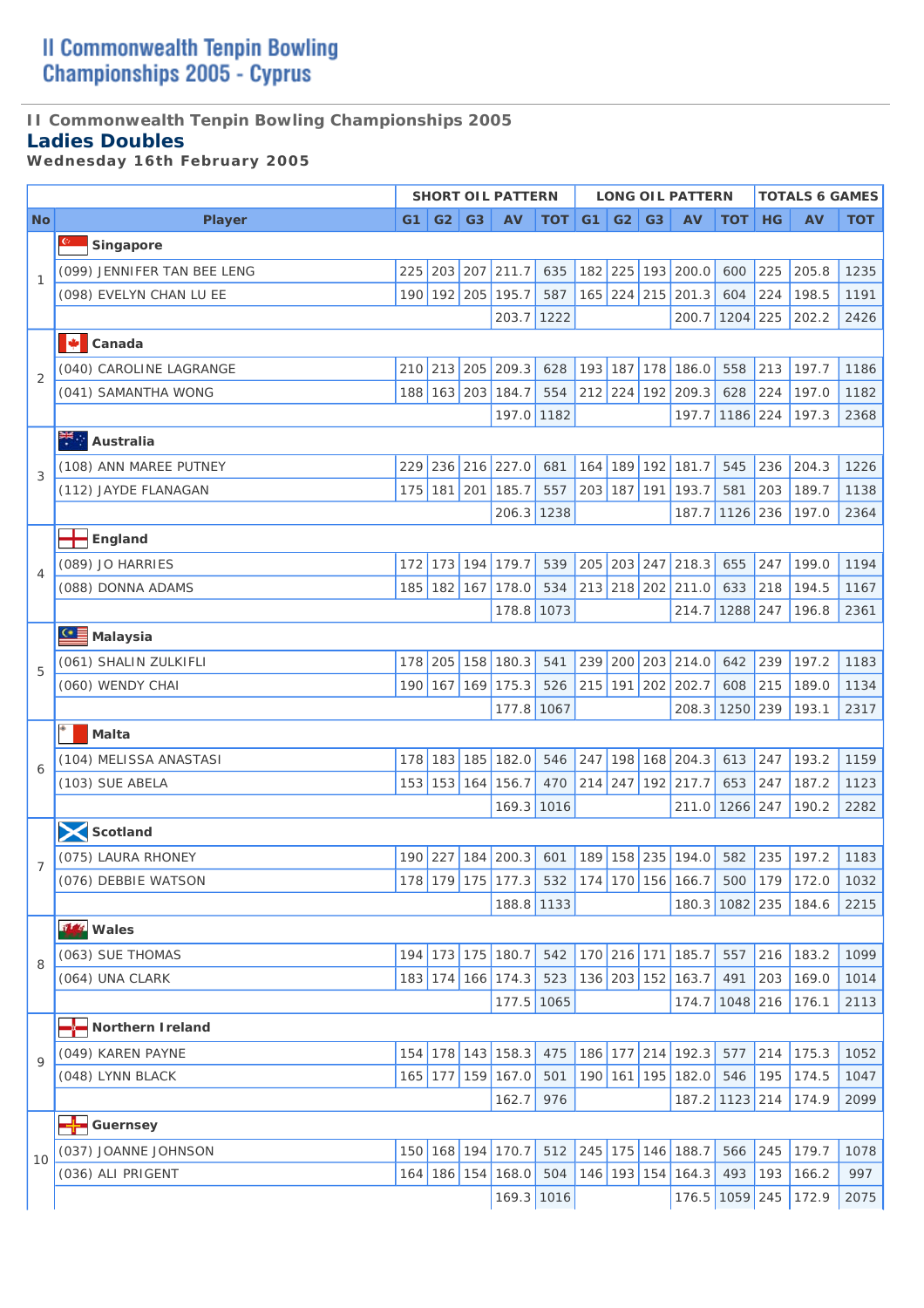| Cyprus<br>(070) NIKI SCHIZA<br>175 180 169 174.7<br>159 196 171.7<br>515<br>524<br>196<br>173.2<br>160<br>11<br>(071) GIOLA PASTOU<br>178 140 154.3<br>463<br>210 175 164<br>183.0<br>549<br>210<br>168.7<br>145<br>210<br>170.9<br>163.0<br>978<br>178.8<br>1073<br>$\overline{\bullet}$ India<br>(003) SABEENA ATHICA<br>138 215<br>180 180 172<br>215<br>167<br>173.3<br>520<br>177.3<br>532<br>175.3<br>12<br>(004) JHARNA BADLANI<br>136 176 156.0<br>168 180 131 159.7<br>479<br>180<br>157.8<br>156<br>468<br>215<br>164.7<br>988<br>168.5<br>1011<br>166.6<br>γ<br><b>Isle of Man</b><br>179 163<br>(033) MARGARET IRETON<br>155<br>191<br>185<br>177.0<br>531<br>157<br>166.3<br>499<br>191<br>171.7<br>13<br>143.0<br>429<br>169 182 154<br>168.3<br>(032) VIV CORNELIOUS<br>$144$ 141<br>505<br>182<br>155.7<br>144<br>160.0<br>960<br>167.3<br>1004<br>191<br>163.7<br><b>Bahamas</b><br>218<br>(115) JOANNE WOODSIDE-POWELL<br>169 218 142 176.3<br>529<br>175 144 192 170.3<br>173.3<br>511<br>14<br>184 144 155 161.0<br>(116) KAYLA SMITH-NIXON<br>138 154 131<br>141.0<br>423<br>483<br>151.0<br>184<br>158.7<br>952<br>165.7<br>994<br>218<br>162.2<br><b>PALL</b><br>Gibraltar<br>(054) KIMBERLY TURNBULL<br>159 161.7<br>485<br>158 192 184<br>178.0<br>192<br>169.8<br>141<br>185<br>534<br>15<br>122<br>132 185 143 153.3<br>(053) JULIE JACKSON<br>178<br>155<br>151.7<br>455<br>460<br>185<br>152.5<br>156.7<br>940<br>165.7<br>994<br>192<br>161.2<br><b>X</b> Jersey<br>(118) STEPH LE LION<br>182<br>169.0<br>507<br>125<br>190 148 154.3<br>190<br>161.7<br>168<br>157<br>463<br>16<br>$152$ 135 151.3<br>(119) GLENDA BURROWS<br>119 126 121.3<br>167<br>454<br>167<br>136.3<br>119<br>364 |  |  |       |     |  |       |     |     |       |      |
|-------------------------------------------------------------------------------------------------------------------------------------------------------------------------------------------------------------------------------------------------------------------------------------------------------------------------------------------------------------------------------------------------------------------------------------------------------------------------------------------------------------------------------------------------------------------------------------------------------------------------------------------------------------------------------------------------------------------------------------------------------------------------------------------------------------------------------------------------------------------------------------------------------------------------------------------------------------------------------------------------------------------------------------------------------------------------------------------------------------------------------------------------------------------------------------------------------------------------------------------------------------------------------------------------------------------------------------------------------------------------------------------------------------------------------------------------------------------------------------------------------------------------------------------------------------------------------------------------------------------------------------------------------------------------------------------------------------------------|--|--|-------|-----|--|-------|-----|-----|-------|------|
|                                                                                                                                                                                                                                                                                                                                                                                                                                                                                                                                                                                                                                                                                                                                                                                                                                                                                                                                                                                                                                                                                                                                                                                                                                                                                                                                                                                                                                                                                                                                                                                                                                                                                                                         |  |  |       |     |  |       |     |     |       |      |
|                                                                                                                                                                                                                                                                                                                                                                                                                                                                                                                                                                                                                                                                                                                                                                                                                                                                                                                                                                                                                                                                                                                                                                                                                                                                                                                                                                                                                                                                                                                                                                                                                                                                                                                         |  |  |       |     |  |       |     |     |       | 1039 |
|                                                                                                                                                                                                                                                                                                                                                                                                                                                                                                                                                                                                                                                                                                                                                                                                                                                                                                                                                                                                                                                                                                                                                                                                                                                                                                                                                                                                                                                                                                                                                                                                                                                                                                                         |  |  |       |     |  |       |     |     |       | 1012 |
|                                                                                                                                                                                                                                                                                                                                                                                                                                                                                                                                                                                                                                                                                                                                                                                                                                                                                                                                                                                                                                                                                                                                                                                                                                                                                                                                                                                                                                                                                                                                                                                                                                                                                                                         |  |  |       |     |  |       |     |     |       | 2051 |
|                                                                                                                                                                                                                                                                                                                                                                                                                                                                                                                                                                                                                                                                                                                                                                                                                                                                                                                                                                                                                                                                                                                                                                                                                                                                                                                                                                                                                                                                                                                                                                                                                                                                                                                         |  |  |       |     |  |       |     |     |       |      |
|                                                                                                                                                                                                                                                                                                                                                                                                                                                                                                                                                                                                                                                                                                                                                                                                                                                                                                                                                                                                                                                                                                                                                                                                                                                                                                                                                                                                                                                                                                                                                                                                                                                                                                                         |  |  |       |     |  |       |     |     |       | 1052 |
|                                                                                                                                                                                                                                                                                                                                                                                                                                                                                                                                                                                                                                                                                                                                                                                                                                                                                                                                                                                                                                                                                                                                                                                                                                                                                                                                                                                                                                                                                                                                                                                                                                                                                                                         |  |  |       |     |  |       |     |     |       | 947  |
|                                                                                                                                                                                                                                                                                                                                                                                                                                                                                                                                                                                                                                                                                                                                                                                                                                                                                                                                                                                                                                                                                                                                                                                                                                                                                                                                                                                                                                                                                                                                                                                                                                                                                                                         |  |  |       |     |  |       |     |     |       | 1999 |
|                                                                                                                                                                                                                                                                                                                                                                                                                                                                                                                                                                                                                                                                                                                                                                                                                                                                                                                                                                                                                                                                                                                                                                                                                                                                                                                                                                                                                                                                                                                                                                                                                                                                                                                         |  |  |       |     |  |       |     |     |       |      |
|                                                                                                                                                                                                                                                                                                                                                                                                                                                                                                                                                                                                                                                                                                                                                                                                                                                                                                                                                                                                                                                                                                                                                                                                                                                                                                                                                                                                                                                                                                                                                                                                                                                                                                                         |  |  |       |     |  |       |     |     |       | 1030 |
|                                                                                                                                                                                                                                                                                                                                                                                                                                                                                                                                                                                                                                                                                                                                                                                                                                                                                                                                                                                                                                                                                                                                                                                                                                                                                                                                                                                                                                                                                                                                                                                                                                                                                                                         |  |  |       |     |  |       |     |     |       | 934  |
|                                                                                                                                                                                                                                                                                                                                                                                                                                                                                                                                                                                                                                                                                                                                                                                                                                                                                                                                                                                                                                                                                                                                                                                                                                                                                                                                                                                                                                                                                                                                                                                                                                                                                                                         |  |  |       |     |  |       |     |     |       | 1964 |
|                                                                                                                                                                                                                                                                                                                                                                                                                                                                                                                                                                                                                                                                                                                                                                                                                                                                                                                                                                                                                                                                                                                                                                                                                                                                                                                                                                                                                                                                                                                                                                                                                                                                                                                         |  |  |       |     |  |       |     |     |       |      |
|                                                                                                                                                                                                                                                                                                                                                                                                                                                                                                                                                                                                                                                                                                                                                                                                                                                                                                                                                                                                                                                                                                                                                                                                                                                                                                                                                                                                                                                                                                                                                                                                                                                                                                                         |  |  |       |     |  |       |     |     |       | 1040 |
|                                                                                                                                                                                                                                                                                                                                                                                                                                                                                                                                                                                                                                                                                                                                                                                                                                                                                                                                                                                                                                                                                                                                                                                                                                                                                                                                                                                                                                                                                                                                                                                                                                                                                                                         |  |  |       |     |  |       |     |     |       | 906  |
|                                                                                                                                                                                                                                                                                                                                                                                                                                                                                                                                                                                                                                                                                                                                                                                                                                                                                                                                                                                                                                                                                                                                                                                                                                                                                                                                                                                                                                                                                                                                                                                                                                                                                                                         |  |  |       |     |  |       |     |     |       | 1946 |
|                                                                                                                                                                                                                                                                                                                                                                                                                                                                                                                                                                                                                                                                                                                                                                                                                                                                                                                                                                                                                                                                                                                                                                                                                                                                                                                                                                                                                                                                                                                                                                                                                                                                                                                         |  |  |       |     |  |       |     |     |       |      |
|                                                                                                                                                                                                                                                                                                                                                                                                                                                                                                                                                                                                                                                                                                                                                                                                                                                                                                                                                                                                                                                                                                                                                                                                                                                                                                                                                                                                                                                                                                                                                                                                                                                                                                                         |  |  |       |     |  |       |     |     |       | 1019 |
|                                                                                                                                                                                                                                                                                                                                                                                                                                                                                                                                                                                                                                                                                                                                                                                                                                                                                                                                                                                                                                                                                                                                                                                                                                                                                                                                                                                                                                                                                                                                                                                                                                                                                                                         |  |  |       |     |  |       |     |     |       | 915  |
|                                                                                                                                                                                                                                                                                                                                                                                                                                                                                                                                                                                                                                                                                                                                                                                                                                                                                                                                                                                                                                                                                                                                                                                                                                                                                                                                                                                                                                                                                                                                                                                                                                                                                                                         |  |  |       |     |  |       |     |     |       | 1934 |
|                                                                                                                                                                                                                                                                                                                                                                                                                                                                                                                                                                                                                                                                                                                                                                                                                                                                                                                                                                                                                                                                                                                                                                                                                                                                                                                                                                                                                                                                                                                                                                                                                                                                                                                         |  |  |       |     |  |       |     |     |       |      |
|                                                                                                                                                                                                                                                                                                                                                                                                                                                                                                                                                                                                                                                                                                                                                                                                                                                                                                                                                                                                                                                                                                                                                                                                                                                                                                                                                                                                                                                                                                                                                                                                                                                                                                                         |  |  |       |     |  |       |     |     |       | 970  |
|                                                                                                                                                                                                                                                                                                                                                                                                                                                                                                                                                                                                                                                                                                                                                                                                                                                                                                                                                                                                                                                                                                                                                                                                                                                                                                                                                                                                                                                                                                                                                                                                                                                                                                                         |  |  |       |     |  |       |     |     |       | 818  |
|                                                                                                                                                                                                                                                                                                                                                                                                                                                                                                                                                                                                                                                                                                                                                                                                                                                                                                                                                                                                                                                                                                                                                                                                                                                                                                                                                                                                                                                                                                                                                                                                                                                                                                                         |  |  | 145.2 | 871 |  | 152.8 | 917 | 190 | 149.0 | 1788 |

#### **Notes:**

**NO** = Number  $|$  **G1** = Game One  $|$  **G2** = Game Two  $|$  **G3** = Game Three **HG** = High Game | **AV** = Average | **TOT** = Total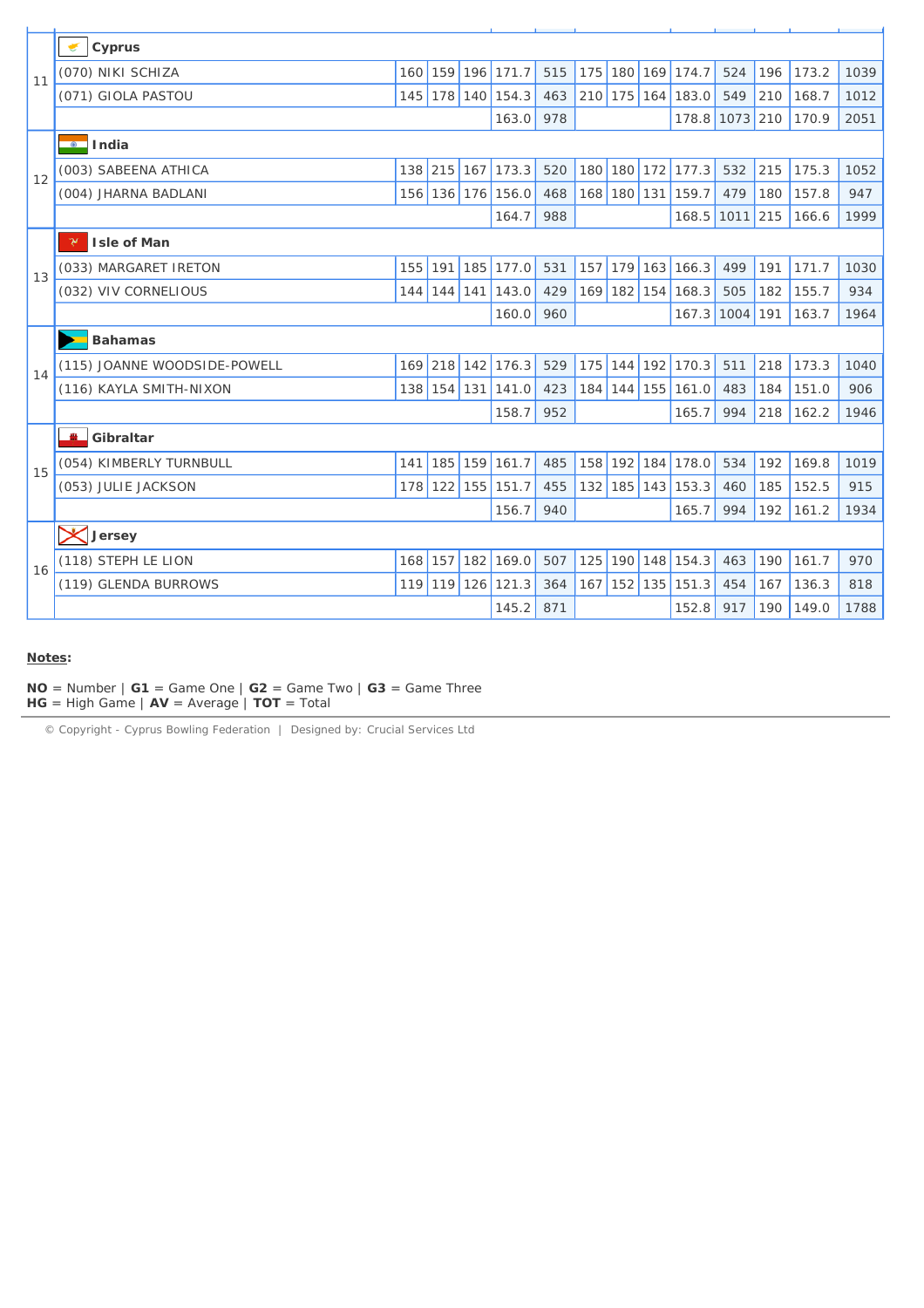

II Commonwealth Tenpin Bowling Championships 2005 **Cyprus** 

## **SCORES** Men Doubles 16th February 2005



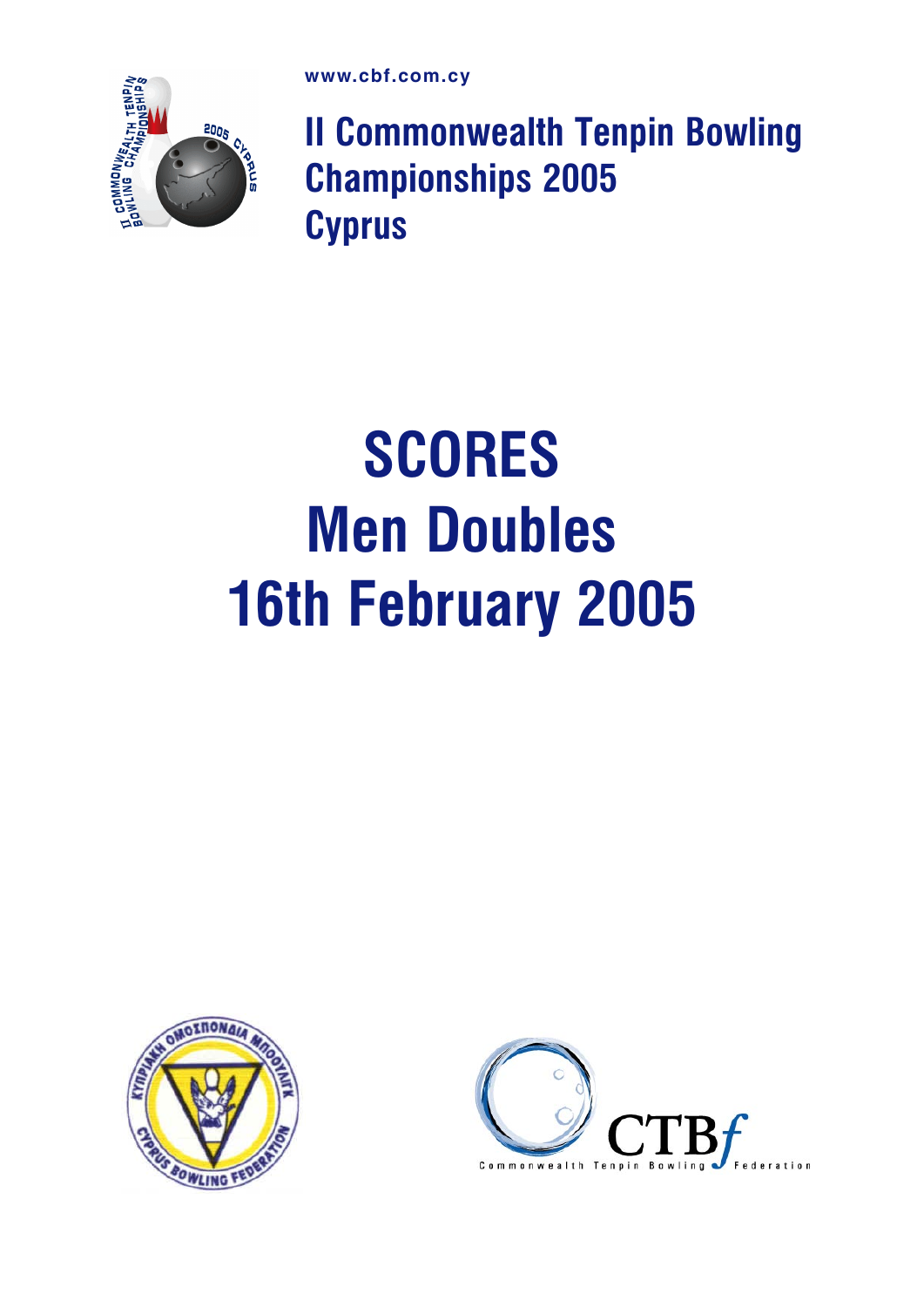## **II Commonwealth Tenpin Bowling Championships 2005**

### **Men Doubles**

*Wednesday 16th February 2005* 

|                |                             |          |             |                | <b>SHORT OIL PATTERN</b> |            |                |                |                | <b>LONG OIL PATTERN</b> |            |           | <b>TOTALS 6 GAMES</b>                                 |            |
|----------------|-----------------------------|----------|-------------|----------------|--------------------------|------------|----------------|----------------|----------------|-------------------------|------------|-----------|-------------------------------------------------------|------------|
| <b>No</b>      | <b>Player</b>               | $G1$ $ $ | G2          | G <sub>3</sub> | <b>AV</b>                | <b>TOT</b> | G <sub>1</sub> | G <sub>2</sub> | G <sub>3</sub> | <b>AV</b>               | <b>TOT</b> | HG        | <b>AV</b>                                             | <b>TOT</b> |
|                | <b>CE</b> Malaysia          |          |             |                |                          |            |                |                |                |                         |            |           |                                                       |            |
|                | (059) ZULMAZRAN ZULKIFLI    |          |             |                | 159 214 213 195.3        | 586        |                |                |                | 228 232 194 218.0       | 654        | 232       | 206.7                                                 | 1240       |
| $\mathbf{1}$   | (058) ALEX LIEW             | 231      |             |                | 194 186 203.7            | 611        |                |                |                | 179 228 215 207.3       | 622        | 231       | 205.5                                                 | 1233       |
|                |                             |          |             |                | 199.5 1197               |            |                |                |                | 212.7                   | $1276$ 232 |           | 206.1                                                 | 2473       |
|                | Northern I reland           |          |             |                |                          |            |                |                |                |                         |            |           |                                                       |            |
|                | (047) BILLY NIMICK          | 195      | 171         | 223            | 196.3                    | 589        | 211            |                |                | 215 236 220.7           | 662        | 236       | 208.5                                                 | 1251       |
| $\overline{2}$ | (046) KEVIN HORTON          |          |             |                | 200 182 177 186.3        | 559        |                |                |                | 245 156 240 213.7       | 641        | 245       | 200.0                                                 | 1200       |
|                |                             |          |             |                | 191.3 1148               |            |                |                |                | 217.2 1303 245          |            |           | 204.3                                                 | 2451       |
|                | м<br>Canada                 |          |             |                |                          |            |                |                |                |                         |            |           |                                                       |            |
|                | (043) GEORGE LAMBERT        |          | 193 216 247 |                | 218.7                    | 656        |                |                |                | 200 224 190 204.7       | 614        | 247       | 211.7                                                 | 1270       |
| 3              | (042) TYREL ROSE            |          |             |                | 190 164 145 166.3        | 499        |                |                |                | 215 237 213 221.7       | 665        | 237       | 194.0                                                 | 1164       |
|                |                             |          |             |                | 192.5 1155               |            |                |                |                | 213.2 1279 247          |            |           | 202.8                                                 | 2434       |
|                | Scotland                    |          |             |                |                          |            |                |                |                |                         |            |           |                                                       |            |
|                | (074) FRANK MARGIOTTA       | 200      |             |                | 160 172 177.3            | 532        |                |                |                | 247 226 201 224.7       | 674        | 247       | 201.0                                                 | 1206       |
| $\overline{4}$ | (073) MARK HUTTON           |          |             |                | 216 193 195 201.3        | 604        |                |                |                | 184 181 222 195.7       | 587        | 222       | 198.5                                                 | 1191       |
|                |                             |          |             |                | 189.3 1136               |            |                |                |                | 210.2                   | $1261$ 247 |           | 199.8                                                 | 2397       |
|                | Cyprus                      |          |             |                |                          |            |                |                |                |                         |            |           |                                                       |            |
|                | (068) COSTAS KYRIACOU       | 195      |             |                | 196 204 198.3            | 595        |                |                |                | 233 182 217 210.7       | 632        | 233       | 204.5                                                 | 1227       |
| 5              | (069) ANTONIS DALIDES       |          | 151 224 181 |                | 185.3                    | 556        |                | 178 218 167    |                | 187.7                   | 563        | 224       | 186.5                                                 | 1119       |
|                |                             |          |             |                | 191.8 1151               |            |                |                |                | 199.2 1195 233          |            |           | 195.5                                                 | 2346       |
|                | Australia                   |          |             |                |                          |            |                |                |                |                         |            |           |                                                       |            |
|                | (111) JASON WALSH           | 195      |             |                | 153 168 172.0            | 516        | 211            |                |                | 200 233 214.7           | 644        | 233       | 193.3                                                 | 1160       |
| 6              | (109) BRANDON QUALISCHEFSKI |          |             |                | 191 148 195 178.0        | 534        |                |                |                | 186 200 230 205.3       | 616        | 230       | 191.7                                                 | 1150       |
|                |                             |          |             |                | 175.0 1050               |            |                |                |                | 210.0                   | $1260$ 233 |           | 192.5                                                 | 2310       |
|                | England                     |          |             |                |                          |            |                |                |                |                         |            |           |                                                       |            |
|                | (091) IAIN McCORKINDALE     |          |             |                | 168 227 206 200.3        |            |                |                |                | 601 177 170 223 190.0   |            | $570$ 227 | 195.2                                                 | 1171       |
| $\overline{7}$ | (090) PAUL EVANS            |          |             |                |                          |            |                |                |                |                         |            |           | 170 181 211 187.3 562 169 198 184 183.7 551 211 185.5 | 1113       |
|                |                             |          |             |                | 193.8 1163               |            |                |                |                | 186.8 1121 227          |            |           | 190.3                                                 | 2284       |
|                | <b>O</b> lndia              |          |             |                |                          |            |                |                |                |                         |            |           |                                                       |            |
|                | (001) ALJAI BATHEJA         |          |             |                | 190 206 203 199.7        | 599        |                |                |                | 184 220 173 192.3       | 577        | 220       | 196.0                                                 | 1176       |
| 8              | (002) VINOD SIMON           |          |             |                | 169 199 186 184.7        | 554        |                |                |                | 180 171 203 184.7       | 554        | 203       | 184.7                                                 | 1108       |
|                |                             |          |             |                | 192.2 1153               |            |                |                |                | 188.5                   | $1131$ 220 |           | 190.3                                                 | 2284       |
|                | Malta                       |          |             |                |                          |            |                |                |                |                         |            |           |                                                       |            |
|                | (106) RAYMOND FALZON REALE  |          |             |                | 233 207 237 225.7        | 677        |                |                |                | 199 157 202 186.0       | 558        | 237       | 205.8                                                 | 1235       |
| $\mathsf{Q}$   | (105) MATTHEW CARUANA       | 144      |             |                | 170 198 170.7            | 512        |                |                |                | 172 154 182 169.3       | 508        | 198       | 170.0                                                 | 1020       |
|                |                             |          |             |                | 198.2 1189               |            |                |                |                | 177.7                   | 1066 237   |           | 187.9                                                 | 2255       |
|                | <b>X</b> Jersey             |          |             |                |                          |            |                |                |                |                         |            |           |                                                       |            |
|                | (121) MATT MINIER           |          |             |                | 173 192 168 177.7        | 533        |                |                |                | 254 171 180 201.7       | 605        | 254       | 189.7                                                 | 1138       |
| 10             | (120) DEAN SAUNDERS         |          |             |                | 166 188 190 181.3        | 544        |                |                |                | 178 181 189 182.7       | 548        | 190       | 182.0                                                 | 1092       |
|                |                             |          |             |                | 179.5 1077               |            |                |                |                | 192.2                   | $1153$ 254 |           | 185.8                                                 | 2230       |
|                |                             |          |             |                |                          |            |                |                |                |                         |            |           |                                                       |            |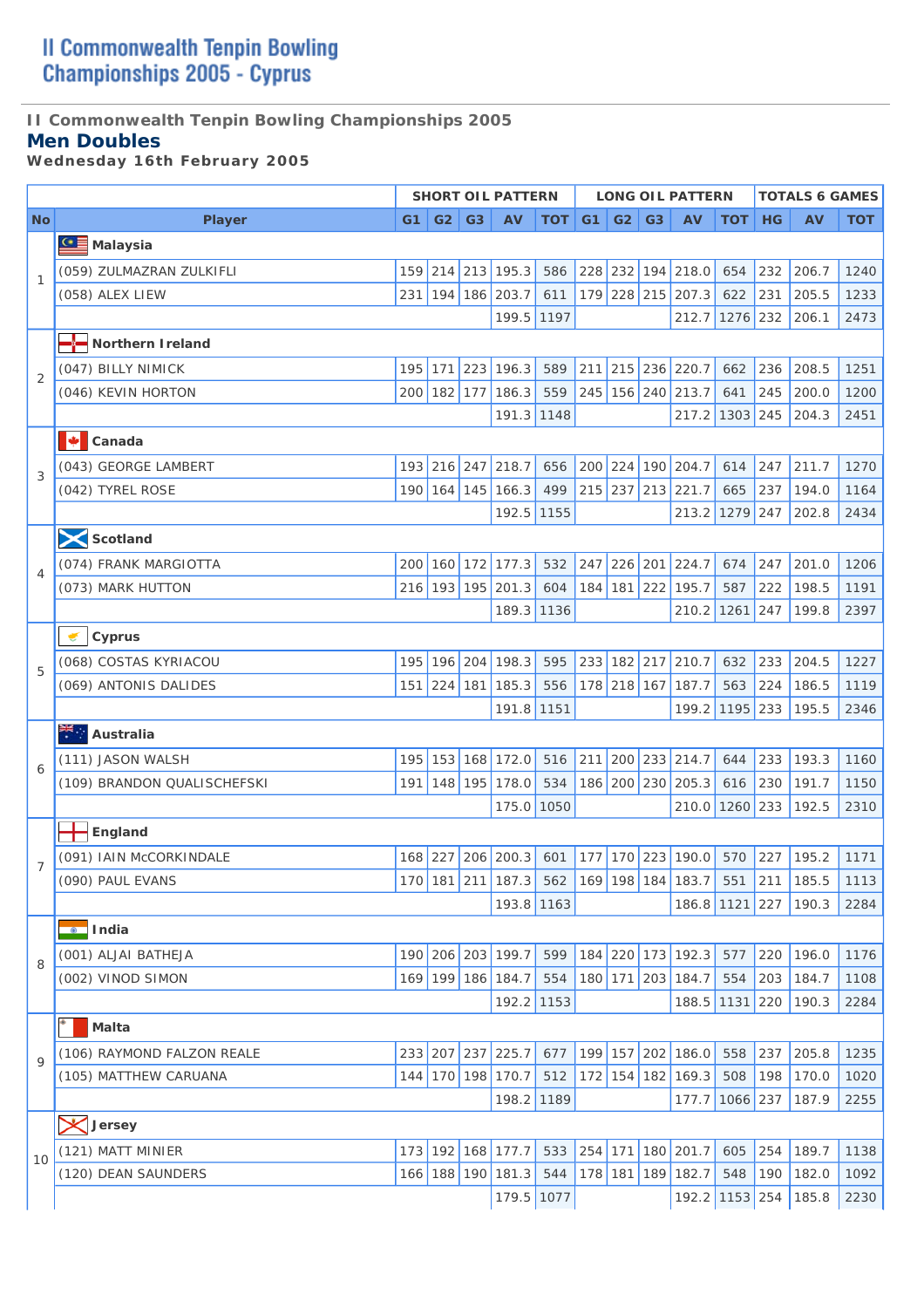|    | <b>14</b> Wales                       |                  |             |     |            |      |     |             |     |                   |            |     |       |      |
|----|---------------------------------------|------------------|-------------|-----|------------|------|-----|-------------|-----|-------------------|------------|-----|-------|------|
| 11 | (066) TERRY RICHARDS                  | 233              | 159         | 190 | 194.0      | 582  | 191 | 167         | 176 | 178.0             | 534        | 233 | 186.0 | 1116 |
|    | (065) ALAN PARKER                     | $160$ 147        |             |     | 168 158.3  | 475  | 181 |             |     | 236 218 211.7     | 635        | 236 | 185.0 | 1110 |
|    |                                       |                  |             |     | 176.2 1057 |      |     |             |     | 194.8             | 1169 236   |     | 185.5 | 2226 |
|    | <del>- <mark>⊹</mark> G</del> uernsey |                  |             |     |            |      |     |             |     |                   |            |     |       |      |
| 12 | (038) DEREK TOMLIN                    | 185              | 201         | 175 | 187.0      | 561  | 212 | 234 181     |     | 209.0             | 627        | 234 | 198.0 | 1188 |
|    | (039) GARRY HALE                      |                  | 199 148 188 |     | 178.3      | 535  |     |             |     | 148 149 162 153.0 | 459        | 199 | 165.7 | 994  |
|    |                                       |                  |             |     | 182.7      | 1096 |     |             |     | 181.0             | 1086 234   |     | 181.8 | 2182 |
|    | γ<br>Isle of Man                      |                  |             |     |            |      |     |             |     |                   |            |     |       |      |
| 13 | (034) STEVE TAYLOR                    |                  | 195 210     | 182 | 195.7      | 587  | 192 | 190 190     |     | 190.7             | 572        | 210 | 193.2 | 1159 |
|    | (035) JOE MANNING                     |                  | 145 161 191 |     | 165.7      | 497  | 221 | 132 169     |     | 174.0             | 522        | 221 | 169.8 | 1019 |
|    |                                       |                  |             |     | 180.7 1084 |      |     |             |     | 182.3             | $1094$ 221 |     | 181.5 | 2178 |
|    | <b>Bahamas</b>                        |                  |             |     |            |      |     |             |     |                   |            |     |       |      |
| 14 | (114) LENNY POWELL                    |                  | 212 220 164 |     | 198.7      | 596  | 214 |             |     | 180 140 178.0     | 534        | 220 | 188.3 | 1130 |
|    | (113) DAVE MOXEY                      |                  | 169 189 178 |     | 178.7      | 536  |     |             |     | 135 177 136 149.3 | 448        | 189 | 164.0 | 984  |
|    |                                       |                  |             |     | 188.7 1132 |      |     |             |     | 163.7             | 982        | 220 | 176.2 | 2114 |
|    | Singapore                             |                  |             |     |            |      |     |             |     |                   |            |     |       |      |
| 15 | (097) ALVIN KWANG KOK LEONG           | 178              | 179         | 200 | 185.7      | 557  | 187 | $167$ 154   |     | 169.3             | 508        | 200 | 177.5 | 1065 |
|    | (096) LEE YU WEN                      |                  | 192 192     | 127 | 170.3      | 511  |     | 152 180 172 |     | 168.0             | 504        | 192 | 169.2 | 1015 |
|    |                                       |                  |             |     | 178.0 1068 |      |     |             |     | 168.7             | $1012$ 200 |     | 173.3 | 2080 |
|    | <b>PERSONAL</b><br>Gibraltar          |                  |             |     |            |      |     |             |     |                   |            |     |       |      |
| 16 | (051) CHARLIE DE LA ROSA              | 170 <sup>1</sup> | 183 175     |     | 176.0      | 528  | 153 | 160 168     |     | 160.3             | 481        | 183 | 168.2 | 1009 |
|    | (052) IAN WOOD                        |                  | $169$ 145   | 126 | 146.7      | 440  | 134 | 168 174     |     | 158.7             | 476        | 174 | 152.7 | 916  |
|    |                                       |                  |             |     | 161.3      | 968  |     |             |     | 159.5             | 957        | 183 | 160.4 | 1925 |
|    |                                       |                  |             |     |            |      |     |             |     |                   |            |     |       |      |

#### **Notes:**

**NO** = Number  $|$  **G1** = Game One  $|$  **G2** = Game Two  $|$  **G3** = Game Three **HG** = High Game | **AV** = Average | **TOT** = Total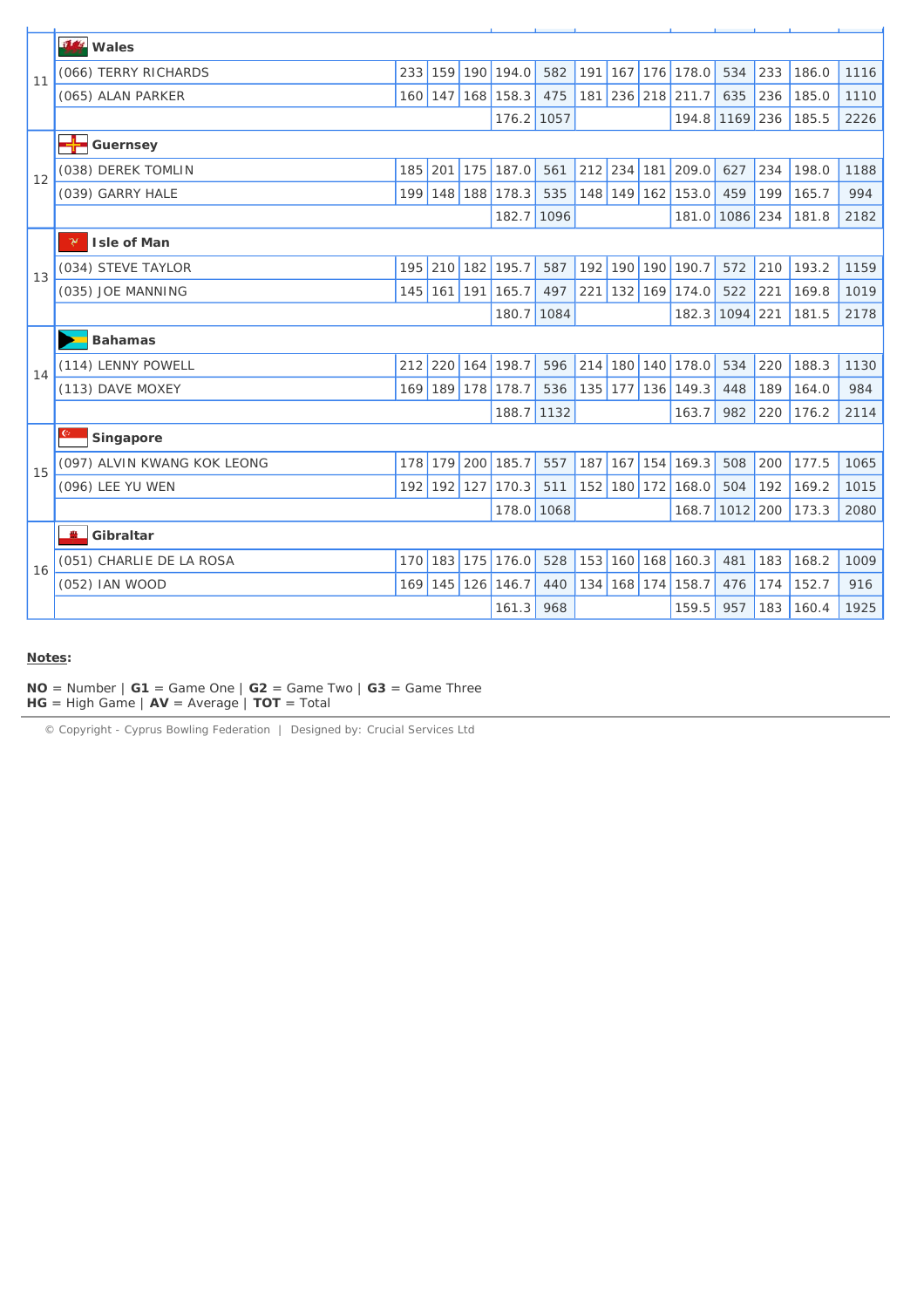

II Commonwealth Tenpin Bowling Championships 2005 **Cyprus** 

## **SCORES** Mix Doubles 18th February 2005



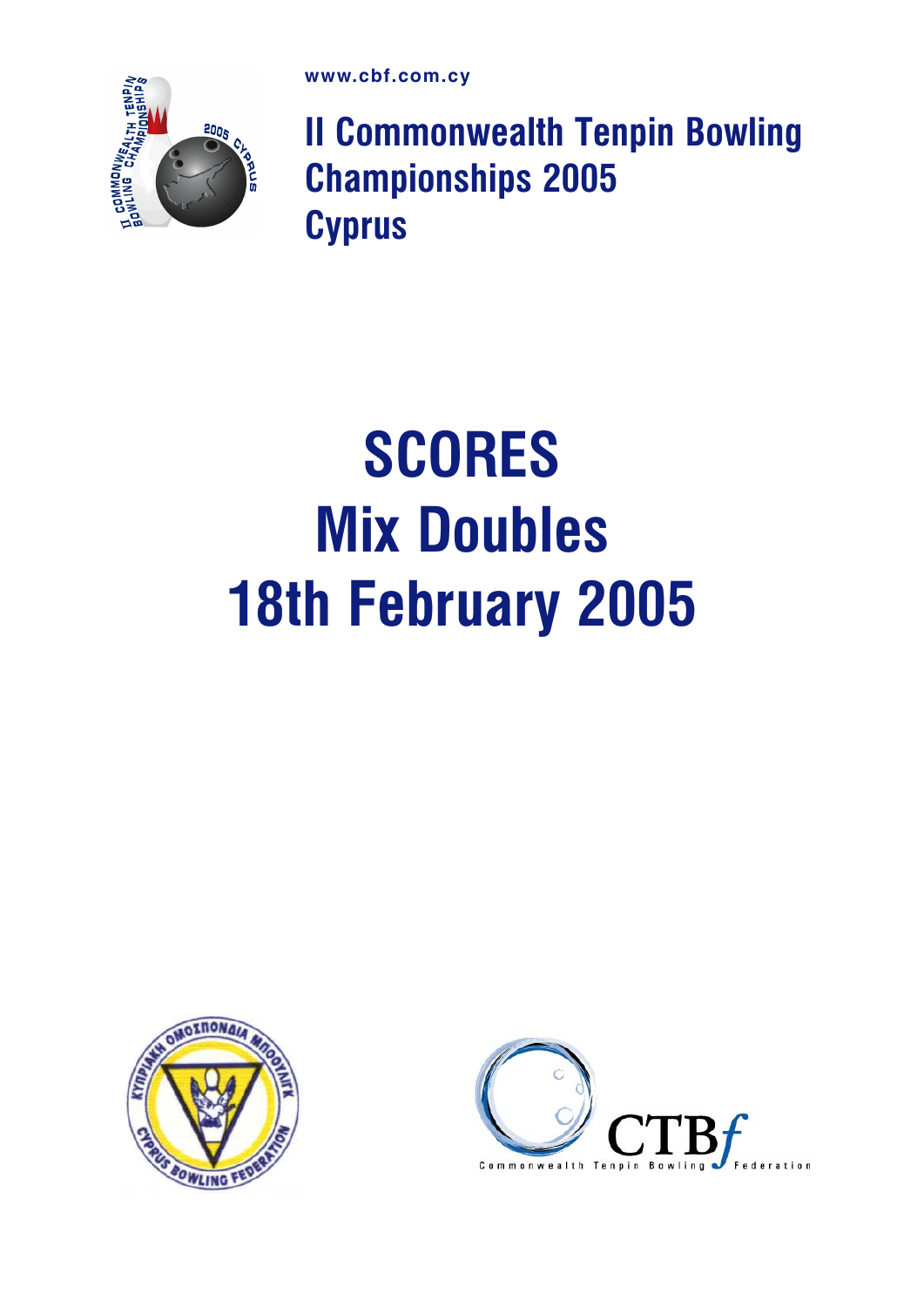## **II Commonwealth Tenpin Bowling Championships 2005**

### **Mix Doubles**

*Friday 18th February 2005* 

|                |                             |  | <b>SHORT OIL PATTERN</b>                                 |                |  | <b>LONG OIL PATTERN</b>                     |        |     | <b>TOTALS 6 GAMES</b>                                 |            |
|----------------|-----------------------------|--|----------------------------------------------------------|----------------|--|---------------------------------------------|--------|-----|-------------------------------------------------------|------------|
| <b>No</b>      | <b>Player</b>               |  | G1   G2   G3   AV                                        | $TOT$ G1 G2 G3 |  | <b>AV</b>                                   | TOT HG |     | <b>AV</b>                                             | <b>TOT</b> |
|                | Malaysia (Group B)          |  |                                                          |                |  |                                             |        |     |                                                       |            |
| 1              | (059) ZULMAZRAN ZULKIFLI    |  | 191 243 191 208.3                                        | 625            |  | 206 230 300 245.3 736                       |        | 300 | 226.8                                                 | 1361       |
|                | (061) SHALIN ZULKIFLI       |  | 212 150 190 184.0 552                                    |                |  | 193 247 218 219.3 658                       |        | 247 | 201.7                                                 | 1210       |
|                |                             |  | 196.2 1177                                               |                |  | 232.3 1394 300                              |        |     | 214.3                                                 | 2571       |
|                | Canada (Group B)            |  |                                                          |                |  |                                             |        |     |                                                       |            |
| $\overline{2}$ | (043) GEORGE LAMBERT        |  |                                                          |                |  | 185 197 210 197.3 592 259 189 244 230.7     | 692    | 259 | 214.0                                                 | 1284       |
|                | (040) CAROLINE LAGRANGE     |  | 184 193 178 185.0 555                                    |                |  | 224 187 184 198.3                           | 595    | 224 | 191.7                                                 | 1150       |
|                |                             |  | 191.2 1147                                               |                |  | 214.5 1287 259                              |        |     | 202.8                                                 | 2434       |
|                | Malaysia (Group A)          |  |                                                          |                |  |                                             |        |     |                                                       |            |
| 3              | (058) ALEX LIEW             |  |                                                          |                |  | 232 189 246 222.3 667 222 225 201 216.0 648 |        | 246 | 219.2                                                 | 1315       |
|                | (060) WENDY CHAI            |  | 179 161 180 173.3                                        | 520            |  | 193 191 214 199.3 598                       |        | 214 | 186.3                                                 | 1118       |
|                |                             |  | 197.8 1187                                               |                |  | 207.7 1246 246                              |        |     | 202.8                                                 | 2433       |
|                | Australia (Group B)         |  |                                                          |                |  |                                             |        |     |                                                       |            |
| 4              | (109) BRANDON QUALISCHEFSKI |  | 175 208 206 196.3                                        |                |  | 589 236 215 194 215.0 645                   |        | 236 | 205.7                                                 | 1234       |
|                | (112) JAYDE FLANAGAN        |  | 200 164 192 185.3                                        | 556            |  | 172 245 200 205.7 617                       |        | 245 | 195.5                                                 | 1173       |
|                |                             |  | 190.8 1145                                               |                |  | 210.3 1262 245                              |        |     | 200.6                                                 | 2407       |
|                | Singapore (Group A)         |  |                                                          |                |  |                                             |        |     |                                                       |            |
| 5              | (096) LEE YU WEN            |  | 175 196 171 180.7                                        | 542            |  | 192 223 258 224.3 673 258                   |        |     | 202.5                                                 | 1215       |
|                | (099) JENNIFER TAN BEE LENG |  | 218 190 183 197.0 591                                    |                |  | 182 174 213 189.7 569                       |        | 218 | 193.3                                                 | 1160       |
|                |                             |  | 188.8 1133                                               |                |  | 207.0 1242 258                              |        |     | 197.9                                                 | 2375       |
|                | Malta (Group A)             |  |                                                          |                |  |                                             |        |     |                                                       |            |
| 6              | (103) SUE ABELA             |  | 234 186 201 207.0                                        | 621            |  | 201 223 190 204.7                           | 614    | 234 | 205.8                                                 | 1235       |
|                | (106) RAYMOND FALZON REALE  |  | 190 206 222 206.0                                        | 618            |  | 166 166 187 173.0 519                       |        | 222 | 189.5                                                 | 1137       |
|                |                             |  | 206.5 1239                                               |                |  | 188.8 1133 234                              |        |     | 197.7                                                 | 2372       |
|                | Australia (Group A)         |  |                                                          |                |  |                                             |        |     |                                                       |            |
| $\overline{7}$ | (111) JASON WALSH           |  | 189 179 189 185.7                                        | 557            |  | 207 208 231 215.3 646                       |        | 231 | 200.5                                                 | 1203       |
|                | (108) ANN MAREE PUTNEY      |  | 200 159 178 179.0                                        | 537            |  | 202 226 192 206.7                           | 620    | 226 | 192.8                                                 | 1157       |
|                |                             |  | 182.3 1094                                               |                |  | 211.0 1266 231                              |        |     | 196.7                                                 | 2360       |
|                | Canada (Group A)            |  |                                                          |                |  |                                             |        |     |                                                       |            |
|                | (042) TYREL ROSE            |  |                                                          |                |  |                                             |        |     | 201 244 188 211.0 633 199 211 200 203.3 610 244 207.2 | 1243       |
|                | (041) SAMANTHA WONG         |  | 195 <sup> </sup> 163 <sup> </sup> 157 <sup> </sup> 171.7 | 515            |  | 194 159 225 192.7                           | 578    | 225 | 182.2                                                 | 1093       |
|                |                             |  | 191.3 1148                                               |                |  | 198.0 1188 244                              |        |     | 194.7                                                 | 2336       |
|                | England (Group B)           |  |                                                          |                |  |                                             |        |     |                                                       |            |
| $\mathsf Q$    | (088) DONNA ADAMS           |  | 157 234 202 197.7                                        | 593            |  | 201 186 235 207.3 622                       |        | 235 | 202.5                                                 | 1215       |
|                | (090) PAUL EVANS            |  | 136 192 195 174.3 523                                    |                |  | 171 198 179 182.7                           | 548    | 198 | 178.5                                                 | 1071       |
|                |                             |  | 186.0 1116                                               |                |  | 195.0 1170 235                              |        |     | 190.5                                                 | 2286       |
|                | England (Group A)           |  |                                                          |                |  |                                             |        |     |                                                       |            |
| 10             | (089) JO HARRIES            |  | 192 169 210 190.3 571                                    |                |  | 174 182 212 189.3 568                       |        | 212 | 189.8                                                 | 1139       |
|                | (091) IAIN McCORKINDALE     |  | 194 183 186 187.7                                        | 563            |  | 181 163 220 188.0 564                       |        | 220 | 187.8                                                 | 1127       |
|                |                             |  | 189.0 1134                                               |                |  | 188.7 1132 220                              |        |     | 188.8                                                 | 2266       |
|                | Northern Ireland (Group B)  |  |                                                          |                |  |                                             |        |     |                                                       |            |
| 11             | (046) KEVIN HORTON          |  | 193 201 197 197.0 591                                    |                |  | 188 222 183 197.7 593 222                   |        |     | 197.3                                                 | 1184       |
|                | (048) LYNN BLACK            |  | 175 189 191 185.0 555                                    |                |  | 176 169 174 173.0 519                       |        | 191 | 179.0                                                 | 1074       |
|                |                             |  | 191.0 1146                                               |                |  | 185.3 1112 222                              |        |     | 188.2                                                 | 2258       |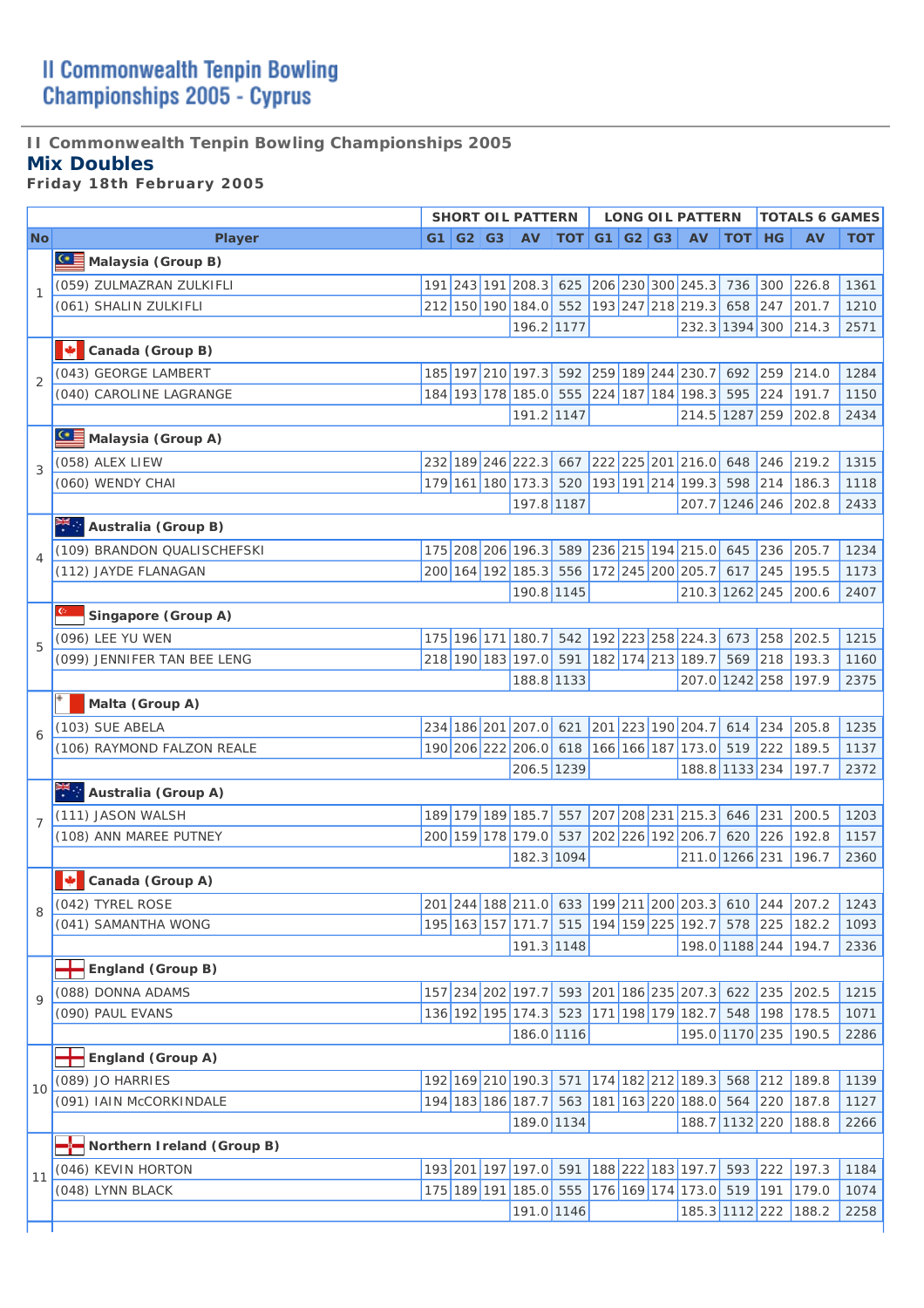|    | Wales (Group A)              |  |                                                 |     |  |                               |           |     |                                 |              |
|----|------------------------------|--|-------------------------------------------------|-----|--|-------------------------------|-----------|-----|---------------------------------|--------------|
| 12 | (065) ALAN PARKER            |  | 190 205 192 195.7                               | 587 |  | 223 203 197 207.7             | 623       | 223 | 201.7                           | 1210         |
|    | (063) SUE THOMAS             |  | 171 170 140 160.3                               | 481 |  | 139 180 202 173.7             | 521       | 202 | 167.0                           | 1002         |
|    |                              |  | 178.0 1068                                      |     |  | 190.7 1144 223                |           |     | 184.3                           | 2212         |
|    | Malta (Group B)              |  |                                                 |     |  |                               |           |     |                                 |              |
|    | (104) MELISSA ANASTASI       |  | 160 185 165 170.0 510 226 189 206 207.0 621     |     |  |                               |           | 226 | 188.5                           | 1131         |
| 13 | (105) MATTHEW CARUANA        |  | 156 187 154 165.7                               | 497 |  | 212 178 193 194.3             | 583       | 212 | 180.0                           | 1080         |
|    |                              |  | 167.8 1007                                      |     |  | 200.7 1204 226                |           |     | 184.3                           | 2211         |
|    | India (Group A)              |  |                                                 |     |  |                               |           |     |                                 |              |
|    | (002) VINOD SIMON            |  | 189 195 182 188.7 566 190 203 173 188.7         |     |  |                               | 566       | 203 | 188.7                           | 1132         |
| 14 | (003) SABEENA ATHICA         |  | 164 169 179 170.7                               |     |  | 512 214 168 174 185.3         | 556       | 214 | 178.0                           | 1068         |
|    |                              |  | 179.7 1078                                      |     |  | 187.0 1122 214                |           |     | 183.3                           | 2200         |
|    | <b>Bahamas (Group A)</b>     |  |                                                 |     |  |                               |           |     |                                 |              |
|    | (114) LENNY POWELL           |  | 206 199 170 191.7 575 209 203 148 186.7         |     |  |                               | 560       | 209 | 189.2                           | 1135         |
| 15 | (115) JOANNE WOODSIDE-POWELL |  | 161 166 189 172.0 516 201 200 139 180.0         |     |  |                               | 540       | 201 | 176.0                           | 1056         |
|    |                              |  | 181.8 1091                                      |     |  | 183.3 1100 209                |           |     | 182.6                           | 2191         |
|    | Cyprus (Group B)             |  |                                                 |     |  |                               |           |     |                                 |              |
|    | (068) COSTAS KYRIACOU        |  | 238 204 207 216.3 649 204 178 197 193.0         |     |  |                               | 579       | 238 | 204.7                           | 1228         |
| 16 | (070) NIKI SCHIZA            |  | 129 190 144 154.3 463 175 153 157 161.7         |     |  |                               | 485       | 190 | 158.0                           | 948          |
|    |                              |  | 185.3 1112                                      |     |  | 177.3 1064 238                |           |     | 181.3                           | 2176         |
|    | Scotland (Group A)           |  |                                                 |     |  |                               |           |     |                                 |              |
|    |                              |  | 165 171 211 182.3 547 169 215 183 189.0 567 215 |     |  |                               |           |     |                                 |              |
| 17 | (073) MARK HUTTON            |  | 165 212 170 182.3 547                           |     |  | 145 190 178 171.0 513 212     |           |     | 185.7                           | 1114         |
|    | (075) LAURA RHONEY           |  | 182.3 1094                                      |     |  | 180.0 1080 215                |           |     | 176.7<br>181.2                  | 1060<br>2174 |
|    |                              |  |                                                 |     |  |                               |           |     |                                 |              |
|    | <b>Guernsey (Group A)</b>    |  |                                                 |     |  |                               |           |     |                                 |              |
| 18 | (038) DEREK TOMLIN           |  | 167 191 173 177.0 531 221 182 190 197.7         |     |  |                               | 593       | 221 | 187.3                           | 1124         |
|    | (036) ALI PRIGENT            |  | 176 179 155 170.0 510                           |     |  | 154 219 149 174.0             | $522$ 219 |     | 172.0                           | 1032         |
|    |                              |  | 173.5 1041                                      |     |  | 185.8 1115 221                |           |     | 179.7                           | 2156         |
|    | Cyprus (Group A)             |  |                                                 |     |  |                               |           |     |                                 |              |
| 19 | (069) ANTONIS DALIDES        |  | 165 191 168 174.7                               |     |  | 524 191 168 220 193.0 579 220 |           |     | 183.8                           | 1103         |
|    | (071) GIOLA PASTOU           |  | 160 187 157 168.0 504                           |     |  |                               |           |     | 190 177 167 178.0 534 190 173.0 | 1038         |
|    | 744                          |  | 171.3 1028                                      |     |  |                               |           |     | 185.5 1113 220 178.4 2141       |              |
|    | Wales (Group B)              |  |                                                 |     |  |                               |           |     |                                 |              |
| 20 | (066) TERRY RICHARDS         |  | 170 234 176 193.3 580 180 160 233 191.0 573     |     |  |                               |           | 234 | 192.2                           | 1153         |
|    | (064) UNA CLARK              |  | 178 173 149 166.7 500 158 172 150 160.0 480     |     |  |                               |           | 178 | 163.3                           | 980          |
|    |                              |  | 180.0 1080                                      |     |  | 175.5 1053 234                |           |     | 177.8                           | 2133         |
|    | Northern Ireland (Group A)   |  |                                                 |     |  |                               |           |     |                                 |              |
| 21 | (047) BILLY NIMICK           |  | 162 182 190 178.0 534                           |     |  | 189 195 207 197.0 591         |           | 207 | 187.5                           | 1125         |
|    | (049) KAREN PAYNE            |  | 145 158 192 165.0 495<br>171.5 1029             |     |  | 160 171 163 164.7             | 494       | 192 | 164.8<br>180.8 1085 207 176.2   | 989          |
|    |                              |  |                                                 |     |  |                               |           |     |                                 | 2114         |
|    | Jersey (Group B)             |  |                                                 |     |  |                               |           |     |                                 |              |
| 22 | (121) MATT MINIER            |  | 152 200 212 188.0 564 178 190 222 196.7         |     |  |                               | 590       | 222 | 192.3                           | 1154         |
|    | (119) GLENDA BURROWS         |  | 170 143 160 157.7 473                           |     |  | 180 150 153 161.0 483         |           | 180 | 159.3                           | 956          |
|    |                              |  | 172.8 1037                                      |     |  | 178.8 1073 222                |           |     | 175.8                           | 2110         |
|    | Uersey (Group A)             |  |                                                 |     |  |                               |           |     |                                 |              |
| 23 | (120) DEAN SAUNDERS          |  | 173 187 132 164.0 492 223 214 177 204.7 614 223 |     |  |                               |           |     | 184.3                           | 1106         |
|    | (118) STEPH LE LION          |  | 148 169 154 157.0 471                           |     |  | 190 146 182 172.7 518 190     |           |     | 164.8                           | 989          |
|    |                              |  | 160.5                                           | 963 |  | 188.7 1132 223                |           |     | 174.6                           | 2095         |
|    | India (Group B)              |  |                                                 |     |  |                               |           |     |                                 |              |
| 24 | (001) ALJAI BATHEJA          |  | 196 181 182 186.3 559                           |     |  | 161 177 215 184.3 553         |           | 215 | 185.3                           | 1112         |
|    | (004) JHARNA BADLANI         |  | 213 160 126 166.3 499                           |     |  | 128 182 153 154.3 463 213     |           |     | 160.3                           | 962          |
|    |                              |  | 176.3 1058                                      |     |  | 169.3 1016 215                |           |     | 172.8                           | 2074         |
|    | Scotland (Group B)           |  |                                                 |     |  |                               |           |     |                                 |              |
|    |                              |  |                                                 |     |  |                               |           |     |                                 |              |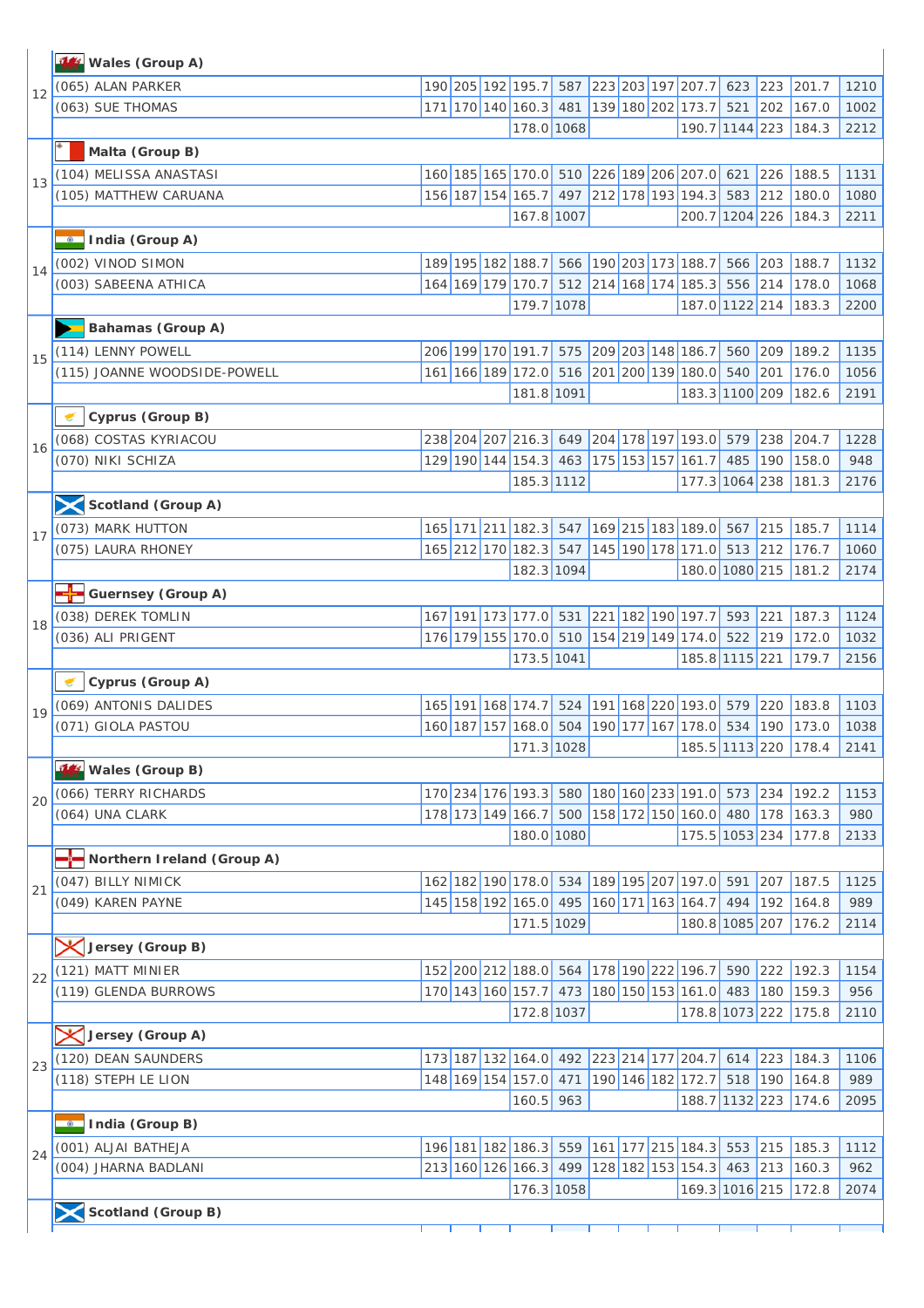|    | (074) FRANK MARGIOTTA       |  |                   |     |  | 223 134 190 182.3 547 186 170 170 175.3 526 223 |     |     | 178.8 | 1073 |
|----|-----------------------------|--|-------------------|-----|--|-------------------------------------------------|-----|-----|-------|------|
|    | 25 (076) DEBBIE WATSON      |  |                   |     |  | 180 147 169 165.3 496 159 147 153 153.0         | 459 | 180 | 159.2 | 955  |
|    |                             |  | 173.8 1043        |     |  | 164.2                                           | 985 | 223 | 169.0 | 2028 |
|    | Guernsey (Group B)          |  |                   |     |  |                                                 |     |     |       |      |
| 26 | (039) GARRY HALE            |  | 178 159 193 176.7 |     |  | 530 156 164 180 166.7                           | 500 | 193 | 171.7 | 1030 |
|    | (037) JOANNE JOHNSON        |  | 152 197 151 166.7 | 500 |  | 172 137 156 155.0                               | 465 | 197 | 160.8 | 965  |
|    |                             |  | 171.7 1030        |     |  | 160.8 965                                       |     | 197 | 166.3 | 1995 |
|    | Singapore (Group B)         |  |                   |     |  |                                                 |     |     |       |      |
| 27 | (097) ALVIN KWANG KOK LEONG |  | 196 197 125 172.7 | 518 |  | 200 172 146 172.7                               | 518 | 200 | 172.7 | 1036 |
|    | (098) EVELYN CHAN LU EE     |  | 126 129 186 147.0 | 441 |  | 170 160 180 170.0 510                           |     | 186 | 158.5 | 951  |
|    |                             |  | 159.8             | 959 |  | 171.3 1028 200                                  |     |     | 165.6 | 1987 |
|    | Gibraltar (Group B)         |  |                   |     |  |                                                 |     |     |       |      |
| 28 | (052) IAN WOOD              |  | 165 131 141 145.7 | 437 |  | 157 201 192 183.3                               | 550 | 201 | 164.5 | 987  |
|    | (053) JULIE JACKSON         |  | 164 154 159 159.0 | 477 |  | 145 178 183 168.7                               | 506 | 183 | 163.8 | 983  |
|    |                             |  | 152.3             | 914 |  | 176.0 1056 201                                  |     |     | 164.2 | 1970 |
|    | Bahamas (Group B)           |  |                   |     |  |                                                 |     |     |       |      |
| 29 | (113) DAVE MOXEY            |  | 213 167 182 187.3 | 562 |  | 146 190 154 163.3                               | 490 | 213 | 175.3 | 1052 |
|    | (116) KAYLA SMITH-NIXON     |  | 136 141 140 139.0 | 417 |  | 175 159 117 150.3                               | 451 | 175 | 144.7 | 868  |
|    |                             |  | 163.2             | 979 |  | 156.8                                           | 941 | 213 | 160.0 | 1920 |
|    | Isle of Man (Group A)<br>γ  |  |                   |     |  |                                                 |     |     |       |      |
| 30 | (034) STEVE TAYLOR          |  | 193 189 166 182.7 |     |  | 548 179 180 165 174.7                           | 524 | 193 | 178.7 | 1072 |
|    | (032) VIV CORNELIOUS        |  | 192 159 115 155.3 | 466 |  | 116 127 132 125.0                               | 375 | 192 | 140.2 | 841  |
|    |                             |  | 169.0 1014        |     |  | 149.8                                           | 899 | 193 | 159.4 | 1913 |
|    | Gibraltar (Group A)         |  |                   |     |  |                                                 |     |     |       |      |
| 31 | (051) CHARLIE DE LA ROSA    |  | 148 162 169 159.7 | 479 |  | 170 175 168 171.0 513                           |     | 175 | 165.3 | 992  |
|    | (054) KIMBERLY TURNBULL     |  | 166 126 133 141.7 | 425 |  | 157 147 169 157.7                               | 473 | 169 | 149.7 | 898  |
|    |                             |  | 150.7             | 904 |  | 164.3                                           | 986 | 175 | 157.5 | 1890 |
|    | Isle of Man (Group B)       |  |                   |     |  |                                                 |     |     |       |      |
| 32 | (035) JOE MANNING           |  | 162 153 167 160.7 | 482 |  | 185 175 201 187.0 561                           |     | 201 | 173.8 | 1043 |
|    | (033) MARGARET IRETON       |  | 129 170 125 141.3 | 424 |  | 156 148 116 140.0                               | 420 | 170 | 140.7 | 844  |
|    |                             |  | 151.0             | 906 |  | 163.5                                           | 981 | 201 | 157.3 | 1887 |

#### **Notes:**

**NO** = Number  $|G1| = Game One$   $|G2| = Game Two$   $|G3| = Game Three$ **HG** = High Game | **AV** = Average | **TOT** = Total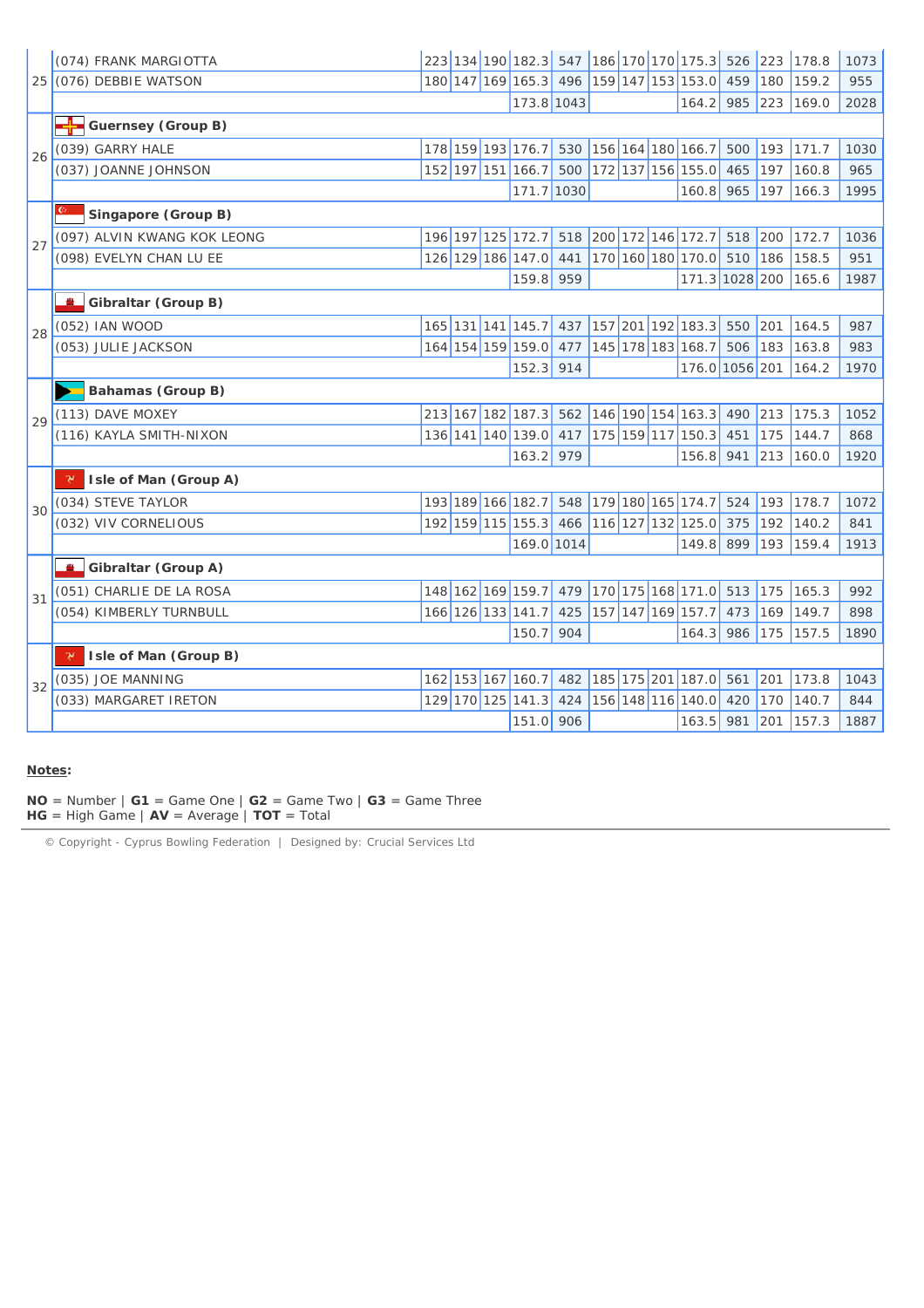

II Commonwealth Tenpin Bowling Championships 2005 **Cyprus** 

# **SCORES** Teams (2 Men and 2 Women) 17th February 2005



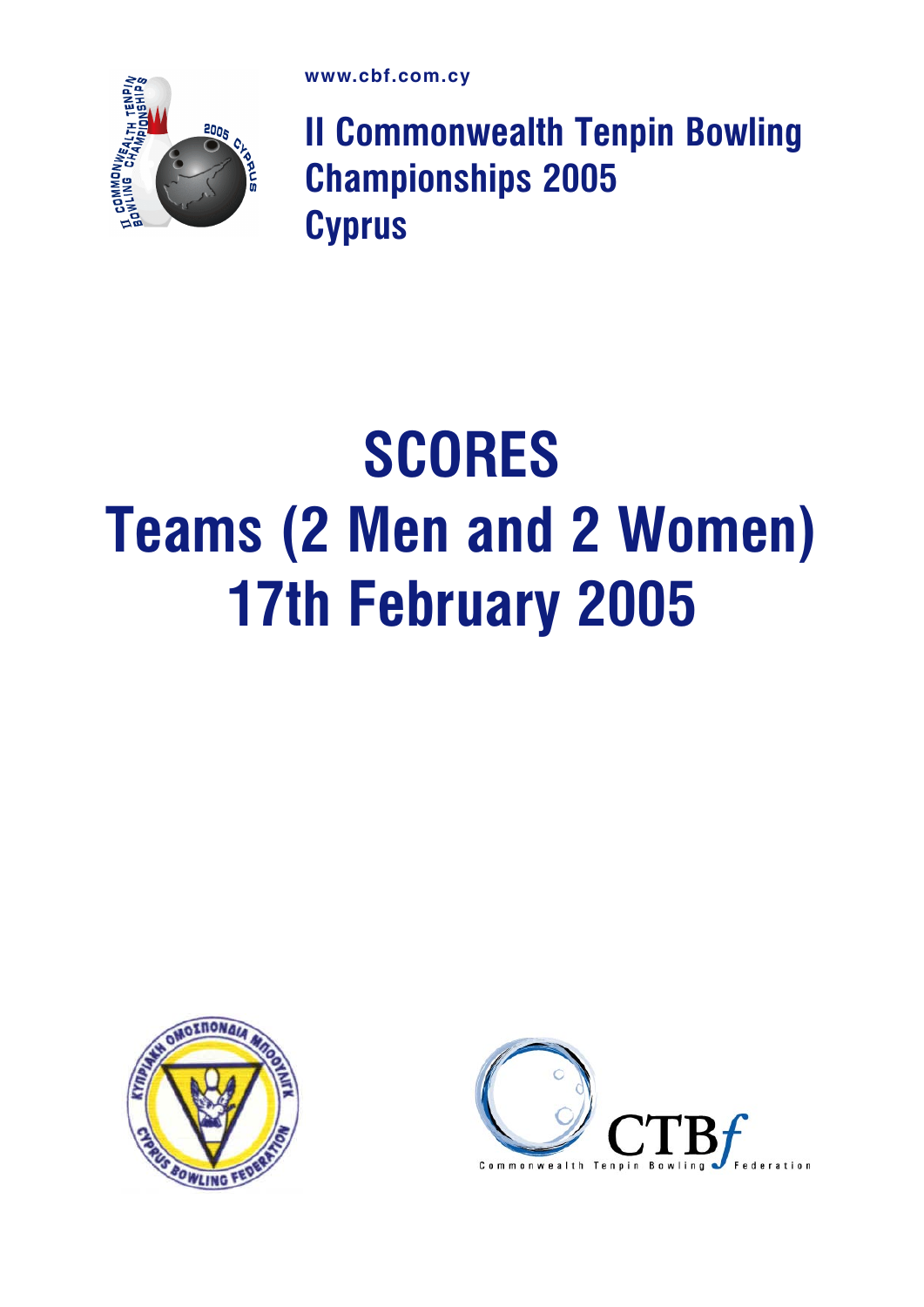### II Commonwealth Tenpin Bowling Championships 2005

### **Teams (2 Men and 2 Women)**

Thursday 17th February 2005

|                          |                             |      |  | <b>SHORT OIL PATTERN</b> |                                                      |  | <b>LONG OIL PATTERN</b>                         |               |               | <b>TOTALS 6 GAMES</b> |              |
|--------------------------|-----------------------------|------|--|--------------------------|------------------------------------------------------|--|-------------------------------------------------|---------------|---------------|-----------------------|--------------|
| <b>No</b>                | <b>Player</b>               |      |  | G1   G2   G3   AV        | $\vert$ TOT $\vert$ G1 $\vert$ G2 $\vert$ G3 $\vert$ |  | <b>AV</b>                                       | <b>TOT HG</b> |               | <b>AV</b>             | <b>TOT</b>   |
|                          | <b>GE</b> Malaysia          |      |  |                          |                                                      |  |                                                 |               |               |                       |              |
|                          | (061) SHALIN ZULKIFLI       |      |  |                          |                                                      |  | 234 236 212 227.3 682 248 226 223 232.3 697 248 |               |               | 229.8                 | 1379         |
|                          | (058) ALEX LIEW             |      |  | 187 216 199 200.7        |                                                      |  | 602 259 215 237 237.0 711                       |               | 259           | 218.8                 | 1313         |
| $\mathbf{1}$             | (060) WENDY CHAI            |      |  |                          |                                                      |  | 212 166 207 195.0 585 161 219 221 200.3 601 221 |               |               | 197.7                 | 1186         |
|                          | (059) ZULMAZRAN ZULKIFLI    |      |  |                          |                                                      |  | 173 138 194 168.3 505 210 188 236 211.3 634 236 |               |               | 189.8                 | 1139         |
|                          |                             |      |  | 197.8 2374               |                                                      |  |                                                 |               |               | 220.3 2643 259 209.0  | 5017         |
|                          | И<br>Canada                 |      |  |                          |                                                      |  |                                                 |               |               |                       |              |
|                          | (043) GEORGE LAMBERT        |      |  |                          |                                                      |  | 202 181 212 198.3 595 228 188 248 221.3 664 248 |               |               | 209.8                 |              |
|                          | (042) TYREL ROSE            |      |  |                          |                                                      |  | 173 157 187 172.3 517 244 256 217 239.0 717     |               | 256           | 205.7                 | 1259<br>1234 |
| $\overline{2}$           | (040) CAROLINE LAGRANGE     |      |  |                          |                                                      |  | 216 196 199 203.7 611 205 206 187 199.3 598     |               | 216           |                       |              |
|                          | (041) SAMANTHA WONG         |      |  | 189 193 193 191.7 575    |                                                      |  | 183 202 211 198.7                               | $596$ 211     |               | 201.5<br>195.2        | 1209<br>1171 |
|                          |                             |      |  | 191.5 2298               |                                                      |  |                                                 |               |               | 214.6 2575 256 203.0  | 4873         |
|                          |                             |      |  |                          |                                                      |  |                                                 |               |               |                       |              |
|                          | Australia                   |      |  |                          |                                                      |  |                                                 |               |               |                       |              |
|                          | (109) BRANDON QUALISCHEFSKI |      |  |                          |                                                      |  | 192 221 239 217.3 652 194 226 205 208.3 625 239 |               |               | 212.8                 | 1277         |
| 3                        | (111) JASON WALSH           |      |  |                          |                                                      |  | 245 186 182 204.3 613 191 243 205 213.0 639     |               | 245           | 208.7                 | 1252         |
|                          | (112) JAYDE FLANAGAN        |      |  |                          |                                                      |  | 225 170 168 187.7 563 211 194 212 205.7 617 225 |               |               | 196.7                 | 1180         |
|                          | (108) ANN MAREE PUTNEY      |      |  |                          |                                                      |  | 189 182 192 187.7 563 182 208 204 198.0 594 208 |               |               | 192.8                 | 1157         |
|                          |                             |      |  | 199.3 2391               |                                                      |  |                                                 |               |               | 206.3 2475 245 202.8  | 4866         |
|                          | Singapore                   |      |  |                          |                                                      |  |                                                 |               |               |                       |              |
|                          | (096) LEE YU WEN            |      |  |                          |                                                      |  | 205 231 189 208.3 625 234 244 203 227.0 681 244 |               |               | 217.7                 | 1306         |
| $\overline{\mathcal{A}}$ | (097) ALVIN KWANG KOK LEONG |      |  | 170 189 157 172.0        |                                                      |  | 516 232 226 180 212.7                           | 638           | 232           | 192.3                 | 1154         |
|                          | (099) JENNIFER TAN BEE LENG |      |  | 190 226 168 194.7        |                                                      |  | 584 206 190 160 185.3 556 226                   |               |               | 190.0                 | 1140         |
|                          | (098) EVELYN CHAN LU EE     |      |  | 201 181 169 183.7        | 551                                                  |  | 193 188 194 191.7                               | 575 201       |               | 187.7                 | 1126         |
|                          |                             |      |  | 189.7 2276               |                                                      |  | 204.2 2450 244                                  |               |               | 196.9                 | 4726         |
|                          | Malta                       |      |  |                          |                                                      |  |                                                 |               |               |                       |              |
|                          | (103) SUE ABELA             |      |  | 244 184 177 201.7        |                                                      |  | 605 224 188 205 205.7 617 244                   |               |               | 203.7                 | 1222         |
| 5                        | (106) RAYMOND FALZON REALE  | 2211 |  | 191 215 209.0            | 627                                                  |  | 185 244 155 194.7                               | 584           | 244           | 201.8                 | 1211         |
|                          | (104) MELISSA ANASTASI      |      |  | 185 147 190 174.0        | 522                                                  |  | 168 225 225 206.0                               | 618           | 225           | 190.0                 | 1140         |
|                          | (105) MATTHEW CARUANA       |      |  | 224 180 205 203.0        | 609                                                  |  | 165 188 168 173.7                               | 521           | 224           | 188.3                 | 1130         |
|                          |                             |      |  | 196.9 2363               |                                                      |  | 195.0 2340 244                                  |               |               | 196.0                 | 4703         |
|                          | <b>T</b> England            |      |  |                          |                                                      |  |                                                 |               |               |                       |              |
|                          | (088) DONNA ADAMS           |      |  |                          |                                                      |  | 190 215 180 195.0 585 202 208 169 193.0 579     |               | $\boxed{215}$ | 194.0                 | 1164         |
| 6                        | (089) JO HARRIES            |      |  | 205 185 194 194.7        | 584                                                  |  | 211 205 160 192.0                               | 576           | 211           | 193.3                 | 1160         |
|                          | (090) PAUL EVANS            |      |  | 189 144 180 171.0        |                                                      |  | 513 235 245 149 209.7                           | 629           | $245$         | 190.3                 | 1142         |
|                          | (091) IAIN McCORKINDALE     |      |  | 187 174 223 194.7        | 584                                                  |  | 181 185 185 183.7                               | 551 223       |               | 189.2                 | 1135         |
|                          |                             |      |  | 188.8 2266               |                                                      |  |                                                 |               |               | 194.6 2335 245 191.7  | 4601         |
|                          | <b>14</b> Wales             |      |  |                          |                                                      |  |                                                 |               |               |                       |              |
|                          | (065) ALAN PARKER           |      |  | 182 209 241 210.7        |                                                      |  | 632 191 184 227 200.7 602 241                   |               |               | 205.7                 | 1234         |
|                          | (063) SUE THOMAS            |      |  | 180 214 170 188.0        | 564                                                  |  | 187 180 166 177.7                               | 533           | 214           | 182.8                 | 1097         |
| $\overline{7}$           | (066) TERRY RICHARDS        |      |  | 159 168 173 166.7        |                                                      |  | 500 175 161 212 182.7                           | 548           | $\boxed{212}$ | 174.7                 | 1048         |
|                          | (064) UNA CLARK             |      |  | 173 163 209 181.7        | 545                                                  |  | 165 144 167 158.7                               |               | 476 209       | 170.2                 | 1021         |
|                          |                             |      |  | 186.8 2241               |                                                      |  |                                                 |               |               | 179.9 2159 241 183.3  | 4400         |
|                          | Northern Ireland            |      |  |                          |                                                      |  |                                                 |               |               |                       |              |
|                          | (047) BILLY NIMICK          |      |  | 201 180 206 195.7        |                                                      |  | 587 268 178 198 214.7 644 268                   |               |               | 205.2                 | 1231         |
|                          | (046) KEVIN HORTON          |      |  | 202 175 254 210.3        | 631                                                  |  | 174 160 170 168.0 504                           |               | 254           | 189.2                 |              |
| 8                        | (048) LYNN BLACK            |      |  | 145 128 203 158.7        |                                                      |  | 476 205 191 144 180.0                           | 540           | 205           | 169.3                 | 1135<br>1016 |
|                          | (049) KAREN PAYNE           |      |  | 143 184 152 159.7        | 479                                                  |  | 132 199 139 156.7                               | 470           | 199           | 158.2                 | 949          |
|                          |                             |      |  | 181.1 2173               |                                                      |  | 179.8 2158 268                                  |               |               | 180.5                 | 4331         |
|                          |                             |      |  |                          |                                                      |  |                                                 |               |               |                       |              |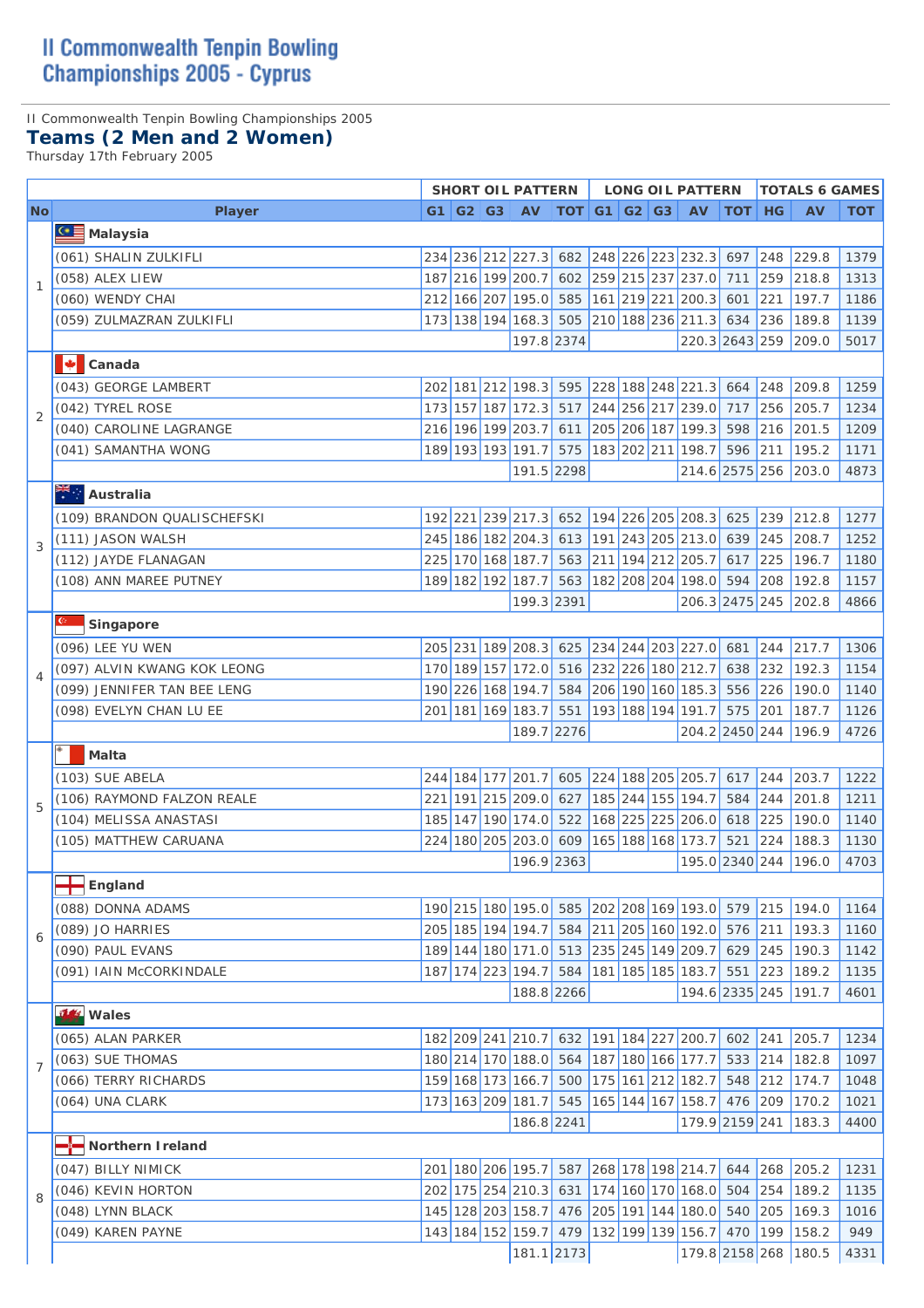|             | <b>X</b> Jersey              |  |                                         |  |  |                                                 |           |               |                                                       |      |
|-------------|------------------------------|--|-----------------------------------------|--|--|-------------------------------------------------|-----------|---------------|-------------------------------------------------------|------|
|             | (120) DEAN SAUNDERS          |  |                                         |  |  | 162 213 202 192.3 577 236 202 160 199.3         | 598       | 236           | 195.8                                                 | 1175 |
|             | (121) MATT MINIER            |  |                                         |  |  | 164 211 182 185.7 557 187 190 183 186.7         | 560       | 211           | 186.2                                                 | 1117 |
| $\mathsf Q$ | (118) STEPH LE LION          |  |                                         |  |  | 195 157 203 185.0 555 140 187 178 168.3         | 505       | 203           | 176.7                                                 | 1060 |
|             | (119) GLENDA BURROWS         |  |                                         |  |  | 163 171 136 156.7 470 163 158 173 164.7         | 494       | 173           | 160.7                                                 | 964  |
|             |                              |  | 179.9 2159                              |  |  | 179.8 2157 236                                  |           |               | 179.8                                                 | 4316 |
|             | Scotland                     |  |                                         |  |  |                                                 |           |               |                                                       |      |
|             | (073) MARK HUTTON            |  |                                         |  |  | 208 203 216 209.0 627 177 194 147 172.7         | $518$ 216 |               | 190.8                                                 | 1145 |
|             | (074) FRANK MARGIOTTA        |  | 195 200 160 185.0 555 184 176 182 180.7 |  |  |                                                 | 542       | 200           | 182.8                                                 | 1097 |
| 10          | (076) DEBBIE WATSON          |  |                                         |  |  | 192 148 146 162.0 486 181 190 197 189.3         | 568       | 197           | 175.7                                                 | 1054 |
|             | (075) LAURA RHONEY           |  |                                         |  |  | 157 209 145 170.3 511 159 145 166 156.7         | 470       | 209           | 163.5                                                 | 981  |
|             |                              |  | 181.6 2179                              |  |  | 174.8 2098 216                                  |           |               | 178.2                                                 | 4277 |
|             | <u>o</u> llndia              |  |                                         |  |  |                                                 |           |               |                                                       |      |
|             | (001) ALJAI BATHEJA          |  |                                         |  |  | 202 214 177 197.7 593 179 219 190 196.0         | 588       | 219           | 196.8                                                 | 1181 |
|             | (002) VINOD SIMON            |  |                                         |  |  | 149 178 225 184.0 552 193 169 217 193.0         | 579       | 225           | 188.5                                                 | 1131 |
| 11          | (003) SABEENA ATHICA         |  |                                         |  |  | 166 135 150 150.3 451 181 172 172 175.0         | 525       | 181           | 162.7                                                 | 976  |
|             | (004) JHARNA BADLANI         |  |                                         |  |  | 193 137 144 158.0 474 184 166 146 165.3         | 496       | 193           | 161.7                                                 | 970  |
|             |                              |  | 172.5 2070                              |  |  | 182.3 2188 225                                  |           |               | 177.4                                                 | 4258 |
|             | <mark>--</mark> Guernsey     |  |                                         |  |  |                                                 |           |               |                                                       |      |
|             | (038) DEREK TOMLIN           |  |                                         |  |  | 224 199 215 212.7 638 173 211 191 191.7         | 575       | 224           | 202.2                                                 | 1213 |
| 12          | (037) JOANNE JOHNSON         |  | 143 176 167 162.0 486 208 180 160 182.7 |  |  |                                                 | 548       | 208           | 172.3                                                 | 1034 |
|             | (039) GARRY HALE             |  |                                         |  |  | 166 172 156 164.7 494 172 159 173 168.0         | 504       | 173           | 166.3                                                 | 998  |
|             | (036) ALI PRIGENT            |  |                                         |  |  | 129 181 144 151.3 454 115 171 179 155.0         | 465       | 181           | 153.2                                                 | 919  |
|             |                              |  | 172.7 2072                              |  |  | 174.3 2092 224                                  |           |               | 173.5                                                 | 4164 |
|             | Cyprus                       |  |                                         |  |  |                                                 |           |               |                                                       |      |
|             | (069) ANTONIS DALIDES        |  |                                         |  |  | 200 162 154 172.0 516 158 213 169 180.0 540     |           | $ 213\rangle$ | 176.0                                                 | 1056 |
| 13          | (068) COSTAS KYRIACOU        |  | 156 212 154 174.0 522 183 156 170 169.7 |  |  |                                                 | 509       | 212           | 171.8                                                 | 1031 |
|             | (070) NIKI SCHIZA            |  |                                         |  |  | 168 153 199 173.3 520 166 172 160 166.0         | 498       | 199           | 169.7                                                 | 1018 |
|             | (071) GIOLA PASTOU           |  |                                         |  |  | 169 133 151 151.0 453 202 163 179 181.3         | 544       | 202           | 166.2                                                 | 997  |
|             |                              |  | 167.6 2011                              |  |  | 174.3 2091 213 170.9                            |           |               |                                                       | 4102 |
|             | <b>Bahamas</b>               |  |                                         |  |  |                                                 |           |               |                                                       |      |
|             | (114) LENNY POWELL           |  |                                         |  |  |                                                 |           |               | 181 248 127 185.3 556 171 172 182 175.0 525 248 180.2 | 1081 |
| 14          | (113) DAVE MOXEY             |  |                                         |  |  | 178 192 179 183.0 549 172 123 189 161.3 484     |           | 192           | 172.2                                                 | 1033 |
|             | (115) JOANNE WOODSIDE-POWELL |  |                                         |  |  | 144 138 191 157.7 473 184 158 170 170.7         | $512$ 191 |               | 164.2                                                 | 985  |
|             | (116) KAYLA SMITH-NIXON      |  |                                         |  |  | 143 145 149 145.7 437 142 171 138 150.3         | 451       | 171           | 148.0                                                 | 888  |
|             |                              |  | 167.9 2015                              |  |  | 164.3 1972 248 166.1                            |           |               |                                                       | 3987 |
|             | Gibraltar                    |  |                                         |  |  |                                                 |           |               |                                                       |      |
|             | (052) IAN WOOD               |  |                                         |  |  | 143 190 147 160.0 480 163 211 168 180.7         | 542       | 211           | 170.3                                                 | 1022 |
| 15          | (051) CHARLIE DE LA ROSA     |  |                                         |  |  | 144 158 204 168.7 506 199 138 172 169.7         | 509       | 204           | 169.2                                                 | 1015 |
|             | (053) JULIE JACKSON          |  |                                         |  |  | 166 156 143 155.0 465 130 142 171 147.7         | 443       | 171           | 151.3                                                 | 908  |
|             | (054) KIMBERLY TURNBULL      |  |                                         |  |  | 130 150 133 137.7 413 153 172 116 147.0 441     |           | 172           | 142.3                                                 | 854  |
|             |                              |  | 155.3 1864                              |  |  | 161.3 1935 211                                  |           |               | 158.3                                                 | 3799 |
|             | Y.<br>Isle of Man            |  |                                         |  |  |                                                 |           |               |                                                       |      |
|             | (034) STEVE TAYLOR           |  |                                         |  |  | 161 178 144 161.0 483 183 202 171 185.3 556 202 |           |               | 173.2                                                 | 1039 |
| 16          | (035) JOE MANNING            |  |                                         |  |  | 159 127 210 165.3 496 192 129 145 155.3         | 466       | 210           | 160.3                                                 | 962  |
|             | (033) MARGARET IRETON        |  |                                         |  |  | 160 165 130 151.7 455 146 144 131 140.3         | 421       | 165           | 146.0                                                 | 876  |
|             | (032) VIV CORNELIOUS         |  |                                         |  |  | 115 139 125 126.3 379 147 132 154 144.3         | 433       | 154           | 135.3                                                 | 812  |
|             |                              |  | 151.1 1813                              |  |  | 156.3 1876 210 153.7                            |           |               |                                                       | 3689 |

#### **Notes:**

**NO** = Number  $|G1| = Game One$   $|G2| = Game Two$   $|G3| = Game Three$ **HG** = High Game | **AV** = Average | **TOT** = Total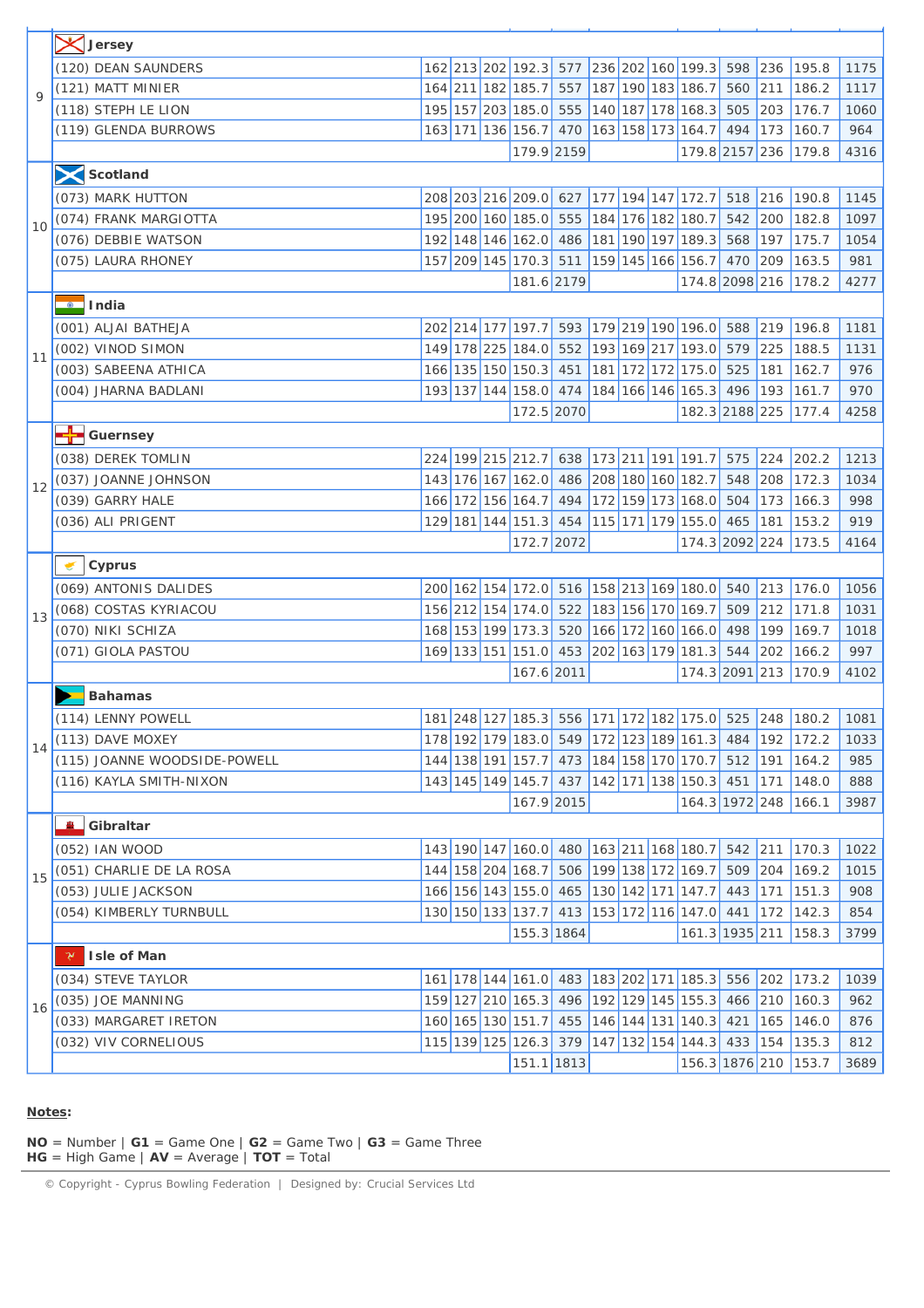

II Commonwealth Tenpin Bowling Championships 2005 **Cyprus** 

# **SCORES** Ladies Masters - TOP 6 19th February 2005



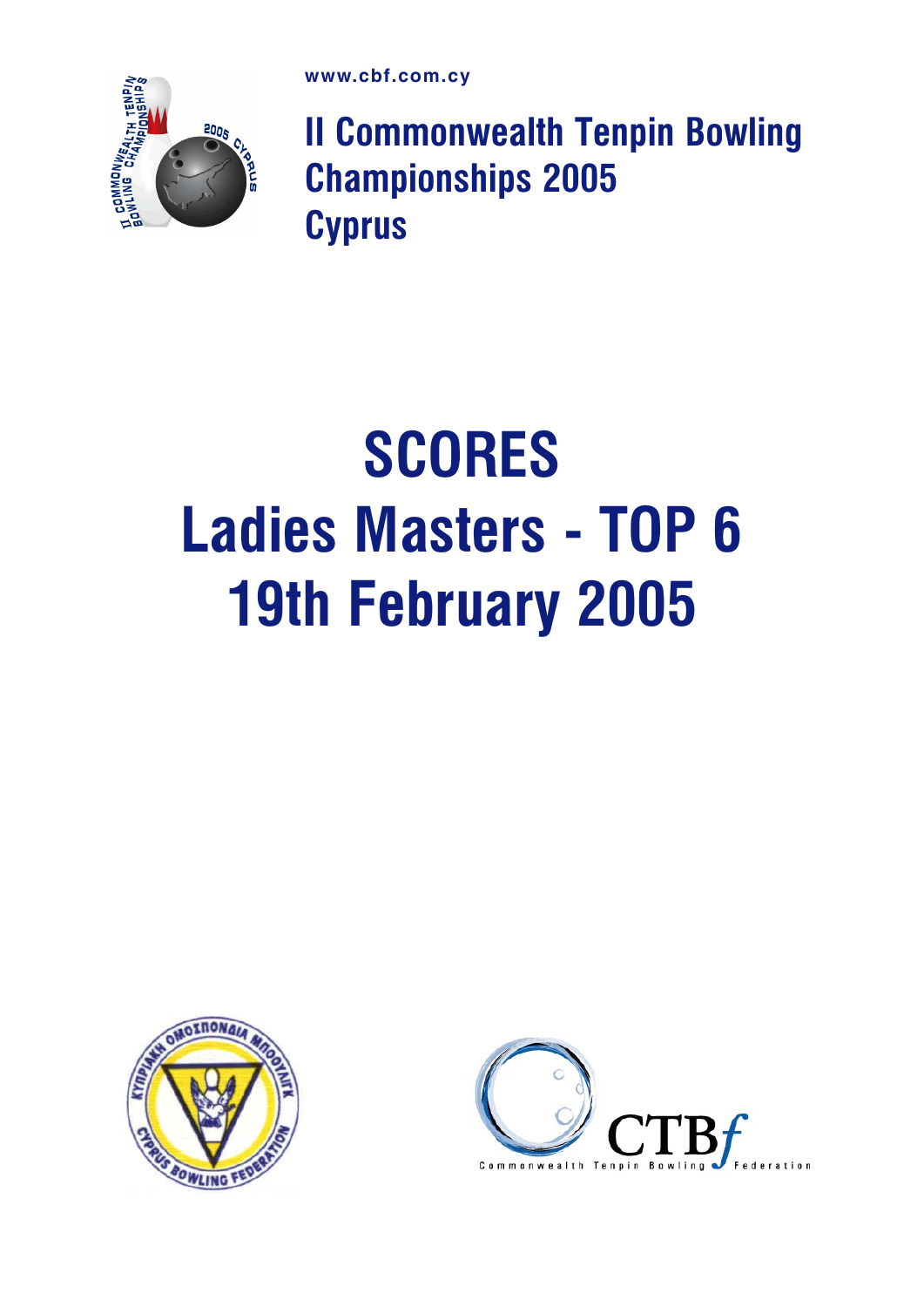## **II Commonwealth Tenpin Bowling Championships 2005 - Cyprus**

## **Ladies MASTERS**

|                |                              |                          |                                |           |               | <b>TOTALS ALL GAMES</b> |          |  |                                       |            |
|----------------|------------------------------|--------------------------|--------------------------------|-----------|---------------|-------------------------|----------|--|---------------------------------------|------------|
| <b>No</b>      | <b>Player</b>                |                          | <b>Country</b>                 | <b>ST</b> | DT            | TТ                      | MXT G HG |  | AV                                    | <b>TOT</b> |
| 1              | (061) SHALIN ZULKIFLI        | $C \equiv$               | Malaysia                       |           |               |                         |          |  | 1190 1183 1379 1210 24 248 206.8 4962 |            |
| $\overline{2}$ | (108) ANN MAREE PUTNEY       |                          | Australia                      |           |               |                         |          |  | 1289 1226 1157 1157 24 247 201.2 4829 |            |
| 3              | (040) CAROLINE LAGRANGE      |                          | Canada                         |           |               |                         |          |  | 1222 1186 1209 1150 24 225 198.6 4767 |            |
| 4              | (103) SUE ABELA              |                          | Malta                          |           |               |                         |          |  | 1158 1123 1222 1235 24 247 197.4 4738 |            |
| 5              | (088) DONNA ADAMS            |                          | England                        |           |               |                         |          |  | 1145 1167 1164 1215 24 235 195.5 4691 |            |
| 6              | (089) JO HARRIES             |                          | England                        |           |               |                         |          |  | 1181 1194 1160 1139 24 247 194.8 4674 |            |
| 7              | (099) JENNIFER TAN BEE LENG  |                          | Singapore                      |           |               |                         |          |  | 1136 1235 1140 1160 24 226 194.6 4671 |            |
| 8              | (112) JAYDE FLANAGAN         |                          | Australia                      |           |               |                         |          |  | 1142 1138 1180 1173 24 245 193.0 4633 |            |
| 9              | (041) SAMANTHA WONG          | M                        | Canada                         |           |               |                         |          |  | 1137 1182 1171 1093 24 232 191.0 4583 |            |
| 10             | (060) WENDY CHAI             | $\underline{\mathbf{G}}$ | Malaysia                       |           |               |                         |          |  | 1075 1134 1186 1118 24 221 188.0 4513 |            |
| 11             | (104) MELISSA ANASTASI       |                          | Malta                          |           |               |                         |          |  | 1080 1159 1140 1131 24 247 187.9 4510 |            |
| 12             | (098) EVELYN CHAN LU EE      | $\mathbb{C}$             | Singapore                      |           |               | 1191 1191 1126 951      |          |  | 24 228 185.8 4459                     |            |
| 13             | (075) LAURA RHONEY           |                          | Scotland                       |           | 1035 1183 981 |                         |          |  | 1060 24 235 177.5 4259                |            |
| 14             | (063) SUE THOMAS             | 514                      | Wales                          |           |               |                         |          |  | 1056 1099 1097 1002 24 216 177.3 4254 |            |
| 15             | (071) GIOLA PASTOU           |                          | Cyprus                         |           | 1159 1012 997 |                         |          |  | 1038 24 219 175.3 4206                |            |
| 16             | (076) DEBBIE WATSON          |                          | Scotland                       |           |               | 1102 1032 1054 955      |          |  | 24 202 172.6 4143                     |            |
| 17             | (003) SABEENA ATHICA         | $\bullet$                | India                          |           | 1020 1052 976 |                         |          |  | 1068 24 215 171.5 4116                |            |
| 18             | (049) KAREN PAYNE            |                          | Northern Ireland 1115 1052 949 |           |               |                         | 989      |  | 24 214 171.0 4105                     |            |
| 19             | (048) LYNN BLACK             |                          | Northern Ireland 962           |           |               |                         |          |  | 1047 1016 1074 24 205 170.8 4099      |            |
| 20             | (070) NIKI SCHIZA            | €                        | Cyprus                         |           |               | 1081 1039 1018 948      |          |  | 24 203 170.3 4086                     |            |
| 21             | (115) JOANNE WOODSIDE-POWELL |                          | <b>Bahamas</b>                 |           | 1005 1040 985 |                         |          |  | 1056 24 218 170.3 4086                |            |
| 22             | (118) STEPH LE LION          |                          | Jersey                         | 1049 970  |               | 1060 989                |          |  | 24 203 169.5 4068                     |            |
| 23             | (037) JOANNE JOHNSON         | ╶╊╸                      | Guernsey                       | 937       |               | 1078 1034 965           |          |  | 24 245 167.3 4014                     |            |
| 24             | (036) ALI PRIGENT            |                          | Guernsey                       | 996       | 997           | 919                     |          |  | 1032 24 219 164.3 3944                |            |
| 25             | (064) UNA CLARK              | $\frac{1}{2}$            | Wales                          | 927       |               | 1014 1021 980           |          |  | 24 209 164.3 3942                     |            |
|                | 26 (054) KIMBERLY TURNBULL   |                          | Gibraltar                      |           | 998 1019 854  |                         | 898      |  | 24 192 157.0 3769                     |            |
|                | $27$ (053) JULIE JACKSON     | <u>т</u>                 | Gibraltar                      | 920       | 915           | 908                     | 983      |  | 24 185 155.3 3726                     |            |
|                | 28 (004) JHARNA BADLANI      |                          | <b>O</b> India                 | 837       | 947           | 970                     | 962      |  | 24 213 154.8 3716                     |            |
|                | 29 (119) GLENDA BURROWS      |                          | Jersey                         | 963       | 818           | 964                     | 956      |  | 24 191 154.2 3701                     |            |
|                | 30 (033) MARGARET IRETON     | ャ                        | Isle of Man                    | 883       | 1030 876      |                         | 844      |  | 24 191 151.4 3633                     |            |
|                | 31 (116) KAYLA SMITH-NIXON   |                          | <b>Bahamas</b>                 | 930       | 906           | 888                     | 868      |  | 24 184 149.7 3592                     |            |
|                | 32 (032) VIV CORNELIOUS      | γ                        | Isle of Man                    | 936       | 934           | 812                     | 841      |  | 24 192 146.8 3523                     |            |

#### **Notes:**

**NO** = Number

**ST** = Singles TOTAL | **DT** = Doubles TOTAL | **TT** = Teams TOTAL | **MXT** = Mix Doubles TOTAL **G** = No of Games | **HG** = High Game | **AV** = Average | **TOT** = Total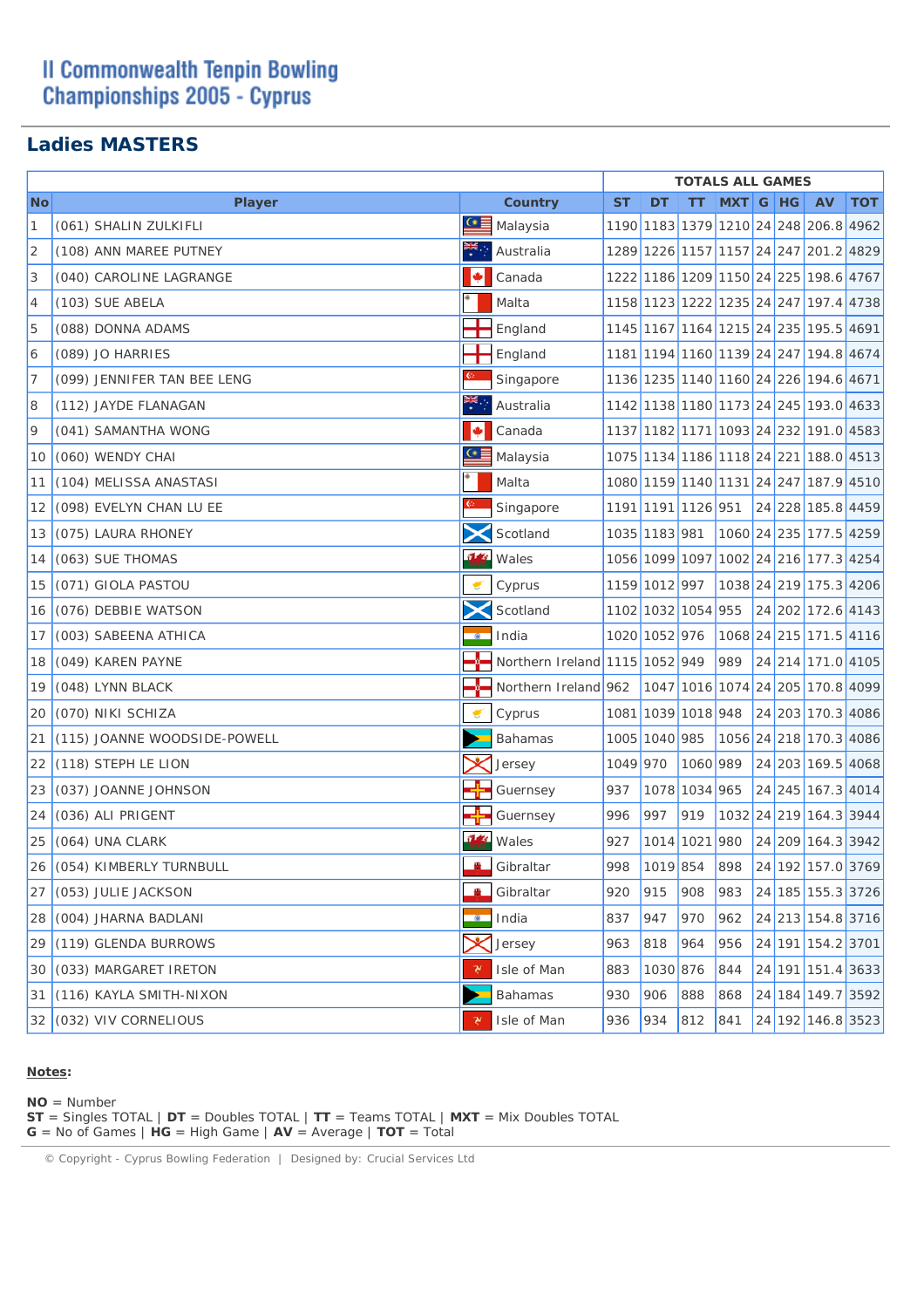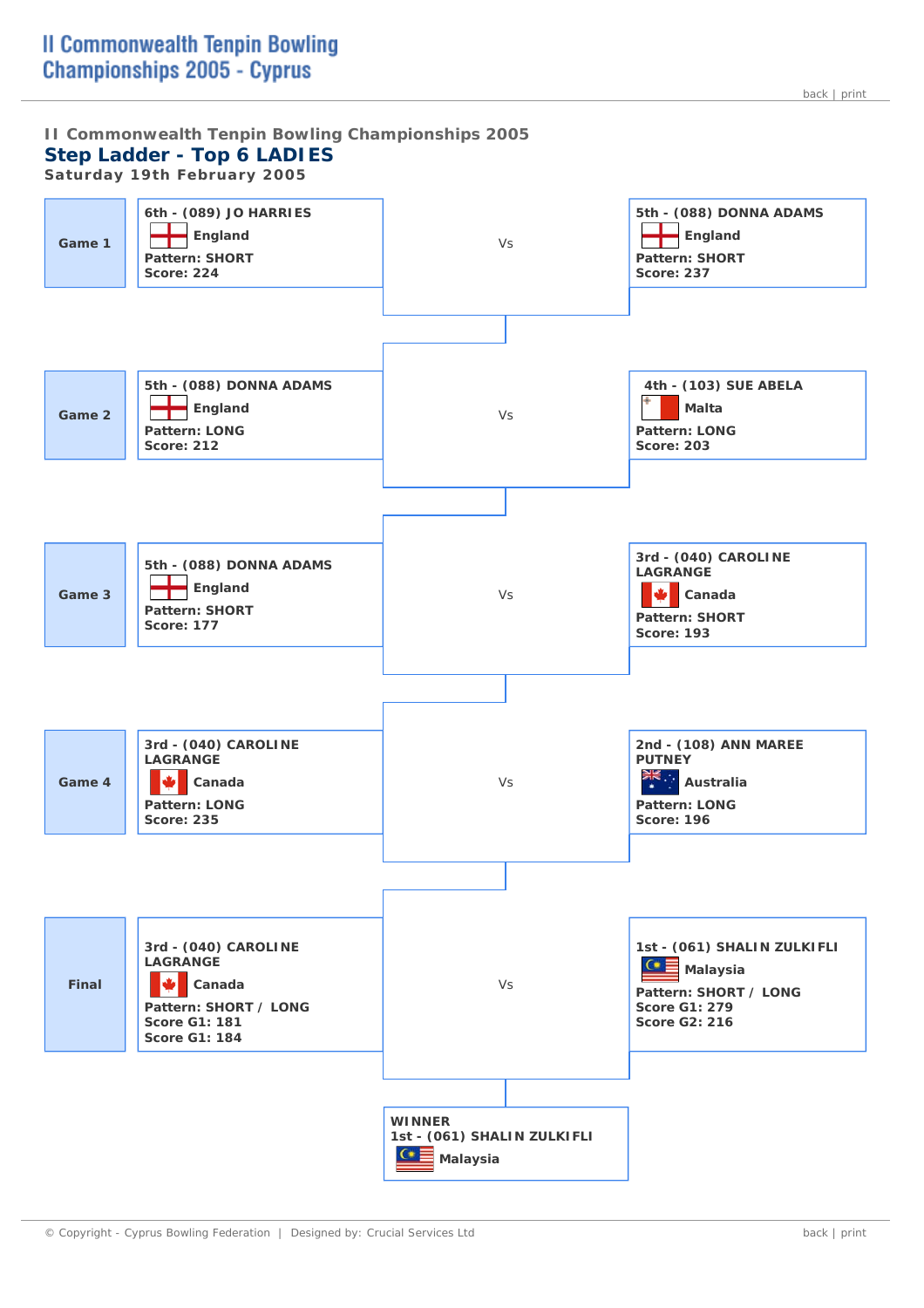## **TOP 6 LADIES Step Ladder - 1st MATCH**

|    | Name: (089) JO HARRIES<br><b>England (ENG)</b> |    |   |    |     |                   |     |          |  |     |  |
|----|------------------------------------------------|----|---|----|-----|-------------------|-----|----------|--|-----|--|
|    | $\overline{2}$                                 |    | 4 | 5  | 6   |                   | 8   | Ο        |  | 10  |  |
| 19 | ⌒                                              | O  |   |    | X   | $\checkmark$<br>⋏ | X   | $\wedge$ |  |     |  |
| 20 | 40                                             | 58 |   | 97 | 127 | 157               | 185 | 205      |  | 224 |  |

|    | <b>England (ENG)</b>                                    | Name: (088) DONNA ADAMS |    |     |     |     |     |     |     |  |  |  |  |  |  |
|----|---------------------------------------------------------|-------------------------|----|-----|-----|-----|-----|-----|-----|--|--|--|--|--|--|
|    | 3<br>5<br>$\overline{2}$<br>$\mathbf Q$<br>10<br>8<br>6 |                         |    |     |     |     |     |     |     |  |  |  |  |  |  |
| X  | $\checkmark$<br>$\wedge$                                | $\sqrt{}$<br>∧          | O  | X   | X   | Χ   | O   | X   | O   |  |  |  |  |  |  |
| 30 | 59                                                      | 79                      | 99 | 129 | 158 | 178 | 198 | 218 | 237 |  |  |  |  |  |  |

#### **Notes:**

**/ = Spare | X = Strike | -- = Missed**

= **Split**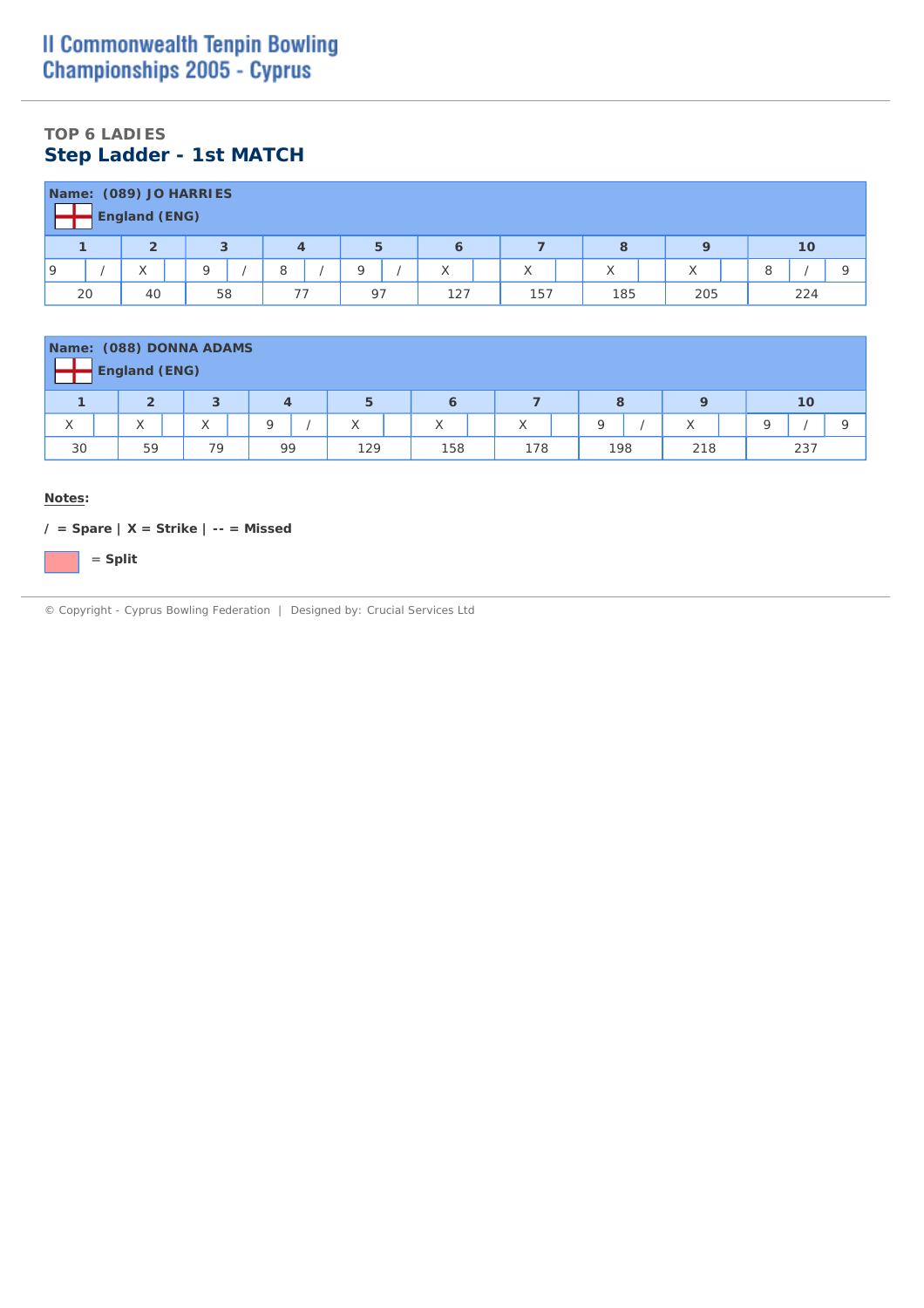## **TOP 6 LADIES Step Ladder - 2nd MATCH**

|    | Name: (088) DONNA ADAMS<br><b>England (ENG)</b> |    |    |          |         |     |                   |             |     |
|----|-------------------------------------------------|----|----|----------|---------|-----|-------------------|-------------|-----|
|    | ຳ                                               | 3  |    | 5        | 6       |     | 8                 | $\mathbf Q$ | 10  |
|    |                                                 | 8  | X  | $\wedge$ | $\circ$ | ⋏   | $\checkmark$<br>⋏ | ∧           | -   |
| 18 | 36                                              | 56 | 85 | 105      | 125     | 155 | 184               | 203         | 212 |

|    | Name: (103) SUE ABELA<br>Malta (MLT) |    |    |    |     |     |     |     |                          |
|----|--------------------------------------|----|----|----|-----|-----|-----|-----|--------------------------|
|    | $\overline{2}$                       | 3  | 4  | 5  | o   |     | 8   | a   | 10                       |
| X  | Q                                    | 8  | Q  |    | X   | X   | X   | -   | $\checkmark$<br>$\wedge$ |
| 20 | 38                                   | 47 | 66 | 86 | 116 | 143 | 163 | 183 | 203                      |

#### **Notes:**

**/ = Spare | X = Strike | -- = Missed**

= **Split**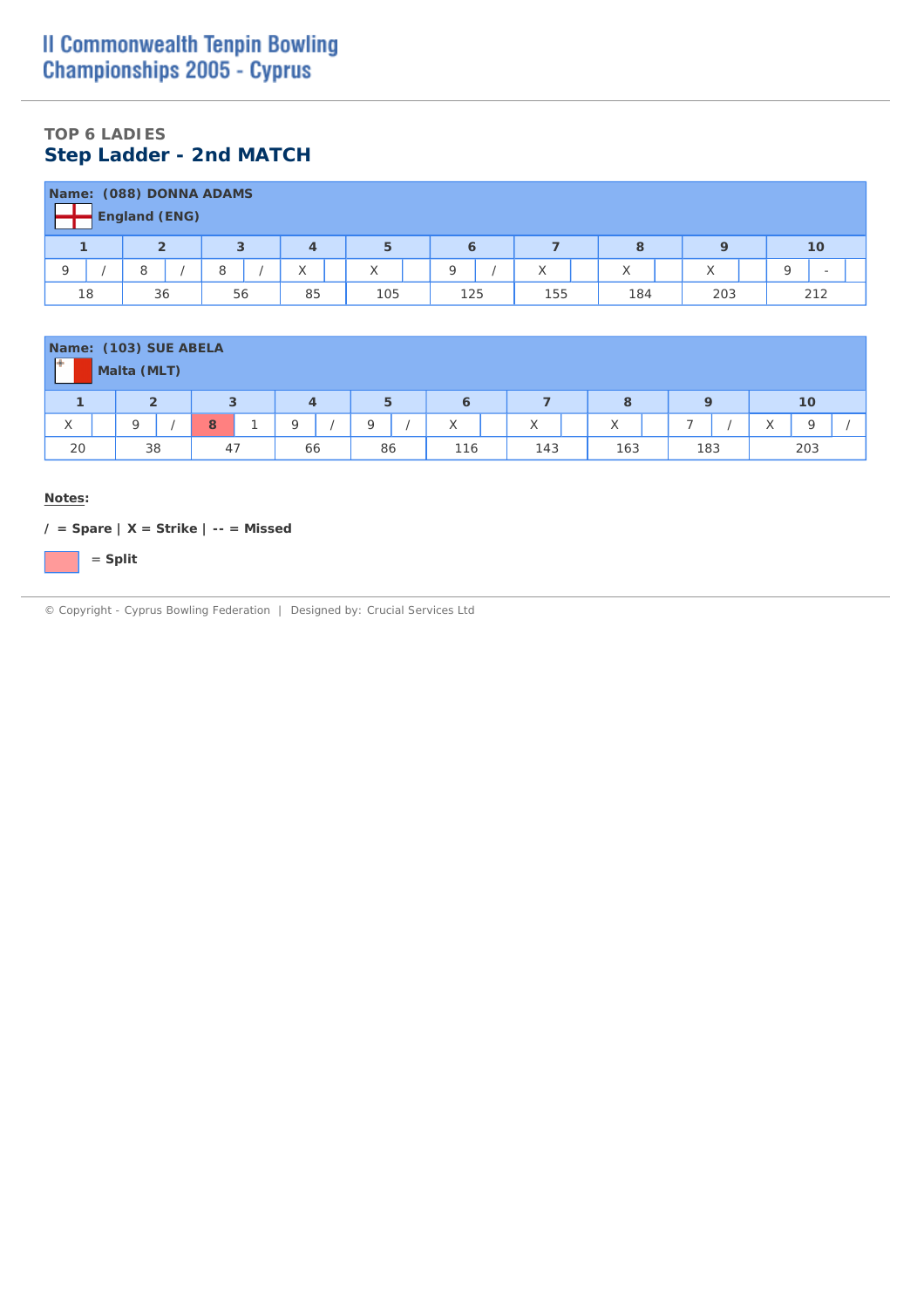## **TOP 6 LADIES Step Ladder - 3rd MATCH**

|   |                                                          | Name: (088) DONNA ADAMS |    |                          |          |     |     |     |          |        |  |  |  |  |  |
|---|----------------------------------------------------------|-------------------------|----|--------------------------|----------|-----|-----|-----|----------|--------|--|--|--|--|--|
|   | <b>England (ENG)</b><br>5<br>10<br>ຳ<br>8<br>Q<br>з<br>6 |                         |    |                          |          |     |     |     |          |        |  |  |  |  |  |
| 8 |                                                          |                         | ∧  | $\checkmark$<br>$\wedge$ | $\Omega$ | 8   | 8   | ь   | $\Omega$ | O<br>- |  |  |  |  |  |
|   |                                                          | 29                      | 58 | 78                       | 96       | 114 | 130 | 149 | 168      | 177    |  |  |  |  |  |

| Name: (040) CAROLINE LAGRANGE | Canada (CAN)                                        |                          |    |    |     |     |              |           |          |  |  |  |  |  |  |
|-------------------------------|-----------------------------------------------------|--------------------------|----|----|-----|-----|--------------|-----------|----------|--|--|--|--|--|--|
|                               | 5<br>3<br>10<br>$\overline{2}$<br>8<br>$\circ$<br>6 |                          |    |    |     |     |              |           |          |  |  |  |  |  |  |
| Q                             | $\Omega$<br>-                                       | $\checkmark$<br>$\wedge$ | Q  |    | 8   | Q   | $\checkmark$ | $\sqrt{}$ | $\Omega$ |  |  |  |  |  |  |
| 19                            | 28                                                  | 48                       | 67 | 85 | 104 | 124 | 153          | 173       | 193      |  |  |  |  |  |  |

#### **Notes:**

**/ = Spare | X = Strike | -- = Missed**

= **Split**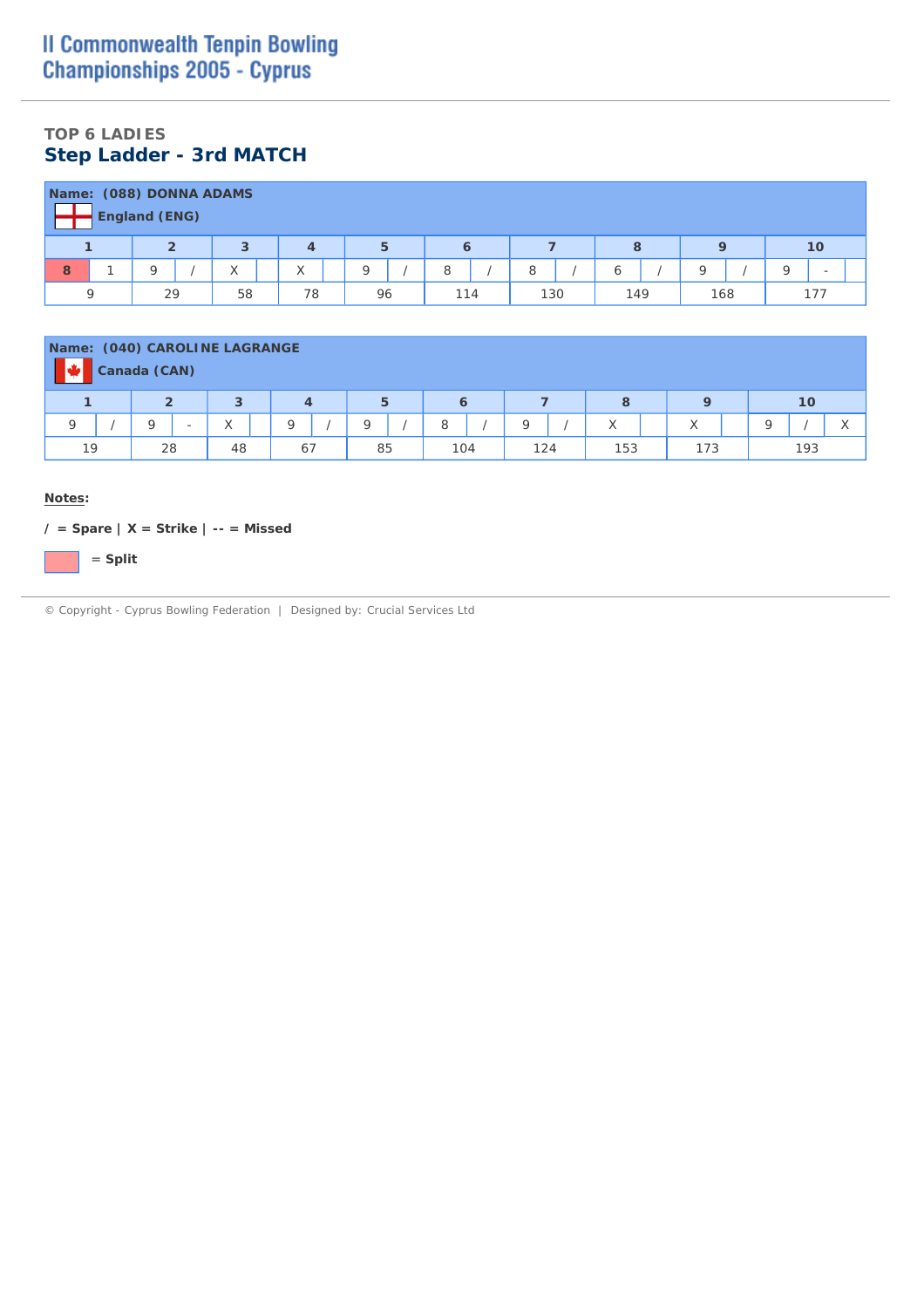## **TOP 6 LADIES Step Ladder - SEMI FINAL**

|    |                                                      | Canada (CAN) | Name: (040) CAROLINE LAGRANGE |    |  |     |  |                   |  |     |  |     |  |     |  |     |  |
|----|------------------------------------------------------|--------------|-------------------------------|----|--|-----|--|-------------------|--|-----|--|-----|--|-----|--|-----|--|
|    | $\overline{2}$<br>5<br>10<br>$\Omega$<br>8<br>4<br>6 |              |                               |    |  |     |  |                   |  |     |  |     |  |     |  |     |  |
|    |                                                      |              | $\checkmark$<br>$\wedge$      | 8  |  | X   |  | $\checkmark$<br>∧ |  |     |  |     |  | Q   |  |     |  |
| 20 |                                                      | 48           | 68                            | 88 |  | 118 |  | 148               |  | 177 |  | 197 |  | 216 |  | 235 |  |

| Name: (108) ANN MAREE PUTNEY<br>$\frac{1}{2}$ | <b>Australia (AUS)</b>   |                |    |     |     |     |     |     |                   |  |  |  |  |
|-----------------------------------------------|--------------------------|----------------|----|-----|-----|-----|-----|-----|-------------------|--|--|--|--|
| 5<br>3<br>10<br>8<br>6<br>4                   |                          |                |    |     |     |     |     |     |                   |  |  |  |  |
| $\checkmark$<br>⋏                             | $\checkmark$<br>$\wedge$ | $\sqrt{}$<br>∧ | -  |     |     |     | C   | 8   | $\checkmark$<br>8 |  |  |  |  |
| 30                                            | 57                       | 75             | 83 | 102 | 121 | 140 | 158 | 176 | 196               |  |  |  |  |

#### **Notes:**

**/ = Spare | X = Strike | -- = Missed**

= **Split**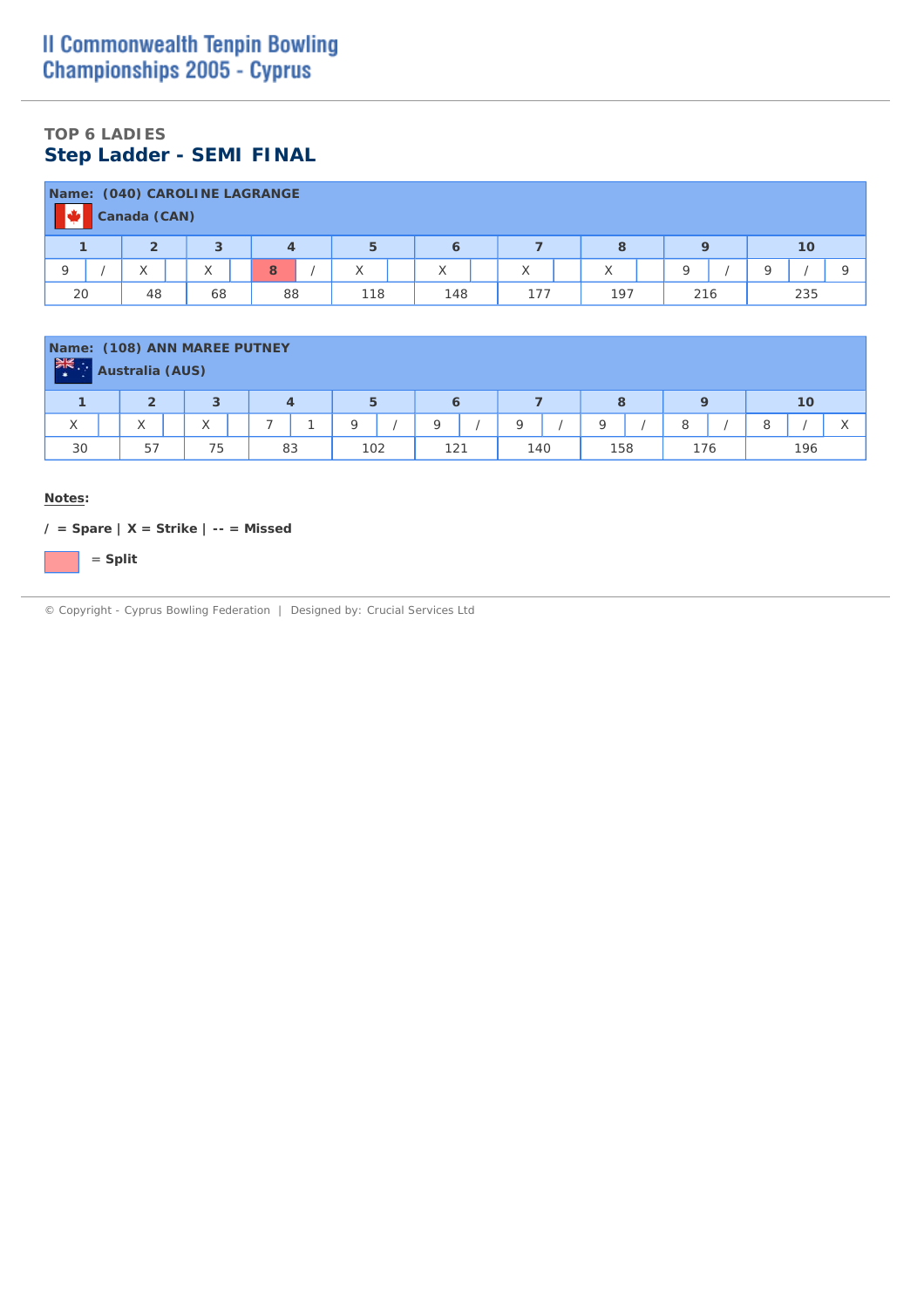### **TOP 6 LADIES Step Ladder - FINAL**

| <b>1st GAME</b> |                                                           |    |  |    |   |                          |    |  |         |  |          |  |                   |  |     |   |     |  |
|-----------------|-----------------------------------------------------------|----|--|----|---|--------------------------|----|--|---------|--|----------|--|-------------------|--|-----|---|-----|--|
|                 |                                                           |    |  |    |   |                          |    |  |         |  |          |  |                   |  |     |   |     |  |
|                 | Name: (040) CAROLINE LAGRANGE<br>Canada (CAN)             |    |  |    |   |                          |    |  |         |  |          |  |                   |  |     |   |     |  |
|                 | 3<br>10<br>5<br>$\overline{2}$<br>8<br>$\Omega$<br>6<br>4 |    |  |    |   |                          |    |  |         |  |          |  |                   |  |     |   |     |  |
|                 |                                                           | 8  |  | X  | Q | $\overline{\phantom{a}}$ | X  |  | $\circ$ |  | $\Omega$ |  | $\checkmark$<br>⋏ |  | X   | 8 |     |  |
|                 | 18                                                        | 38 |  | 57 |   | 66                       | 86 |  | 105     |  | 125      |  | 153               |  | 172 |   | 181 |  |

| $C \equiv$                                                                        |  | Name: (061) SHALIN ZULKIFLI |  |    |  |     |  |     |  |     |  |     |  |     |     |  |                    |  |
|-----------------------------------------------------------------------------------|--|-----------------------------|--|----|--|-----|--|-----|--|-----|--|-----|--|-----|-----|--|--------------------|--|
| <b>Malaysia (MAS)</b><br>$\overline{2}$<br>5<br>3<br>8<br>10<br>$\circ$<br>4<br>6 |  |                             |  |    |  |     |  |     |  |     |  |     |  |     |     |  |                    |  |
| X                                                                                 |  | $\checkmark$<br>∧           |  | X  |  | X   |  | X   |  | Q   |  |     |  | X   | X   |  | $\curvearrowright$ |  |
| 30                                                                                |  | 60                          |  | 90 |  | 119 |  | 139 |  | 159 |  | 189 |  | 219 | 249 |  | 279                |  |

#### **2nd GAME**

| Name: (040) CAROLINE LAGRANGE |                                               | Canada (CAN)          |  |    |  |    |  |              |  |     |  |     |  |     |                          |     |   |                          |     |  |
|-------------------------------|-----------------------------------------------|-----------------------|--|----|--|----|--|--------------|--|-----|--|-----|--|-----|--------------------------|-----|---|--------------------------|-----|--|
|                               | $\overline{2}$<br>3<br>5<br>10<br>8<br>4<br>6 |                       |  |    |  |    |  |              |  |     |  |     |  |     |                          |     |   |                          |     |  |
| X                             |                                               | $\sqrt{}$<br>$\wedge$ |  | Q  |  |    |  | $\checkmark$ |  | 8   |  | X   |  | O   | $\overline{\phantom{0}}$ | 6   | ∠ | $\checkmark$<br>$\wedge$ | O   |  |
| 29                            |                                               | 49                    |  | 68 |  | 88 |  | 108          |  | 128 |  | 147 |  | 156 |                          | 164 |   |                          | 184 |  |

| $C \equiv$ |                                                              | Name: (061) SHALIN ZULKIFLI<br>Malaysia (MAS) |   |    |    |  |     |  |                   |  |         |  |          |  |     |              |     |  |
|------------|--------------------------------------------------------------|-----------------------------------------------|---|----|----|--|-----|--|-------------------|--|---------|--|----------|--|-----|--------------|-----|--|
|            | $\overline{2}$<br>5<br>3<br>$\mathbf Q$<br>8<br>10<br>4<br>6 |                                               |   |    |    |  |     |  |                   |  |         |  |          |  |     |              |     |  |
| O          |                                                              | $\sqrt{}$                                     | O |    |    |  | X   |  | $\checkmark$<br>∧ |  | $\circ$ |  | $\Omega$ |  | O   | $\checkmark$ | Q   |  |
|            | 20                                                           | 40                                            |   | 60 | 90 |  | 119 |  | 139               |  | 158     |  | 177      |  | 197 |              | 216 |  |

#### **Notes:**

**/ = Spare | X = Strike | -- = Missed**

= **Split**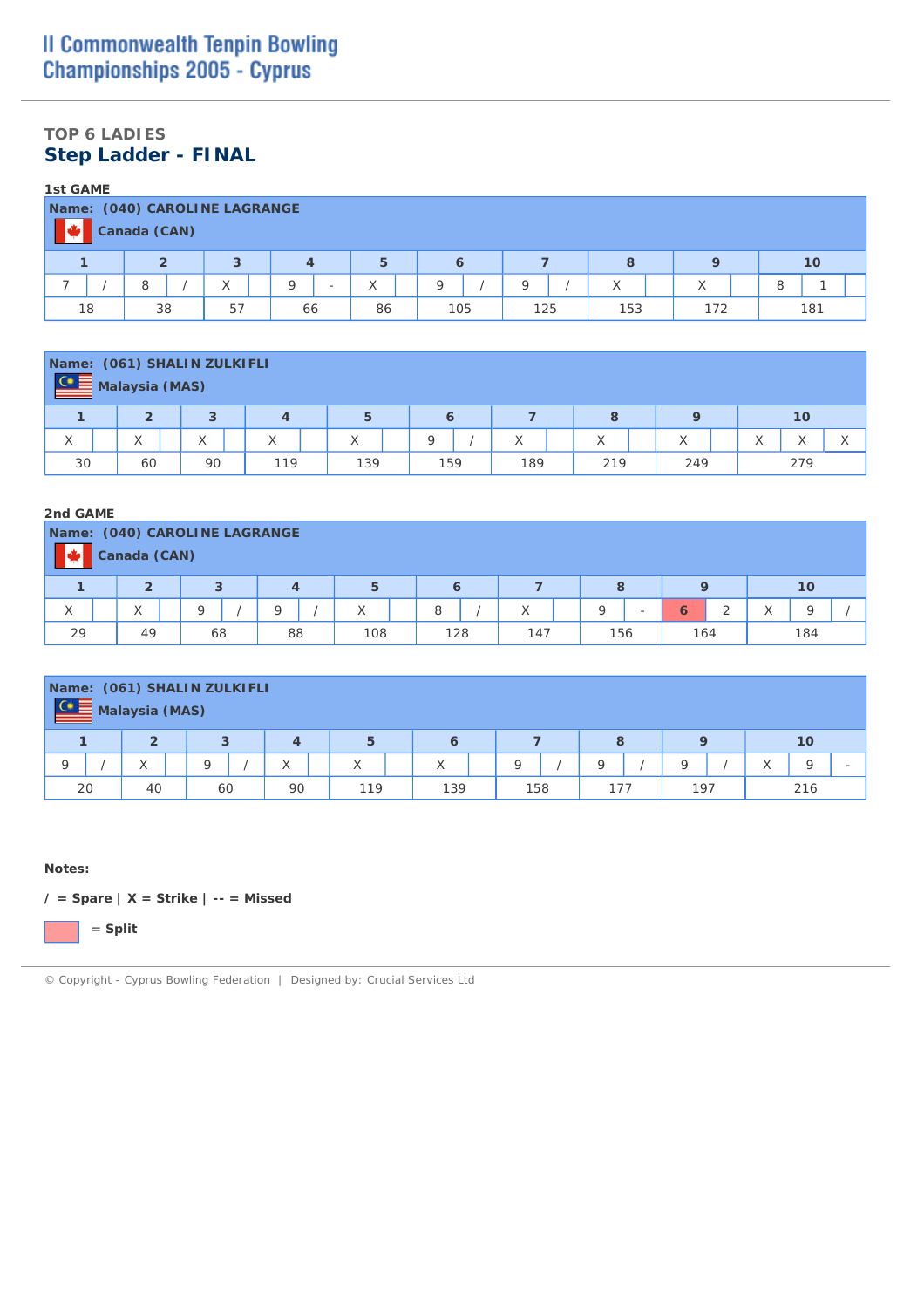

II Commonwealth Tenpin Bowling Championships 2005 **Cyprus** 

# **SCORES** Men Masters - TOP 6 19th February 2005



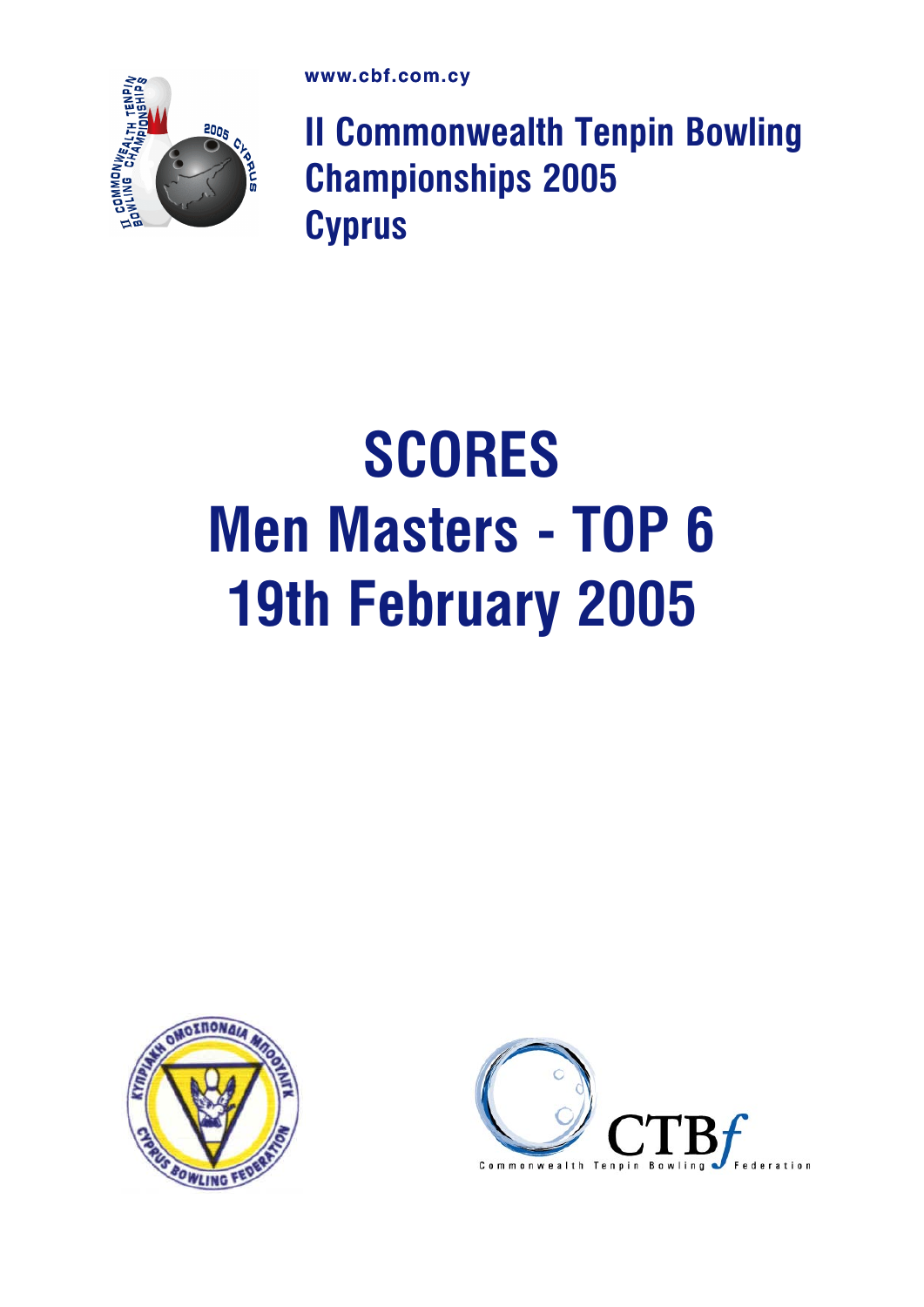## **II Commonwealth Tenpin Bowling Championships 2005 - Cyprus**

### **Men MASTERS**

|                |                             |                  |                                                        |           |     | <b>TOTALS ALL GAMES</b> |          |  |                                       |            |
|----------------|-----------------------------|------------------|--------------------------------------------------------|-----------|-----|-------------------------|----------|--|---------------------------------------|------------|
| <b>No</b>      | <b>Player</b>               |                  | Country                                                | <b>ST</b> | DT  | TТ                      | MXT G HG |  | <b>AV</b>                             | <b>TOT</b> |
| 1              | (058) ALEX LIEW             | $C \equiv$       | Malaysia                                               |           |     |                         |          |  | 1156 1233 1313 1315 24 259 209.0 5017 |            |
| $\overline{2}$ | (059) ZULMAZRAN ZULKIFLI    | $\bullet \equiv$ | Malaysia                                               |           |     |                         |          |  | 1243 1240 1139 1361 24 300 207.6 4983 |            |
| 3              | (043) GEORGE LAMBERT        | l÷               | Canada                                                 |           |     |                         |          |  | 1106 1270 1259 1284 24 259 205.0 4919 |            |
| 4              | (047) BILLY NIMICK          |                  | Northern Ireland 1247 1251 1231 1125 24 268 202.3 4854 |           |     |                         |          |  |                                       |            |
| 5              | (111) JASON WALSH           |                  | Australia                                              |           |     |                         |          |  | 1238 1160 1252 1203 24 258 202.2 4853 |            |
| 6              | (109) BRANDON QUALISCHEFSKI | ₹.,              | Australia                                              |           |     |                         |          |  | 1179 1150 1277 1234 24 239 201.7 4840 |            |
| 7              | (042) TYREL ROSE            | M                | Canada                                                 |           |     |                         |          |  | 1150 1164 1234 1243 24 256 199.6 4791 |            |
| 8              | (068) COSTAS KYRIACOU       |                  | Cyprus                                                 |           |     |                         |          |  | 1197 1227 1031 1228 24 238 195.1 4683 |            |
| 9              | (065) ALAN PARKER           | 512              | Wales                                                  |           |     |                         |          |  | 1122 1110 1234 1210 24 241 194.8 4676 |            |
| 10             | (046) KEVIN HORTON          |                  | Northern Ireland 1146 1200 1135 1184 24 254 194.4 4665 |           |     |                         |          |  |                                       |            |
| 11             | (106) RAYMOND FALZON REALE  |                  | Malta                                                  |           |     |                         |          |  | 1081 1235 1211 1137 24 244 194.3 4664 |            |
| 12             | (038) DEREK TOMLIN          |                  | Guernsey                                               |           |     |                         |          |  | 1129 1188 1213 1124 24 234 193.9 4654 |            |
| 13             | (091) IAIN McCORKINDALE     |                  | England                                                |           |     |                         |          |  | 1160 1171 1135 1127 24 227 191.4 4593 |            |
| 14             | (120) DEAN SAUNDERS         |                  | Jersey                                                 |           |     |                         |          |  | 1212 1092 1175 1106 24 236 191.0 4585 |            |
| 15             | (096) LEE YU WEN            |                  | Singapore                                              |           |     |                         |          |  | 1020 1015 1306 1215 24 258 189.8 4556 |            |
| 16             | (001) ALJAI BATHEJA         | $\bullet$        | India                                                  |           |     |                         |          |  | 1078 1176 1181 1112 24 220 189.5 4547 |            |
| 17             | (073) MARK HUTTON           |                  | Scotland                                               |           |     |                         |          |  | 1095 1191 1145 1114 24 223 189.4 4545 |            |
| 18             | (090) PAUL EVANS            |                  | England                                                |           |     |                         |          |  | 1200 1113 1142 1071 24 245 188.6 4526 |            |
| 19             | (121) MATT MINIER           |                  | Jersey                                                 |           |     |                         |          |  | 1097 1138 1117 1154 24 254 187.8 4506 |            |
| 20             | (069) ANTONIS DALIDES       |                  | Cyprus                                                 |           |     |                         |          |  | 1208 1119 1056 1103 24 234 186.9 4486 |            |
| 21             | (034) STEVE TAYLOR          | γ                | Isle of Man                                            |           |     |                         |          |  | 1210 1159 1039 1072 24 241 186.7 4480 |            |
| 22             | (074) FRANK MARGIOTTA       |                  | Scotland                                               |           |     |                         |          |  | 1094 1206 1097 1073 24 247 186.3 4470 |            |
| 23             | (002) VINOD SIMON           | $\circ$          | India                                                  |           |     |                         |          |  | 1095 1108 1131 1132 24 225 186.1 4466 |            |
| 24             | (066) TERRY RICHARDS        | 7/4              | Wales                                                  |           |     |                         |          |  | 1139 1116 1048 1153 24 234 185.7 4456 |            |
| 25             | (097) ALVIN KWANG KOK LEONG |                  | Singapore                                              |           |     |                         |          |  | 1142 1065 1154 1036 24 232 183.2 4397 |            |
|                | 26 (114) LENNY POWELL       |                  | Bahamas                                                |           |     |                         |          |  | 1016 1130 1081 1135 24 248 181.8 4362 |            |
|                | 27 (105) MATTHEW CARUANA    |                  | Malta                                                  |           |     |                         |          |  | 1104 1020 1130 1080 24 224 180.6 4334 |            |
|                | 28 (113) DAVE MOXEY         |                  | Bahamas                                                | 1032 984  |     |                         |          |  | 1033 1052 24 213 170.9 4101           |            |
|                | 29 (039) GARRY HALE         | ╺╬╸              | Guernsey                                               | 1022 994  |     |                         |          |  | 998 1030 24 199 168.5 4044            |            |
|                | 30 (051) CHARLIE DE LA ROSA | ≞                | Gibraltar                                              |           |     | 1018 1009 1015 992      |          |  | 24 204 168.1 4034                     |            |
|                | 31 (035) JOE MANNING        | γ                | Isle of Man                                            | 909       |     |                         |          |  | 1019 962 1043 24 221 163.9 3933       |            |
|                | 32 (052) IAN WOOD           | 疊                | Gibraltar                                              | 933       | 916 | 1022 987                |          |  | 24 211 160.8 3858                     |            |

#### **Notes:**

**NO** = Number

**ST** = Singles TOTAL | **DT** = Doubles TOTAL | **TT** = Teams TOTAL | **MXT** = Mix Doubles TOTAL **G** = No of Games | **HG** = High Game | **AV** = Average | **TOT** = Total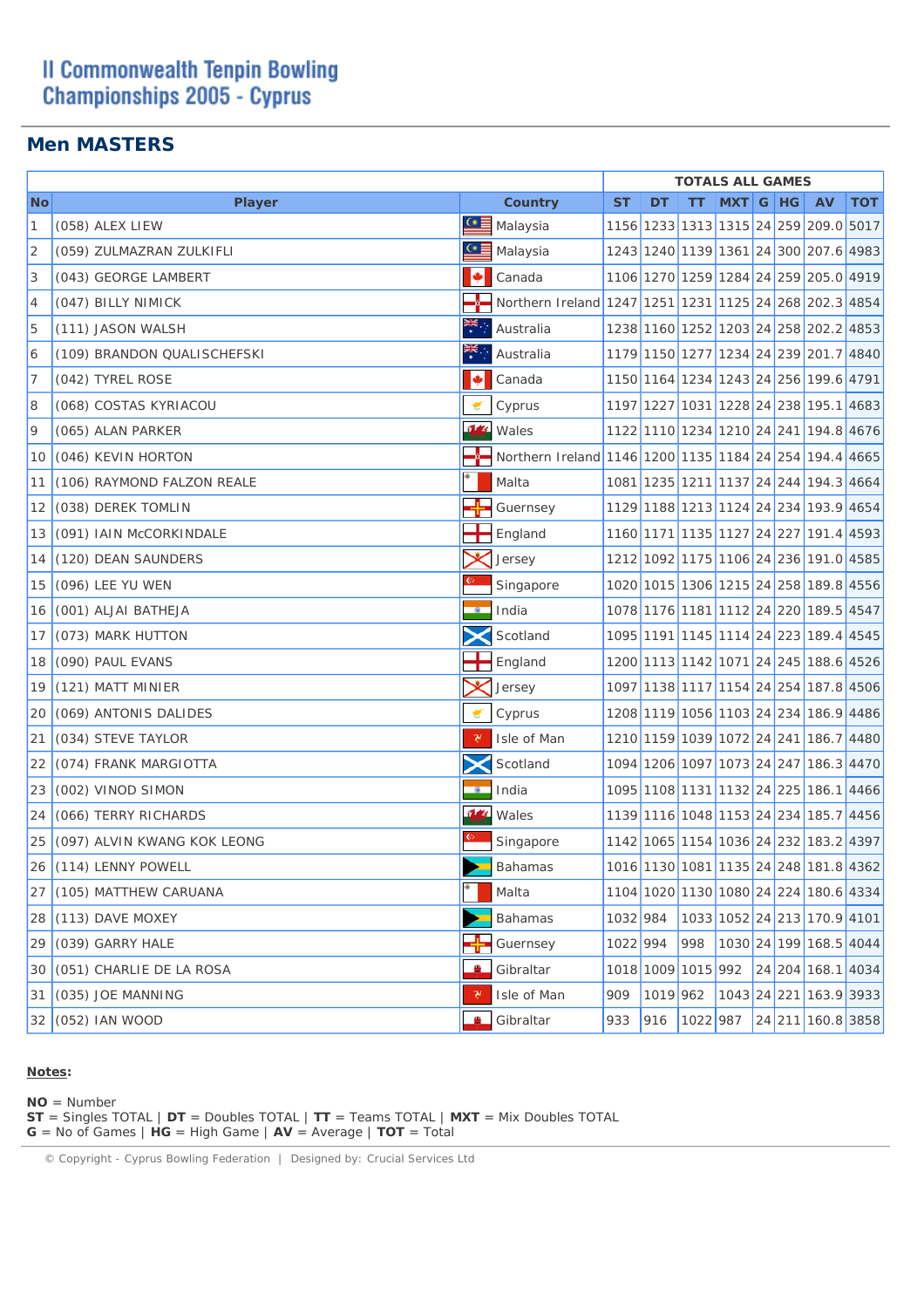**II Commonwealth Tenpin Bowling Championships 2005 Step Ladder - Top 6 MEN** 

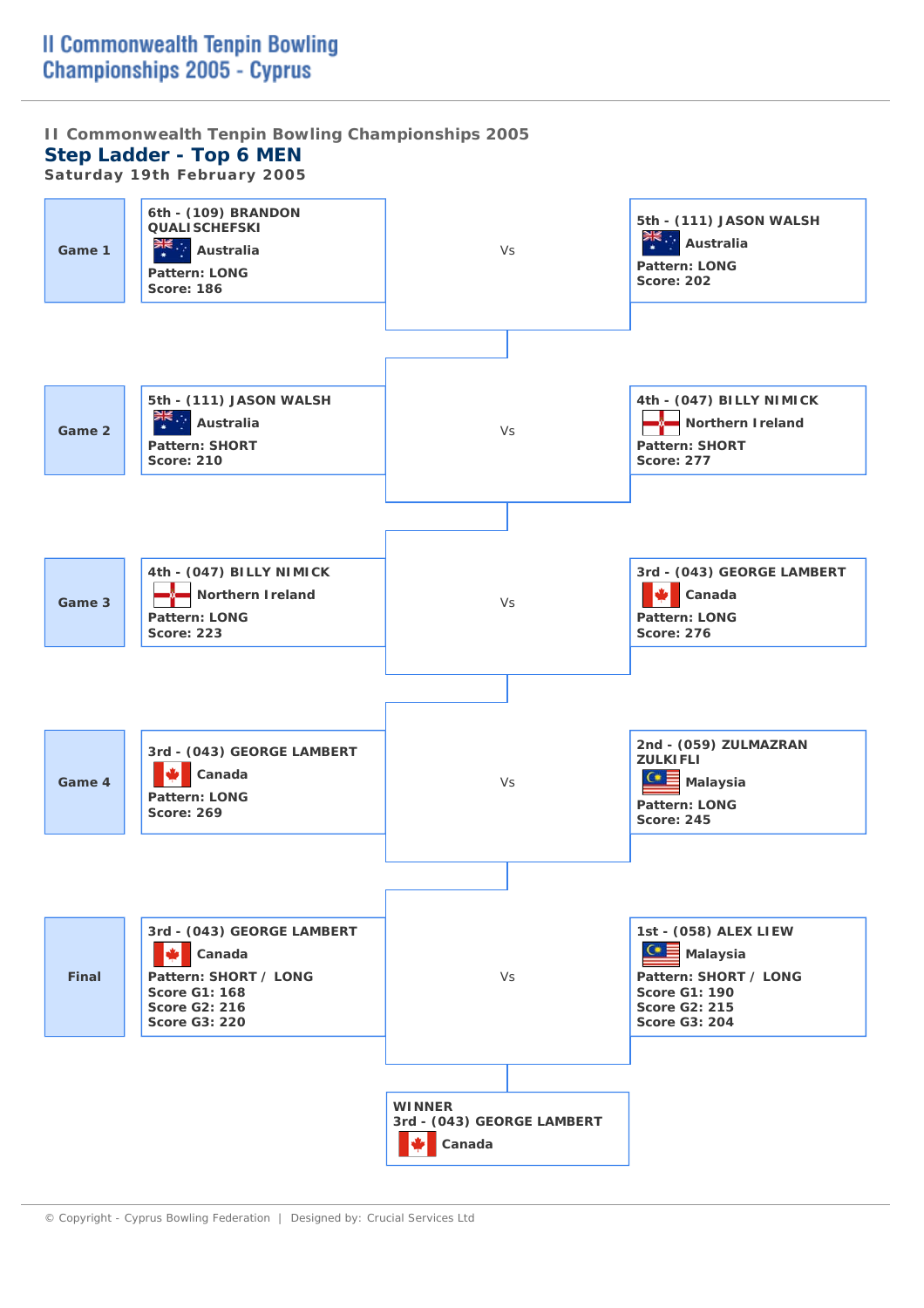## **TOP 6 MEN Step Ladder - 1st MATCH**

| Name:<br><b>张</b> :<br>$\rightarrow$ | <b>Australia (AUS)</b>                               |                   | (109) BRANDON QUALISCHEFSKI |              |     |     |                               |     |     |  |  |  |  |  |  |
|--------------------------------------|------------------------------------------------------|-------------------|-----------------------------|--------------|-----|-----|-------------------------------|-----|-----|--|--|--|--|--|--|
|                                      | 5<br>$\overline{2}$<br>3<br>8<br>10<br>$\Omega$<br>6 |                   |                             |              |     |     |                               |     |     |  |  |  |  |  |  |
|                                      |                                                      | $\checkmark$<br>∧ | -                           | $\checkmark$ | O   | Q   | ь<br>$\overline{\phantom{a}}$ | ь   |     |  |  |  |  |  |  |
| 20                                   | 47                                                   | 67                | 87                          | 107          | 126 | 142 | 148                           | 168 | 186 |  |  |  |  |  |  |

| $rac{1}{2}$ | Name: (111) JASON WALSH<br>Australia (AUS) |                   |                |     |     |     |     |           |                       |
|-------------|--------------------------------------------|-------------------|----------------|-----|-----|-----|-----|-----------|-----------------------|
|             | $\overline{2}$                             | 3                 | 4              | 5   | 6   |     | 8   | 9         | 10                    |
| X           | -                                          | $\checkmark$<br>⌒ | $\sqrt{}$<br>∧ | O   | Χ   | X   | -   | $\bigcap$ | $\Omega$<br>$\lambda$ |
| 20          | 40                                         | 69                | 89             | 109 | 136 | 156 | 173 | 182       | 202                   |

#### **Notes:**

**/ = Spare | X = Strike | -- = Missed**

= **Split**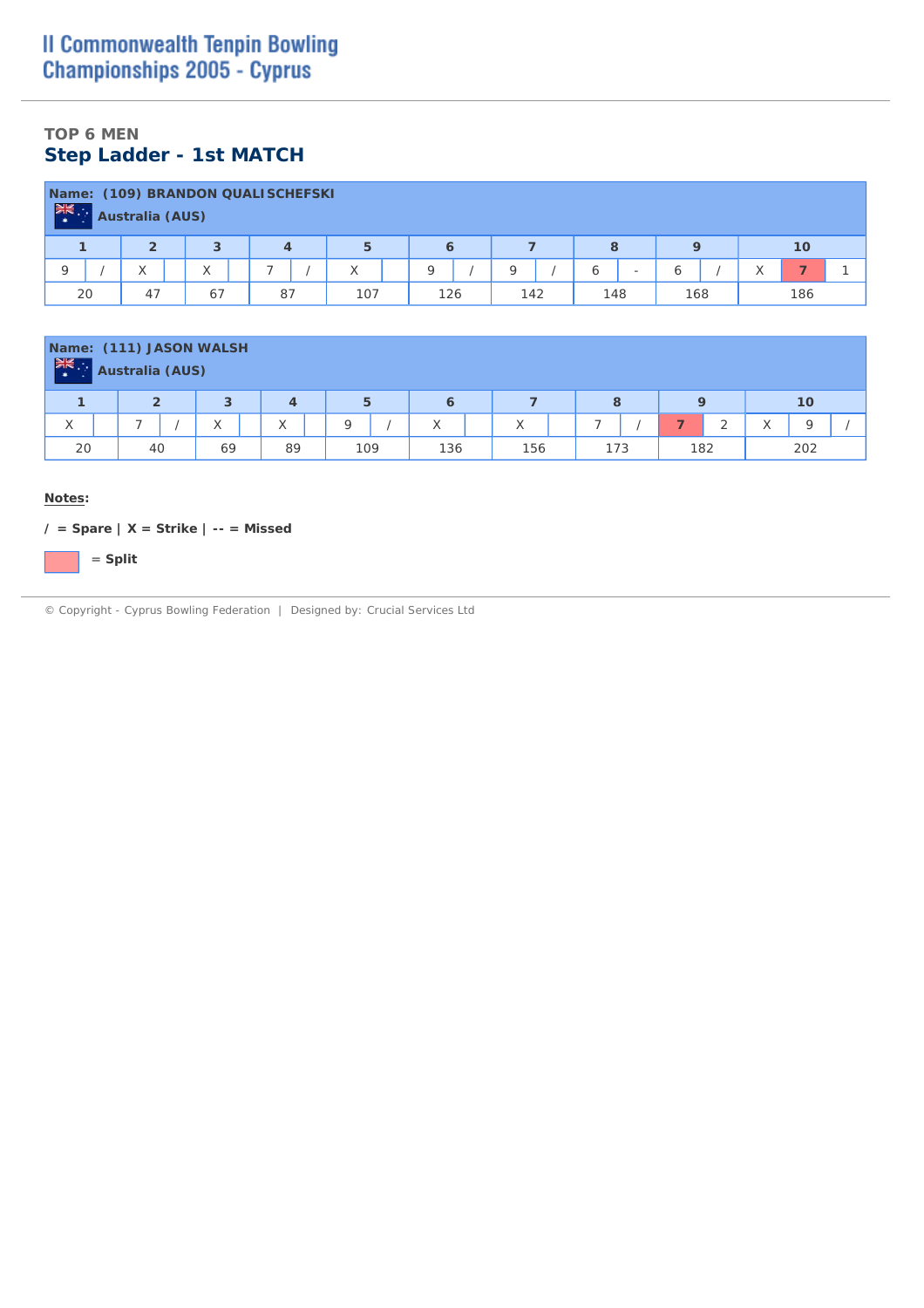## **TOP 6 MEN Step Ladder - 2nd MATCH**

| $\frac{1}{2} \frac{1}{\sqrt{2}}$ | Australia (AUS) | Name: (111) JASON WALSH |    |     |     |     |     |     |     |
|----------------------------------|-----------------|-------------------------|----|-----|-----|-----|-----|-----|-----|
|                                  | 2               | 3                       | 4  | 5   | 6   |     | 8   |     | 10  |
| X                                | X               | 8                       | 8  | X   |     | ⋏   | Q   | X   | 8   |
| 28                               | 48              | 66                      | 86 | 104 | 112 | 132 | 152 | 182 | 210 |

|    |                | Name: (047) BILLY NIMICK<br>Northern Ireland (NIR) |                   |     |     |     |     |     |     |
|----|----------------|----------------------------------------------------|-------------------|-----|-----|-----|-----|-----|-----|
|    | $\overline{2}$ | 3                                                  | $\overline{4}$    | 5   | 6   |     | 8   |     | 10  |
| X  | X              | X                                                  | $\checkmark$<br>∧ | X   | Χ   | Χ   | 8   | X   |     |
| 30 | 60             | 90                                                 | 120               | 150 | 178 | 198 | 218 | 248 | 277 |

**Notes:**

**/ = Spare | X = Strike | -- = Missed**

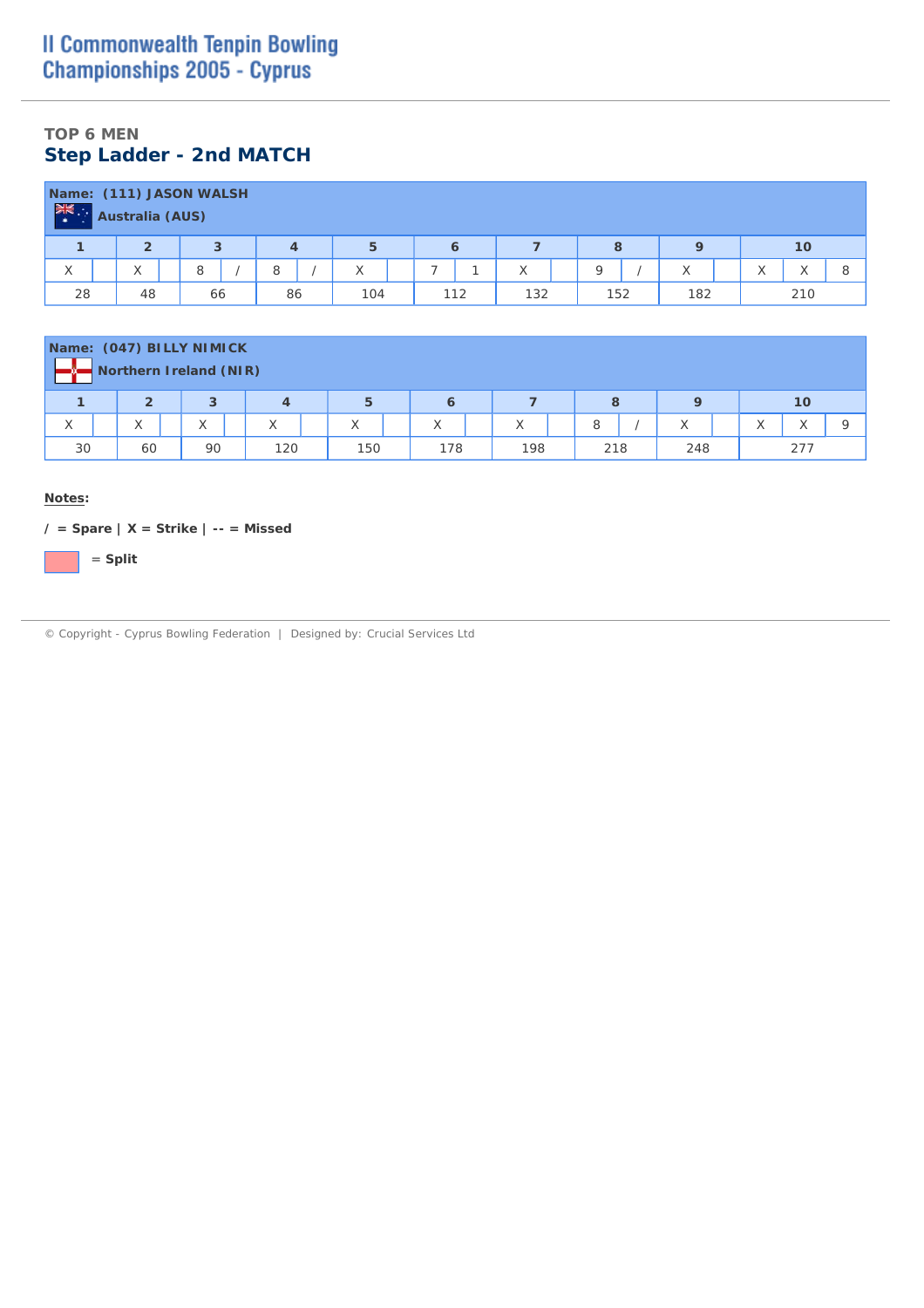## **TOP 6 MEN Step Ladder - 3rd MATCH**

|              |                      |    | Name: (047) BILLY NIMICK<br>Northern Ireland (NIR) |    |     |     |          |     |     |   |     |  |
|--------------|----------------------|----|----------------------------------------------------|----|-----|-----|----------|-----|-----|---|-----|--|
|              |                      |    | 3                                                  | 4  | 5   | 6   |          | 8   |     |   | 10  |  |
| <sub>6</sub> | $\overline{ }$<br>s. | Ô  | X                                                  | X  | X   | X   | $\Omega$ | X   | X   | Q |     |  |
|              |                      | 29 | 59                                                 | 89 | 118 | 138 | 158      | 187 | 207 |   | 223 |  |

| Name: (043) GEORGE LAMBERT |                                                              | Canada (CAN)             |  |                   |  |              |  |     |  |                   |  |                   |  |     |  |                   |  |     |  |
|----------------------------|--------------------------------------------------------------|--------------------------|--|-------------------|--|--------------|--|-----|--|-------------------|--|-------------------|--|-----|--|-------------------|--|-----|--|
|                            | 5<br>$\overline{2}$<br>3<br>10<br>$\mathbf Q$<br>8<br>4<br>6 |                          |  |                   |  |              |  |     |  |                   |  |                   |  |     |  |                   |  |     |  |
| X                          |                                                              | $\checkmark$<br>$\wedge$ |  | $\checkmark$<br>∧ |  | $\checkmark$ |  | X   |  | $\checkmark$<br>∧ |  | $\checkmark$<br>⋏ |  | ⋏   |  | $\checkmark$<br>∧ |  |     |  |
| 30                         |                                                              | 60                       |  | 90                |  | 120          |  | 150 |  | 180               |  | 210               |  | 239 |  | 259               |  | 276 |  |

#### **Notes:**

**/ = Spare | X = Strike | -- = Missed**

= **Split**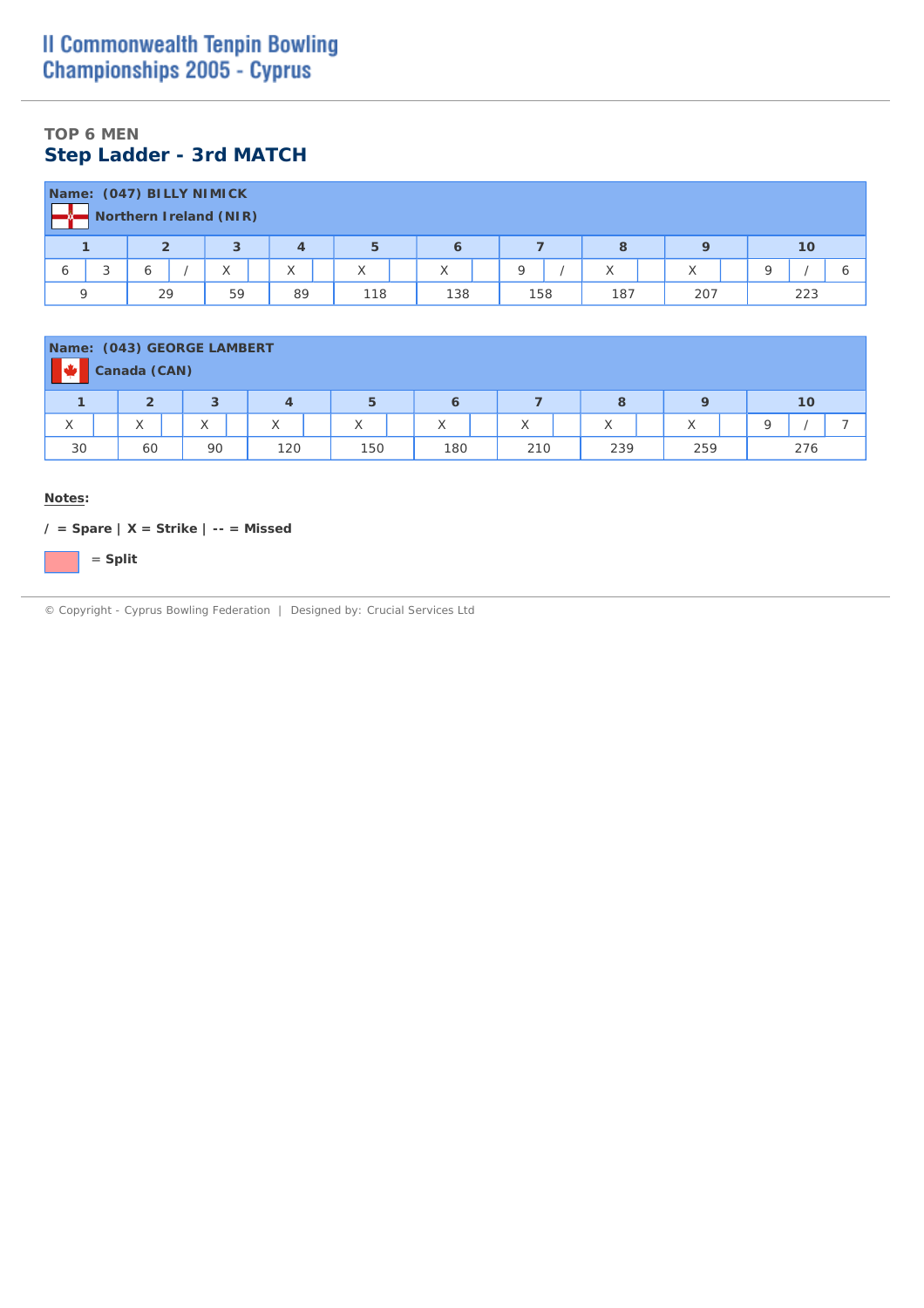## **TOP 6 MEN Step Ladder - SEMI FINAL**

|    | Canada (CAN)                                              | Name: (043) GEORGE LAMBERT |  |   |   |   |   |   |                                   |  |  |  |  |
|----|-----------------------------------------------------------|----------------------------|--|---|---|---|---|---|-----------------------------------|--|--|--|--|
|    | $\overline{2}$                                            | 3                          |  | 5 | 6 |   | 8 |   | 10                                |  |  |  |  |
| X  | $\checkmark$<br>∧                                         | X                          |  | X | Χ | X | ∧ | Q | $\sqrt{}$<br>$\circ$<br>$\lambda$ |  |  |  |  |
| 30 | 60<br>150<br>269<br>90<br>180<br>209<br>249<br>120<br>229 |                            |  |   |   |   |   |   |                                   |  |  |  |  |

| $\frac{C}{C}$     | Name: (059) ZULMAZRAN ZULKIFLI<br><b>Malaysia (MAS)</b> |                |              |     |                   |     |     |     |     |
|-------------------|---------------------------------------------------------|----------------|--------------|-----|-------------------|-----|-----|-----|-----|
|                   | $\mathbf{2}$                                            | з              | 4            | 5   | 6                 |     | 8   |     | 10  |
| $\checkmark$<br>⋏ | $\Omega$                                                | $\sqrt{}$<br>∧ | $\checkmark$ | X   | $\checkmark$<br>∧ | Χ   | X   | O   | 8   |
| 20                | 40                                                      | 70             | 100          | 130 | 160               | 189 | 209 | 227 | 245 |

**Notes:**

**/ = Spare | X = Strike | -- = Missed**